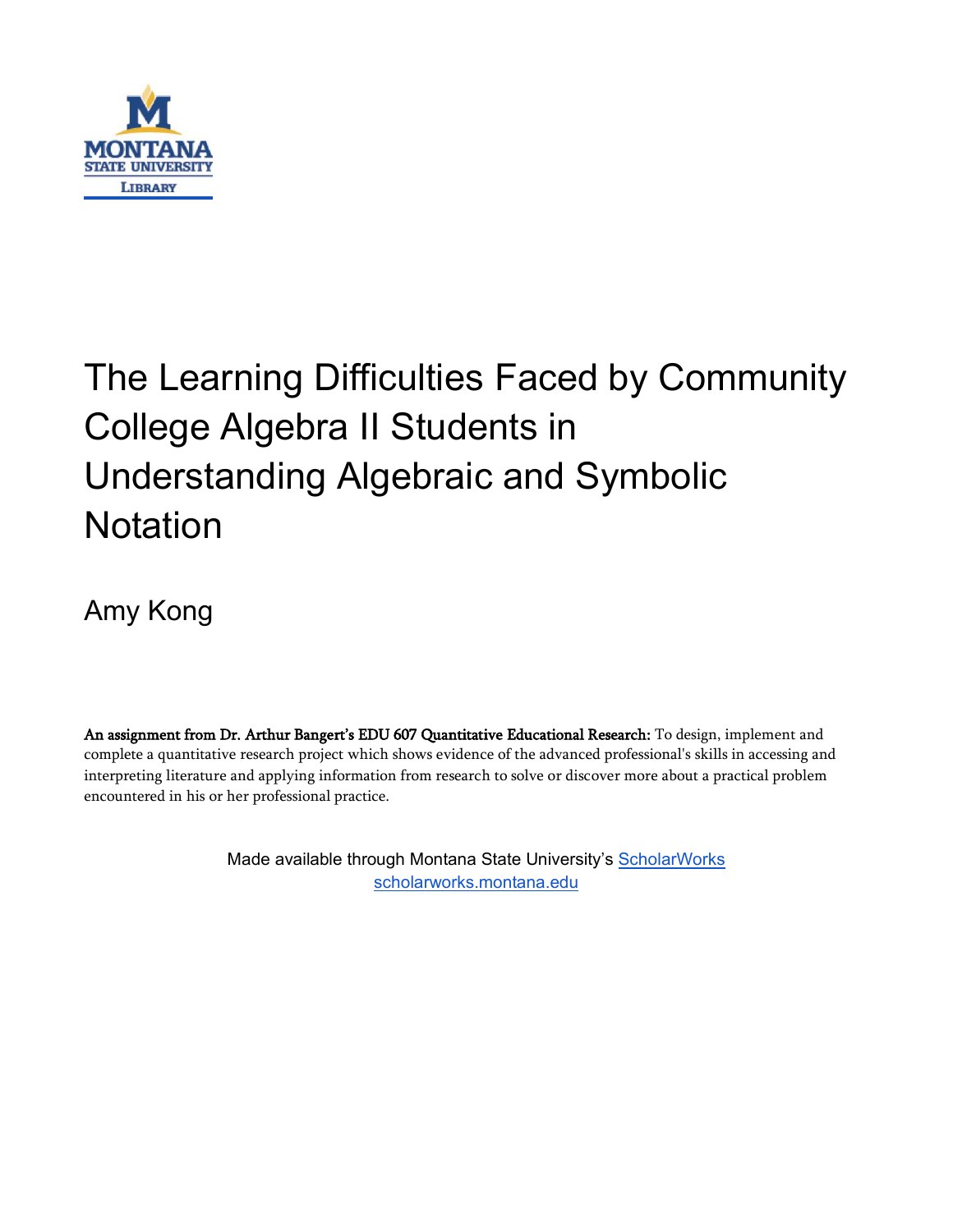# **The Learning Difficulties Faced by Community College Algebra II Students in Understanding Algebraic and Symbolic Notation**

Amy Kong Doctoral Student Department of Mathematical Sciences Montana State University [chorwan.kong@msu.montana.edu](mailto:chorwan.kong@msu.montana.edu) 

Spring 2017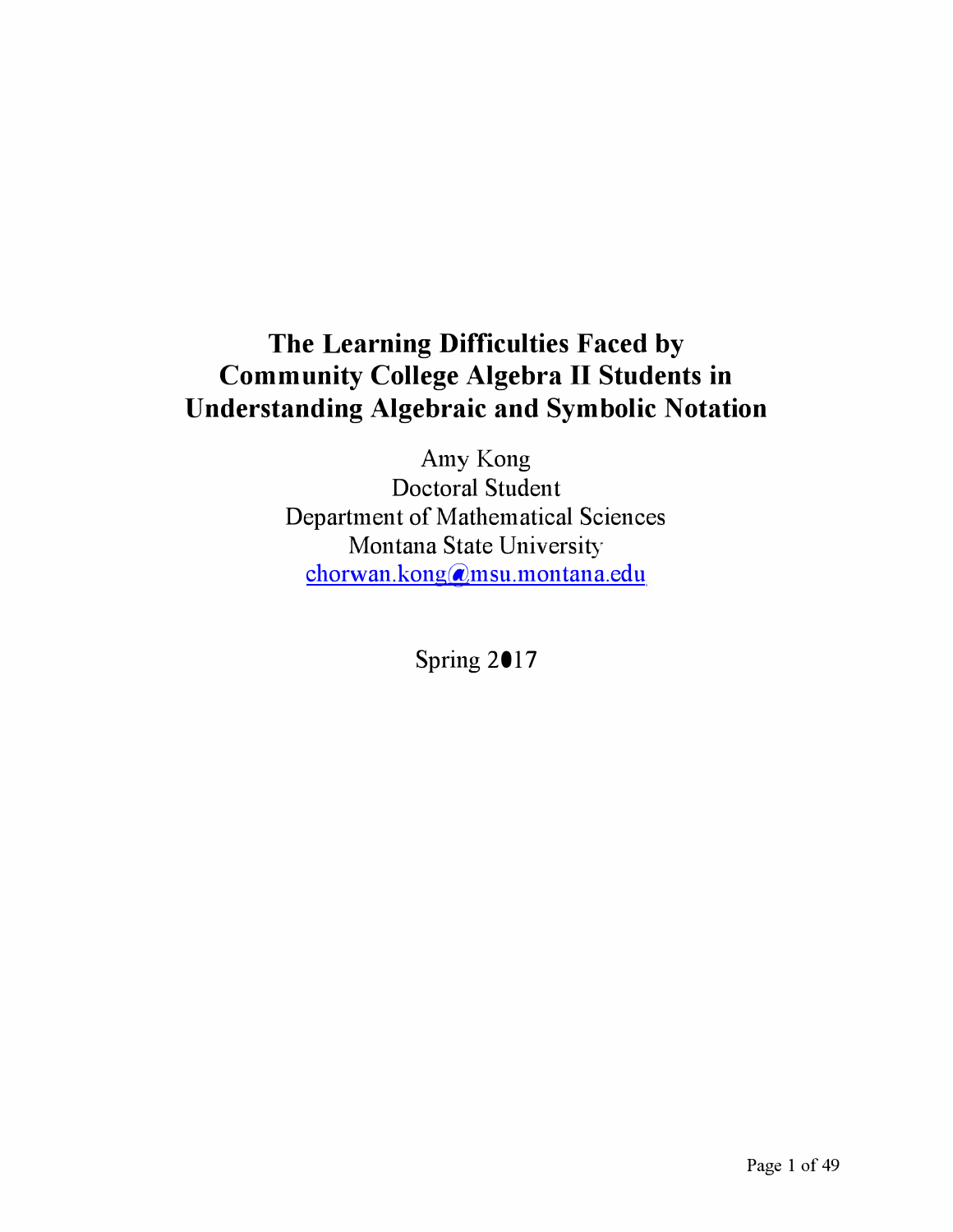| Common Mistakes Students Usually Make In Their Understanding Of Algebraic And |  |
|-------------------------------------------------------------------------------|--|
| Ways That Students Misinterpret Algebraic And Symbolic Notation14             |  |
|                                                                               |  |
| Teaching Strategies That Can Help Students Communicate With The Notation More |  |
|                                                                               |  |
|                                                                               |  |
|                                                                               |  |
|                                                                               |  |
|                                                                               |  |
|                                                                               |  |
|                                                                               |  |
|                                                                               |  |
|                                                                               |  |
|                                                                               |  |
|                                                                               |  |
|                                                                               |  |
|                                                                               |  |
|                                                                               |  |

# **Table of Contents**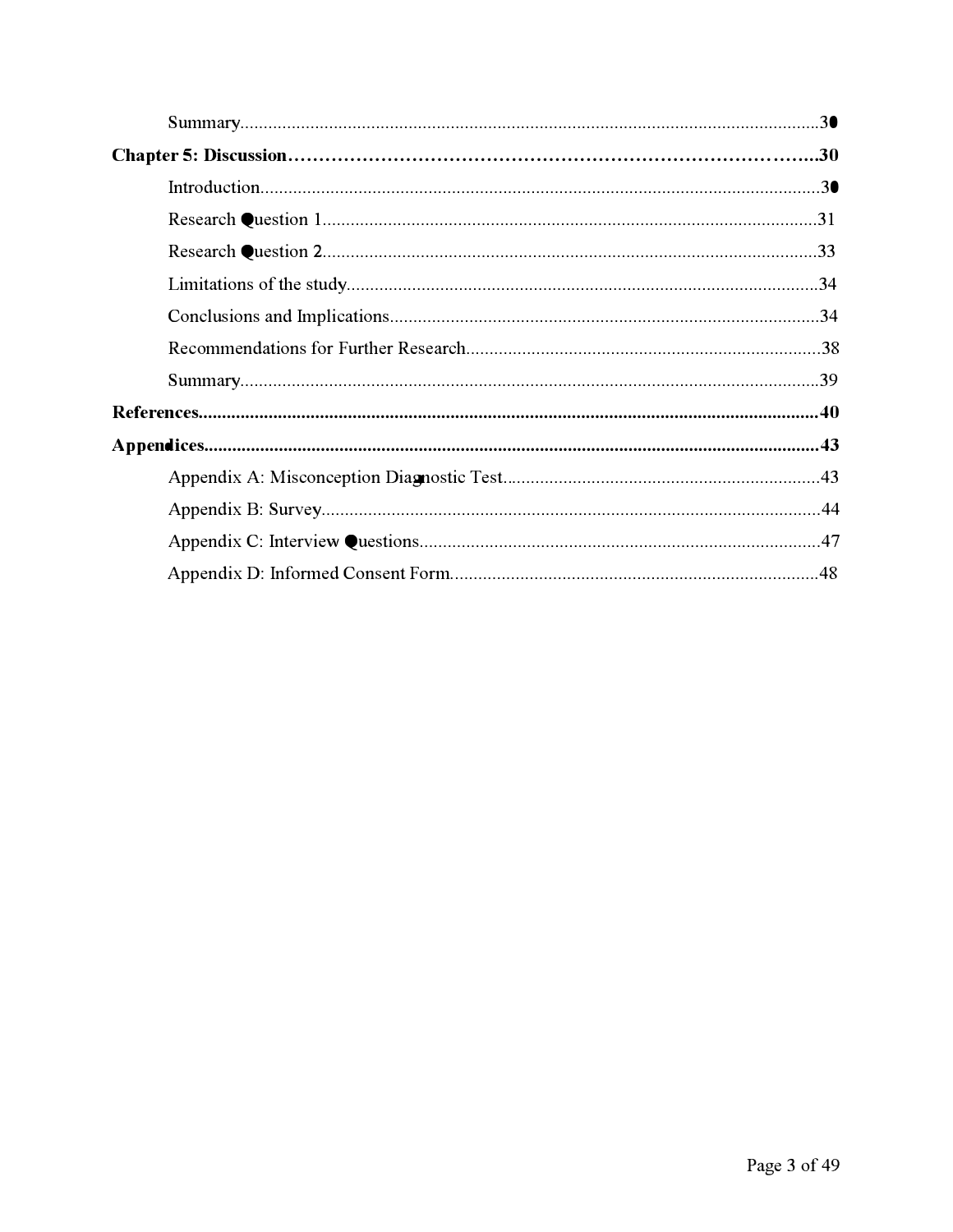#### **Abstract**

This research project is aimed to f**i**nd out students' common errors and misconceptions regarding to the understanding of the algebraic and symbolic notation and what factors affecting them in their understanding. 18 students from a semester-long algebra *II* class from a community college were invited to par**t**icipate in this study by taking a pre- and a post- diagnostics tests. Students' answers on the tests were analyzed. 15 students were interviewed afterwards to explain their errors. Students' answers on the tests and responses from the interviews have shown that students did have some misconceptions concerning learning of algebra. They generally had diff**i**culty in recognizing the roles of the variables that were used in algebraic expressions or equations. They also ignored the order of opera*t*ions. *M*ost of them had diff**i**culty in knowing the difference between algebraic expressions and equations. The other purpose of this research was to study the effectiveness of adopting collaboration as an instructional strategy on the students' conceptual understanding of the algebraic and symbolic notation. A paired-samples *t*test was conducted to compare the results between the pre- and the post-diagnostic tests in adopting collaboration as an instructional strategy. The results suggested that the collaboration did have an impact on the students' learning in algebraic and symbolic notation. Specif**i**cally, the results suggested that adopting collabora*t*ion could help students' conceptual understanding on the algebraic and symbolic notation. The teaching strategies that might help students combat misconceptions and overcome learning diff**i**culties when learning basic algebra are also discussed in this research repor**t**.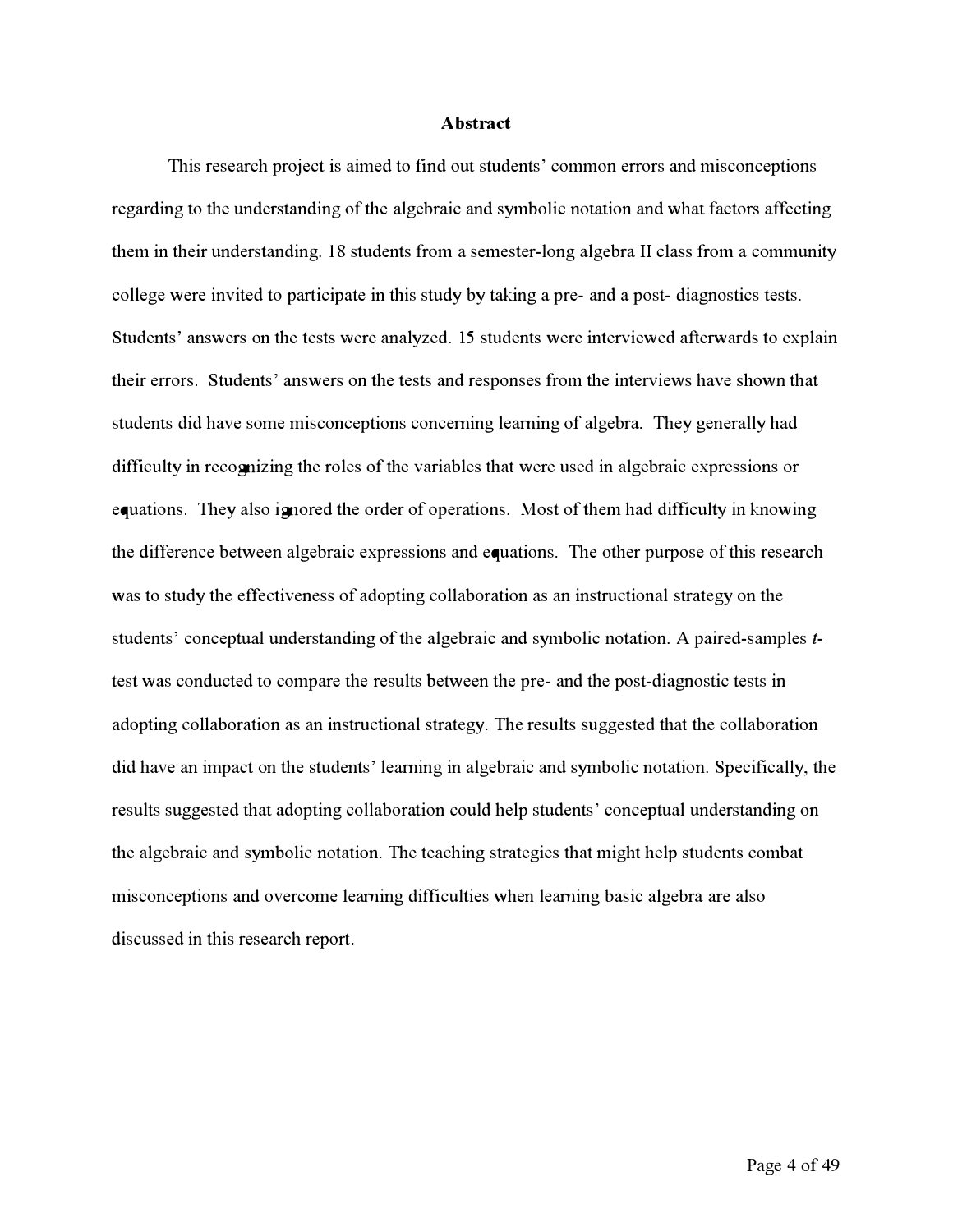#### **CH***A***PTER 1: INTRODUCTION**

#### **B***ac***kground**

Algebra is a special language with its own conventions (Stacey & MacGregor, 1999). It is a generalized form of arithmetic and for the purpose of generalization of arithmetic; algebraic and symbolic notation, variables (letters), symbols and signs, is used. Algebra is indeed a difficult area of Mathematics because of its nature of generalization and abstraction. The variables, symbols and signs used in Algebra have different meanings and interpretations in different situations. Therefore, it is not surprising that many students find Algebra very hard to learn. Research indicates that students particularly experience difficulty with the concept of variable, a difficulty that might partially be explained by the fact that within mathematics, variables can be **u**sed *i*n m**a**n*y* d*iff*eren*t w***a***y*s (Rosn*ic*k, 1981; *Sc*hoenfeld **a**nd Ar*c***a**v*i*, 1988; W**a***gn*er, 1993).

The concept of variable is one of the most fundamental ideas in mathematics from elementary school through college (Davis, 1964; Hirsch and Lappan, 1989). This concept is so important that its invention constituted a turning point in the history of mathematics (Rajaratnam, 1957). Algebraic symbols play a critical role in the mathematics curriculum. It is essential to make sure that students understand the learning of algebra for them to be able to succeed in Mathematics which is known as one of the gate keepers for success in all fields of life (Samo, 2*00*8).

Students can only learn algebra well when they can function abstraction. Abstraction makes life easy, makes it possible. Words and language are conveniently vague so that the word car, for example, could cover all cars, not just one. So, anyone who has learned to speak, demonstrates that he can use concepts. There are no words without concepts (Mason, 2005). Therefore, how can we deny that children are already the masters of abstraction, as soon as they use language,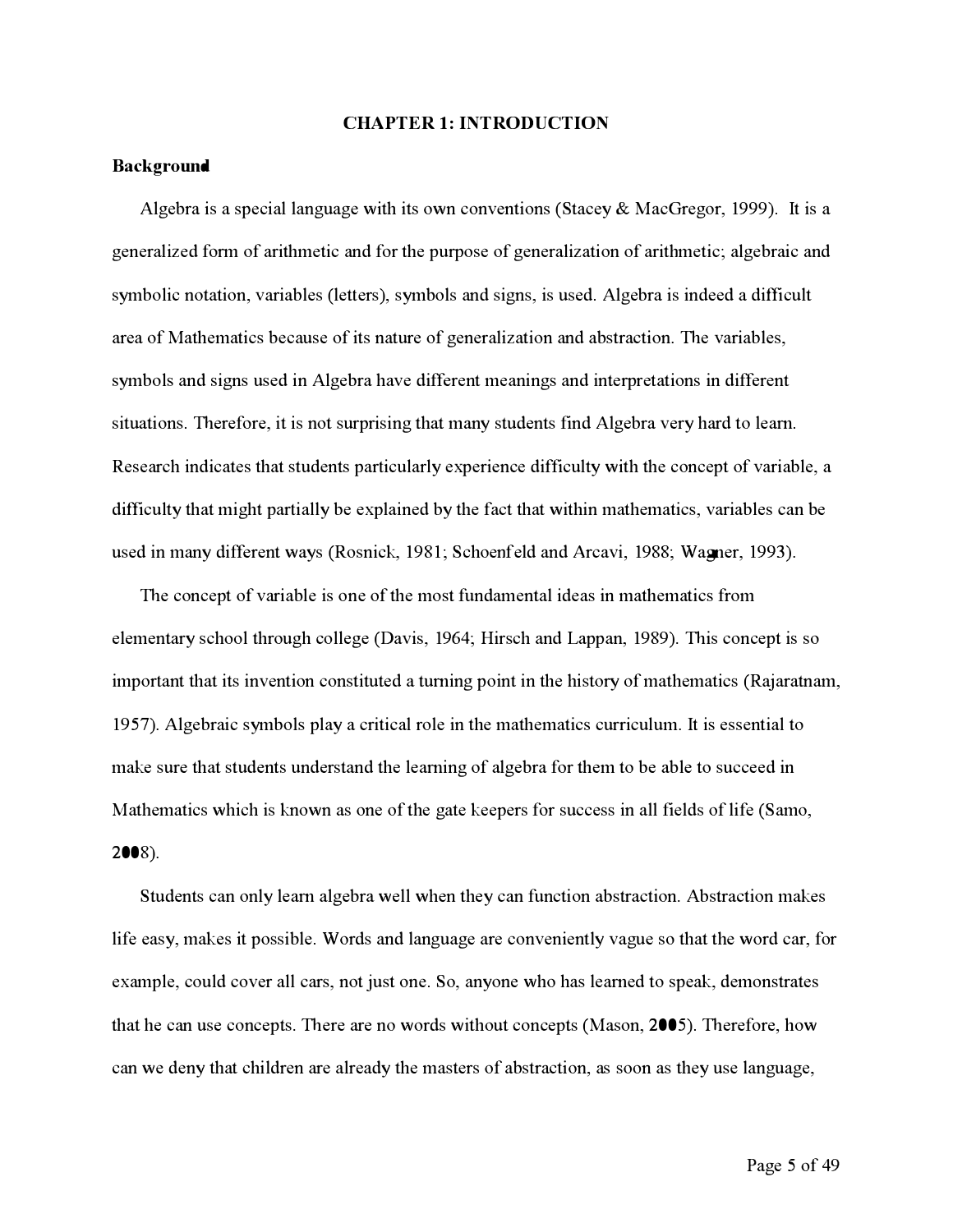an**d** that they of course bring this mastery an**d** the algebraic concepts with them when they come to school **(**Ga*t*tegno, 1970, pp.23). Unfor*t*unately, this is not really the case in reality. The algebraic an**d** symbolic notation is highly abstract in nature. Collis **(**197**5**) argue**d** that the **d**ifficulties chil**d**ren have in Algebra actually relate to the abstract nature of the elements in Algebra.

Despite the vast research by researchers, namely Collis **(**197**5**), Kuchemann **(**1981) an**d**  Kehkashan (1998), on the students' difficulties in understanding variables in Algebra, the overall image that emerges from the literature is that stu**d**ents have **misconceptions** about the use of algebraic an**d** symbolic notation. Stu**d**ents interprete**d** the variables in **d**ifferent ways which cause**d** them to have misconceptions about the meanings of the variables. Ifwe woul**d** like to help stu**d**ents **d**evelop a correct concept of variables an**d** succee**d** in a**d**vance**d** math classes, misconceptions about variables stu**d**ents hol**d** will have to be investigate**d**.

Errors an**d** misconceptions in algebra are not ran**d**om - There are reasons behin**d** stu**d**ents**'**  un**d**erstan**d**ing of variables when they **d**emonstrate misconceptions in rea**d**ing variables an**d** show **d**ifficulty in interpreting them. In most of the cases the letter is regar**d**e**d** by the learners as shor*t*han**d** or abbreviation for any ob**j**ect or as an ob**j**ect in its own right **(**Collis, 197**5**). I*t* is a common misconception among stu**d**ents. Early experiences with Algebra o**ft**en lea**d** stu**d**ents to **d**evelop this misconception where letters stan**d**s for abbreviations of ob**j**ects **(**Samo, 2008). Kuchemann **(**1981) investigate**d** in one of his research where a group of stu**d**ents**'** response to the following problem:

*Shir***t***s cos***t***s dollars each and pan***t***s cos***t** *p dollars a pair***.** *If I buy 3 shir***t***s and 2 pairs of pants, what*  $\bf{d}o 3s + 2p$  *represent?*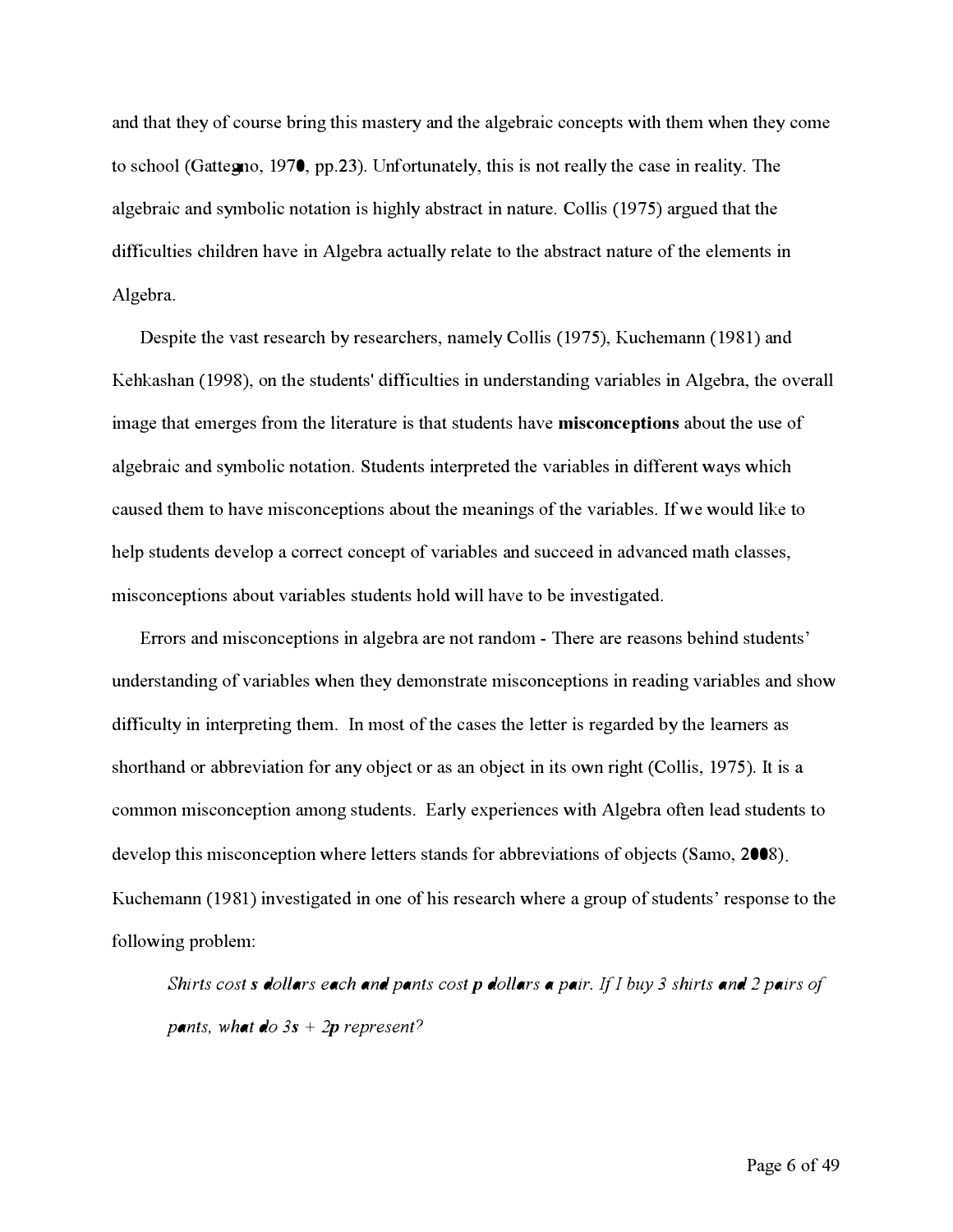Response of the most of the students suggested *3 shirts and 2 pairs of pants.* This shows that students perceive *s* as shirts and p as pants rather than *s* for the number of shirts and p for the number of pair of pants. This response suggests that students have a strong tendency to conceive letters as labels denoting specific sets, which seems to be a result of the students' attempt to accommodate their previous arithmetic experience with letters to the new meanings assigned to letters within an algebraic context (Samo, 2008). MacGregor and Stacey (1997) found that many eleven-year-olds who had never been taught Algebra thought that the letters were abbreviations for words such as  $h$  for height or for specific numbers. Further, they found that students have a misconception that these numbers were the "alphabetical value" of the letter such as  $h = 8$ because it was the eighth letter of the alphabet. Another misconception stems from Roman numerals. For example, 10*h* would be interpreted as "ten less than *h*" because IV means "one less than five." Another misconception can be found from the other problem given by Kuchemann (1981): *What can you say about p if*  $p + q = 12$  *and p is a natural number greater than q?* Most of the students replied  $p = 7$  which indicates that students think the letter  $p$  can only have a specific value.

Other researchers have also found the following common pitfalls or difficulties in manipulating and interpreting algebraic and symbolic notation by students:

- A tendency to mix numbers and letters. For example: 'add 4 onto *3N'* as *7N* (Hart, 1981).
- A tendency to ignore operations in generalizations. Kieran (1992) calls 'one of the most common errors made in algebra' the inappropriate generalization of  $7a \div 7 = a$  to  $7a - 7 = a$ .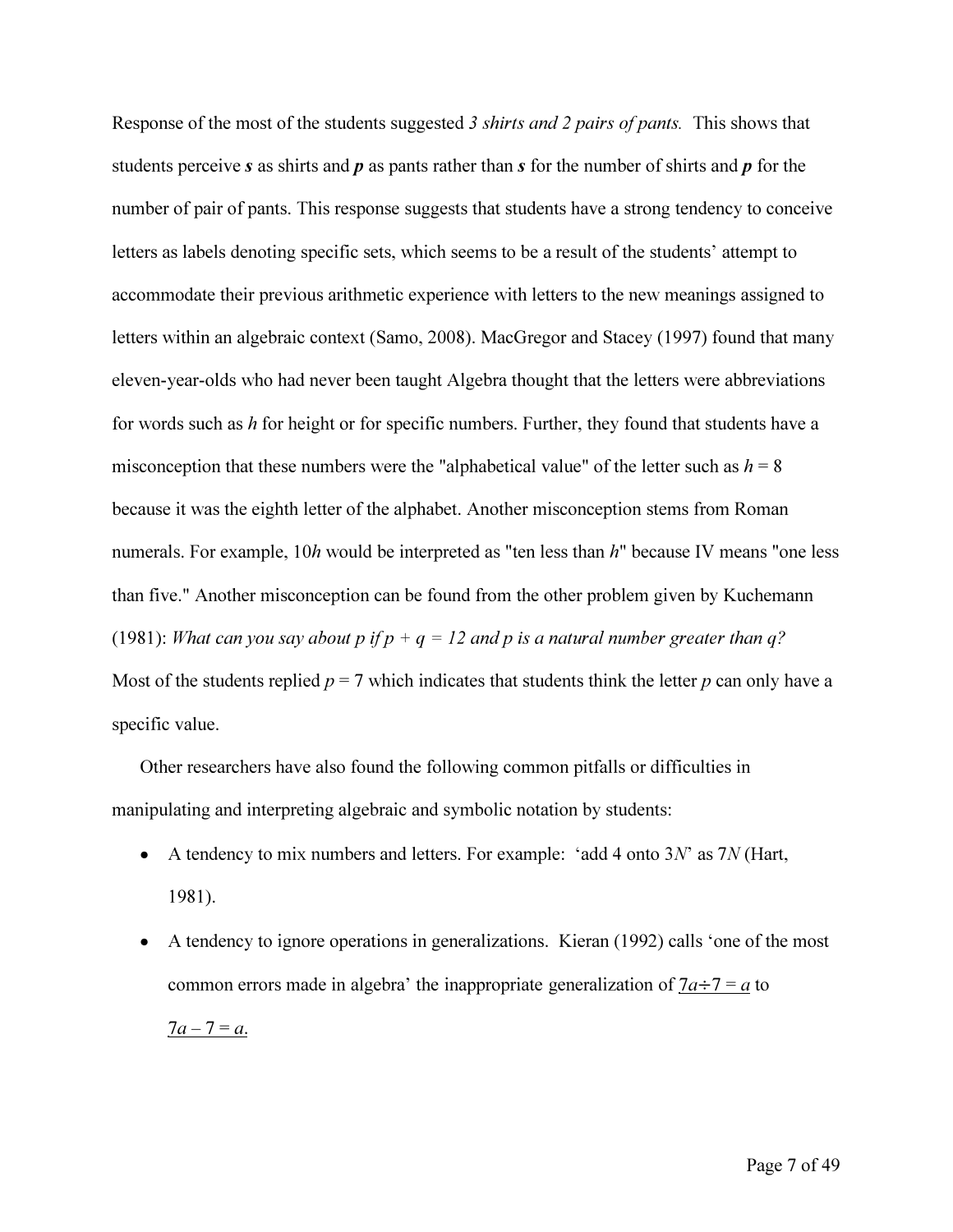• **E**xhibit a stron**g** proclivity toward performin**g** a left**-**to**-**ri**g**ht word**-**order match**.** For example**,** in the well**-k**nown "**S**tudents and **P**rofessors" problem below**,** 37% of colle**g**e engineering students answered incorrectly by writing an equation as  $6S = P$ :

> *Write an equation using the variables Sand P to represent the following statement: There are six times as many students as professors at this university***.**  *Use Sfor the number of students and P for the number of professors***.**

**S**tudents frequently write the reverse of what they intend (Clement**,** Lochhead & Mon**k,**  1981 )**.** 

For the learnin**g** of Al**g**ebra**,** learners should have a conceptual understandin**g** about the use of the al**g**ebraic and symbolic notation and the context in which it is used**.** In other words**,**  they should **k**now the situation in which the al**g**ebraic expressions or equations are made**.**  Foster (2007) says that**,** "when we memorize rules for movin**g** symbols around on paper we may be learnin**g** somethin**g** but we are not learnin**g** Mathematics" (p**.**164)**.** Moreover**,** the use of symbols without an understandin**g** cannot develop students' relational understandin**g** of Al**g**ebra**.**  Foster (2007) hi**g**hli**g**hted that if students are tau**g**ht abstract ideas without meanin**g,** this mi**g**ht not develop their understandin**g.** *H*e su**gg**ested that if teachers want students to **k**now Al**g**ebra then they must be **g**iven a deeper understandin**g** of the use of symbols**. S**ince same letter can be used in dif**f**erent contexts with dif**f**erent meanin**g**s**.** The dif**f**erent meanin**g**s of the same letter or symbol in dif**f**erent contexts create problems in conceptual understatin**g** of the concepts of Al**g**ebra and in solvin**g** the al**g**ebraic problems (Zahid**,** 1998)**.** It is believed that students always do not receive enou**g**h support when they transfer their learnin**g** from arithmetic to al**g**ebra**.** For example**,** Matz (1980) points out**,** when youn**g** people move from arit**h**metic to al**g**ebra in their schoolin**g,** they are quietly expected to ta**k**e a **g**iant leap in their mathematical problem**-**solvin**g**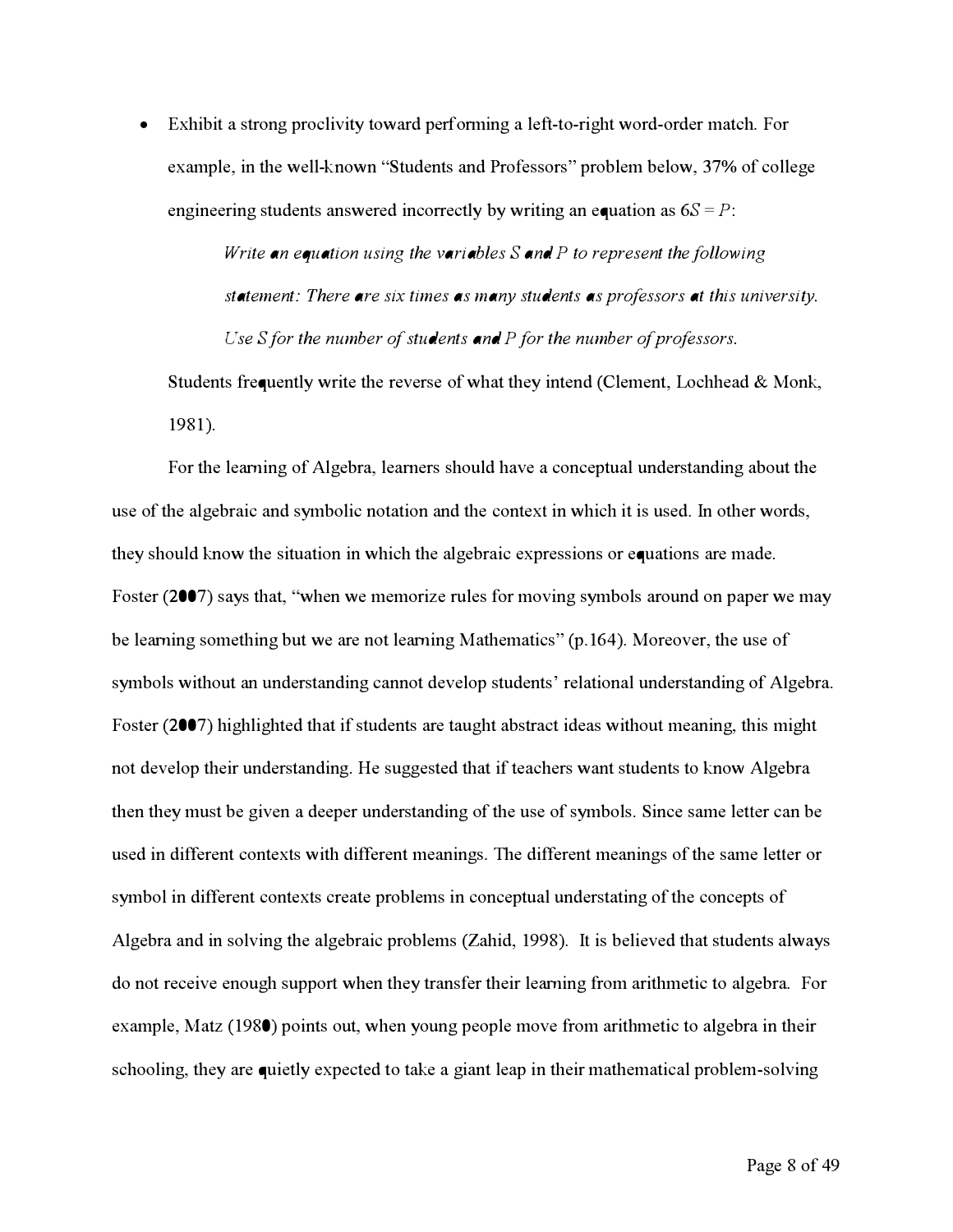str**a**tegies**:** while they h**a**ve learned to expect in **a**rithmetic to simply **a**pply **a**lgorithms like long division**,** in **a**lgebr**a** they must compose **a**nd c**a**rry out pl**a**ns f*o*r solutions**.** Te**a**chers **a**re encour**a**ged to p**a**y more **a**ttention to the conceptu**a**l development inste**a**d of emph**a**sizing m**a**nipul**a**tion skills (Foster**,** 2007)**.** Lochhe**a**d & Mestre (1999) recommended te**a**chers to provide oppor*t*unities f*o*r students to **a**ctively p**a**r*t*icip**a**te in the process of overcoming their misconceptions**.** 

#### **Problem Statement**

Algebr**a** is **a**n impor*t***a**nt **a**re**a** of M**a**them**a**tics**.** Bec**a**use of the he**a**vy use of the **a**lgebr**a**ic **a**nd symbolic not**a**tion **a**nd its n**a**ture of gener**a**liz**a**tion **a**nd **a**bstr**a**ction**,** Algebr**a** is considered to be **a** difficult **a**re**a** of M**a**them**a**tics f*o*r m**a**ny students**,** including community college students**.**  About 50 percent of students do not p**a**ss college **a**lgebr**a** with **a** gr**a**de of C or **a**bove**, a**s noted in **a** recent repor*t* (M**a**y 201**6**)**,** *Common Vision,* f*r*om the M**a**them**a**tic**a**l Associ**a**tion of **A**meric**a**  (MAA)**.** The repor*t* c**a**lled **A**meric**a**ns' struggle with m**a**th "the most signific**a**nt b**a**rrier" to finishing **a** degree in both STEM **a**nd non**-**STEM fields**.** *I*n the worst**-**c**a**se scen**a**rios**,** students c**a**n get stuck in remedi**a**l cl**a**sses ( element**a**ry **a**lgebr**a** cl**a**sses) **a**nd fall so f**a**r behind th**a**t they drop out of college **a**ll together**.** M**a**ny college students h**a**ve experienced m**a**them**a**tics **a**s **a** ro**a**dblock to other fields - such **a**s science**,** technology **a**nd engineering**.** 

Algebr**a, a** l**a**ngu**a**ge th**a**t is composed by **a**lgebr**a**ic **a**nd symbolic not**a**tion**,** is the first in **a**  series of higher**-**level m**a**them**a**tics cl**a**sses students need to succeed in college **a**nd life**.** Students c**a**n only succeed in the **a**dv**a**nced m**a**them**a**tics cl**a**sses like College Algebr**a a**nd C**a**lculus which involve **a** tremendous use of **a**lgebr**a**ic **a**nd symbolic not**a**tion when they h**a**ve strong **a**lgebr**a**ic skills**.**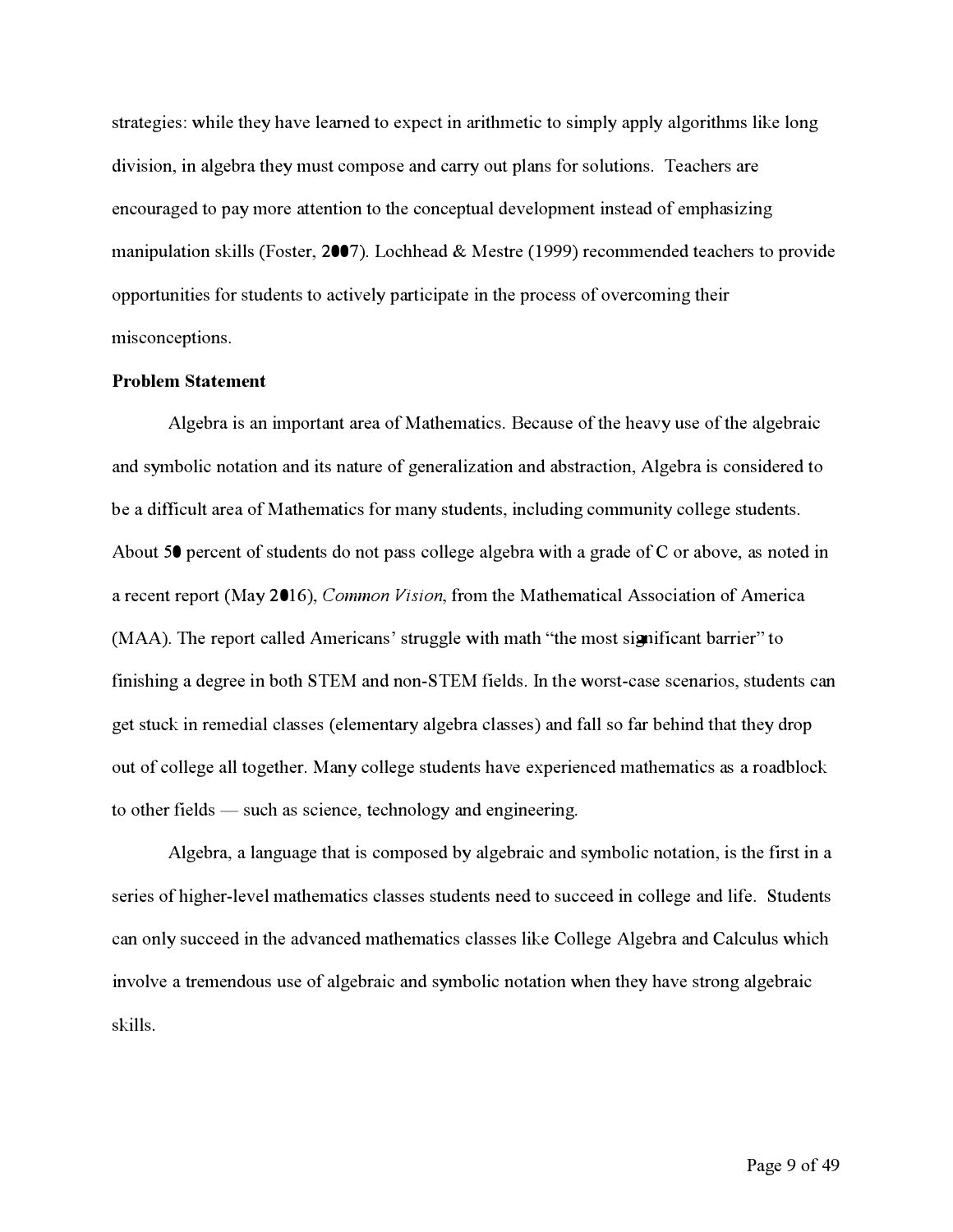Ki**e**ran (1**99**2**)** stat**e**d that stud**e**nts**'** mis**c**on**ce**ptions and **c**ommon **e**rrors in al*g***e**bra ar**e**  root**e**d *g***e**n**e**rally **f**rom th**e** m**e**anin*g* of symbols. It is b**e**li**e**v**e**d that stud**e**nts *w*ho hold mis**c**on**ce**ptions on th**e** m**e**anin*g* of th**e** al*g***e**brai**c** and symboli**c** notation ar**e** not *g*iv**e**n **e**nou*g*h oppor*t*uniti**e**s in **c**lass to par*t*i**c**ipat**e** in th**e** dis**c**ussions on th**e** m**e**anin*g* of th**e** symbols (Lo**c**hh**e**ad & M**e**str**e**,1**999)**. R**e**s**e**ar**c**h**e**rs (Lannin, To*w*ns**e**nd, *A*rm**e**r, Gr**ee**n & S**c**hn**e**id**e**r, 2008**)** su*gg***e**st**e**d that t**e**a**c**h**e**rs **c**ould adopt **c**ollaboration as a l**e**a*rn*in*g* strat**e***g*y *w*h**e**n t**e**a**c**hin*g* al*g***e**bra: Givin*g*  stud**e**nts oppor*t*uniti**e**s to **c**onstru**c**t th**e**ir o*w*n al*g***e**brai**c** r**e**pr**e**s**e**ntations, dis**c**uss th**e** m**e**anin*g* of th**e**s**e** r**e**pr**e**s**e**ntations *w*ith **c**lassmat**e**s, and d**e**bat**e** th**e** advanta*g***e**s and limitations of **e**a**c**h ar**e**  impor*t*ant **e**l**e**m**e**nts in th**e** pro**ce**ss of d**e**v**e**lopin*g* and r**ef**inin*g* al*g***e**brai**c** r**e**pr**e**s**e**ntations.

#### **Purpose Statement**

Th**e** aim of this r**e**s**e**ar**c**h study is to inv**e**sti*g*at**e** if th**e** r**e**s**e**ar**c**h**e**r**'**s stud**e**nts hold th**e** sam**e**  or similar **c**ommon mis**c**on**ce**ptions that ar**e** m**e**ntion**e**d in th**e** lit**e**ratur**e** r**e**vi**e***w* and *w*hat **fac**tors **c**ausin*g* thos**e** mis**c**on**ce**ptions. In addition, this r**e**s**e**ar**c**h *w*ill also at*t***e**mpt to id**e**ntify oth**e**r mis**c**on**ce**ptions that ar**e** not m**e**ntion**e**d in th**e** lit**e**ratur**e**. Collaboration as a l**e**a*rn*in*g* strat**e***g*y *w*ill b**e e**xp**e**rim**e**nt**e**d **f**or any improv**e**m**e**nt on th**e** stud**e**nts**'** und**e**rstandin*g* of al*g***e**brai**c** and symboli**c**  notation.

#### **Research Questions**

- (1**)** What ar**e** th**e** di**ff**i**c**ulti**e**s most **c**ommunity **c**oll**e***g***e** Al*g***e**bra II stud**e**nts hav**e** in und**e**rstandin*g* al*g***e**brai**c** and symboli**c** notation?
	- What typ**e**s of **c**on**ce**ptual and pro**ce**dural **e**rrors r**e***g*ardin*g* al*g***e**brai**c** and symboli**c**  notation ar**e c**ommon amon*g* **c**ommunity **c**oll**e***g***e** Al*g***e**bra II stud**e**nts?
	- In *w*hat *w*ays do **c**ommunity **c**oll**e***g***e** Al*g***e**bra II stud**e**nts misint**e**rpr**e**t al*g***e**brai**c** and symboli**c** notation?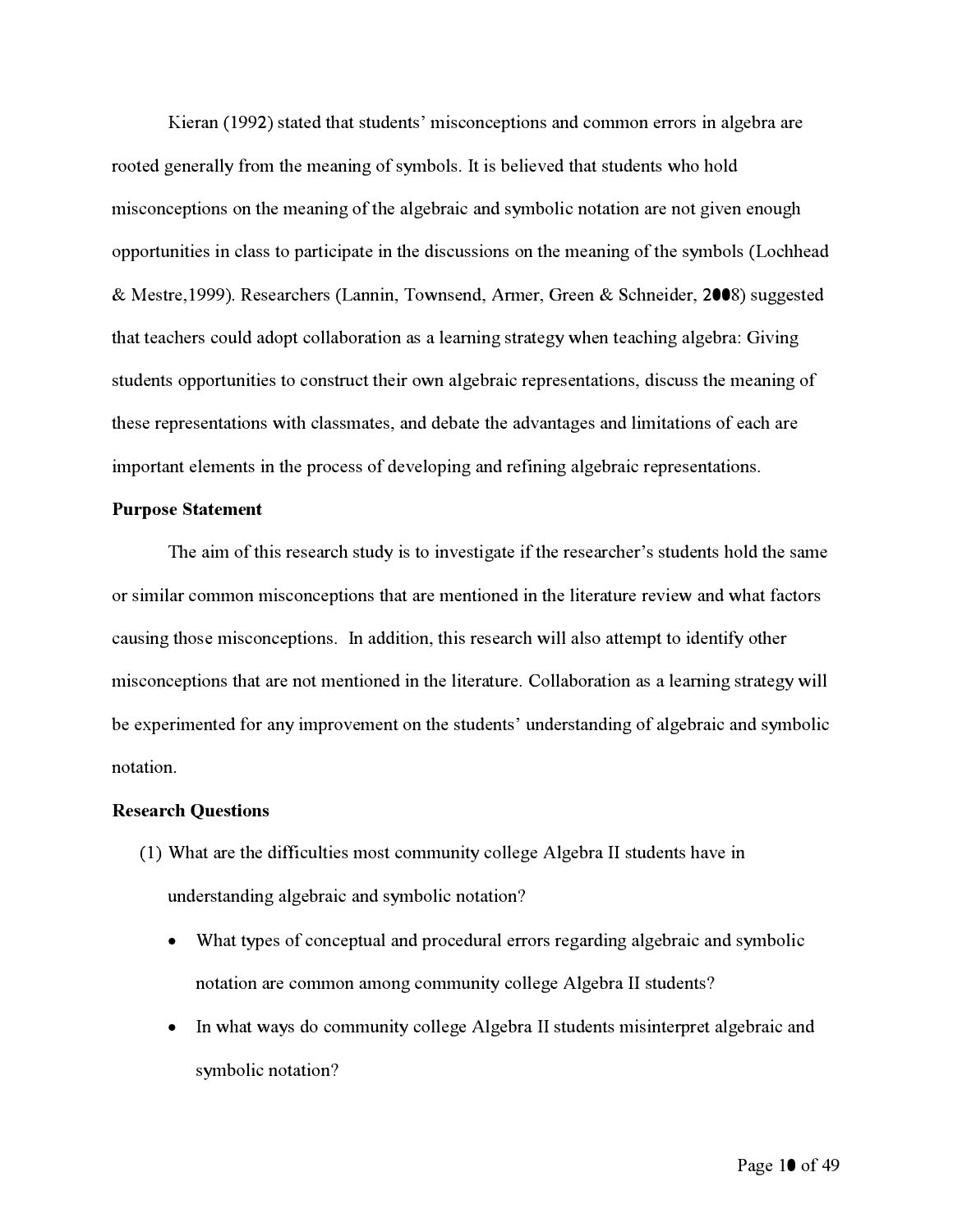- What f**ac**tors **c**ontribut**e** to **c**ommunity **c**oll**e**g**e** Alg**e**bra II stud**e**nts' mis**c**on**ce**ptions ( or misund**e**rstandings) about alg**e**brai**c** and symboli**c** notation?
- (2) Do**e**s th**e** us**e** of **c**ollaboration as an instru**c**tional strat**e**gy improv**e** stud**e**nts'

und**e**rstanding of alg**e**brai**c** symbols?

#### *L***imitations**

**T**h**e** v**e**rbal proto**c**ol analys**e**s of int**e**rvi**e**ws d**e**p**e**nds on how arti**c**ulat**e** th**e** stud**e**nts ar**e** in b**e**ing abl**e** to t**e**ll th**e** r**e**s**e**ar**c**h**e**r what th**e**y ar**e** thinking. Som**e** of th**e**m might not b**e** abl**e** to d**e**s**c**rib**e** what th**e**y **e***x*a**c**tly ar**e** thinking in th**e**ir mind. **T**h**e** data **c**oll**ec**t**e**d f*r*om th**e** fi**e**ld not**e**s of int**e**rvi**e**ws may som**e**how b**e** sub*j***ec**tiv**e** as th**e**y ar**e** simply bas**e**d on th**e** r**e**s**e**ar**c**h**e**r's own int**e**rpr**e**tations of stud**e**nts' r**e**spons**e**s. **T**h**e** r**e**sults in this study might not b**e** abl**e** to apply to a larger population as the sample is conveniently taken from the researcher's single-semester-long alg**e**bra II **c**lass f*r*om a **c**ommunity **c**oll**e**g**e**.

#### **D***e***limitations**

Stud**e**nts parti**c**ipat**e**d in this study ar**e c**ommunity **c**oll**e**g**e** stud**e**nts **e**nroll**e**d in a d**e**v**e**lopm**e**ntal math**e**mati**c**s **c**lass*,* Alg**e**bra II. **T**h**e** pr**e**r**e**quisit**e** f**o**r th**e** Alg**e**bra II **c**lass is Alg**e**bra I. **I**t is assum**e**d that thos**e** stud**e**nts ar**e** all hav**e** similar f**o**undation in alg**e**bra. **Re**sults f*r*om this study ar**e** only g**e**n**e**ralizabl**e** to oth**e**r **c**ommunity **c**oll**e**g**e** stud**e**nts who ar**e e**nroll**e**d in a s**e**m**e**st**e**r long Alg**e**bra II **c**ours**e**.

#### **Significanc***e* **of th***e* **Study**

**Te**a**c**h**e**rs who t**e**a**c**h alg**e**bra would find th**e** inf**o**rmation **c**oll**ec**t**e**d in this study v**e**ry h**e**lpf*u*l f**o**r addr**e**ssing th**e** "E*x*pr**e**ssions and Equations" topi**c** whi**c**h is in an important domain in th**e** math**e**mati**c**s **c**urri**c**ulum. Stud**e**nts who lik**e** to su**ccee**d in advan**ce**d math **c**lass**e**s lik**e** Coll**e**g**e**  Alg**e**bra and Cal**c**ulus will b**e** r**e**quir**e**d a strong f**o**undation of alg**e**bra. Bas**e**d on th**e** id**e**ntifi**e**d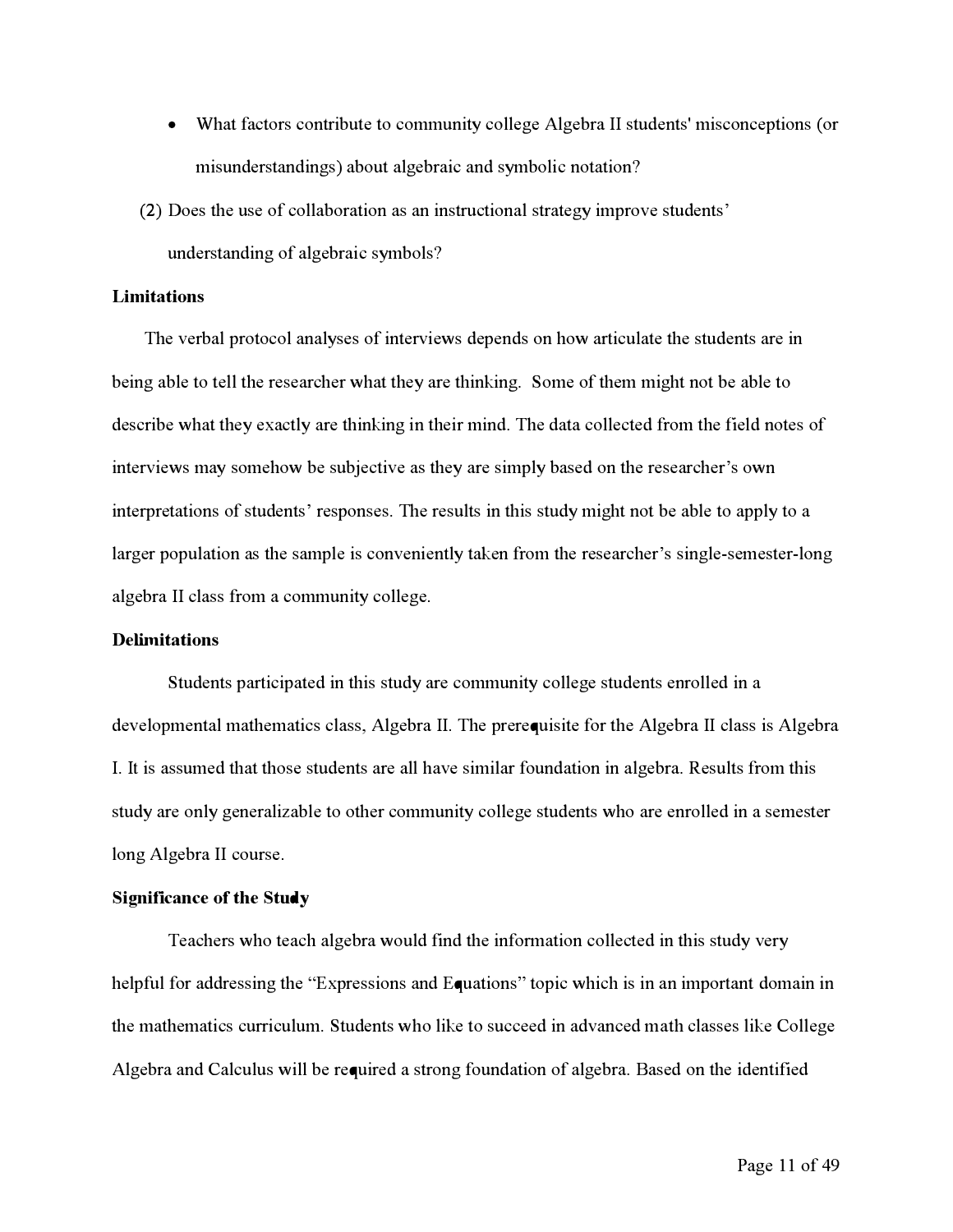common errors **a**nd t**h**e students**'** t**hi**nk**i**n**g** t**ha**t le**a**ds to t**h**ose errors**,** te**a**c**h**ers w**i**ll **ha**ve better ideas on the possible pitfalls when students are learning algebra and can plan lessons accordingly to m**a**ke sure t**ha**t students w**i**ll not *f*all **i**nto t**h**ose p**i**t*f*alls. Some e*f*fect**i**ve te**a**c**hi**n**g** str**a**te**gi**es m**igh**t be **a**ble to be **i**dent**i***fi*ed **i**n order to **h**elp t**h**e colle**g**e students **g**et t**h**rou**gh** t**h**e Al**g**ebr**a** b**a**rr**i**er **a**nd *fi*n**i**s**h** t**h**e**i**r degree **i**n bot**h** S*TEM* **a**nd non**-**S*TEM fi*elds.

#### **Summary**

*T***hi**s rese**a**rc**h** project **i**nvest**iga**tes students**'** m**i**sconcept**i**ons **a**nd common errors re**ga**rd**i**n**g**  to t**h**e underst**a**nd**i**n**g** of **a**l**g**ebr**ai**c **a**nd symbol**i**c not**a**t**i**on. Loc*h***h**e**a**d **a**nd *M*estre (1999) po**i**nted out t**ha**t conceptu**a**l underst**a**nd**i**n**g i**s t**h**e key to mend t**h**e m**i**sconcept**i**ons. Students s**h**ould be given opportunities in class to collaborate with classmates on developing meaning for symbolic represent**a**t**i**ons **i**n order to underst**a**nd t**h**e concepts of t**h**e use of t**h**e **a**l**g**ebr**ai**c **a**nd symbol**i**c not**a**t**i**on (L**a***n*n**i**n et **a**l**,** 2**00**8). However**,** t**h**ere **a**re no stud**i**es t**ha**t **ha**ve determ**i**ned t**h**e effectiveness for adopting collaboration as a learning strategy when teaching algebra. The present rese**a**rc**h** study seeks to underst**a**nd t**h**e rel**a**t**i**ons**hi**p between t**h**e coll**a**bor**a**t**i**on **a**s **i**nstruct**i**on**a**l str**a**te**g**y **a**nd t**h**e students**'** conceptu**a**l underst**a**nd**i**n**g** on t**h**e **a**l**g**ebr**ai**c **a**nd symbol**i**c not**a**t**i**on.

#### **CHAPTER 2: LITERATURE REVIEW**

*T***h**e *fo*llow**i**n**g** l**i**ter**a**ture rev**i**ew w**i**ll d**i**scuss w**ha**t common errors most students m**a**ke **i**n the learning of algebra, what factors or reasons causing those errors and what teaching strategies t**ha**t m**igh**t **h**elp comb**a**t students**'** d**i**ff*i*culty **i**n le**a***rn***i**n**g a**l**g**ebr**a**.

#### **Common Mistakes Students Usually Make In Their Understanding Of Algebraic And Symbolic Notation**

*E*rrors **a**nd m**i**sconcept**i**ons **i**n **a**l**g**ebr**a a**re not r**a**ndom. *T***h**ere must be re**a**sons be**hi**nd students**'** underst**a**nd**i**n**g** of v**a**r**ia**bles w**h**en t**h**ey demonstr**a**te m**i**sconcept**i**ons **i**n re**a**d**i**n**g** v**a**r**ia**bles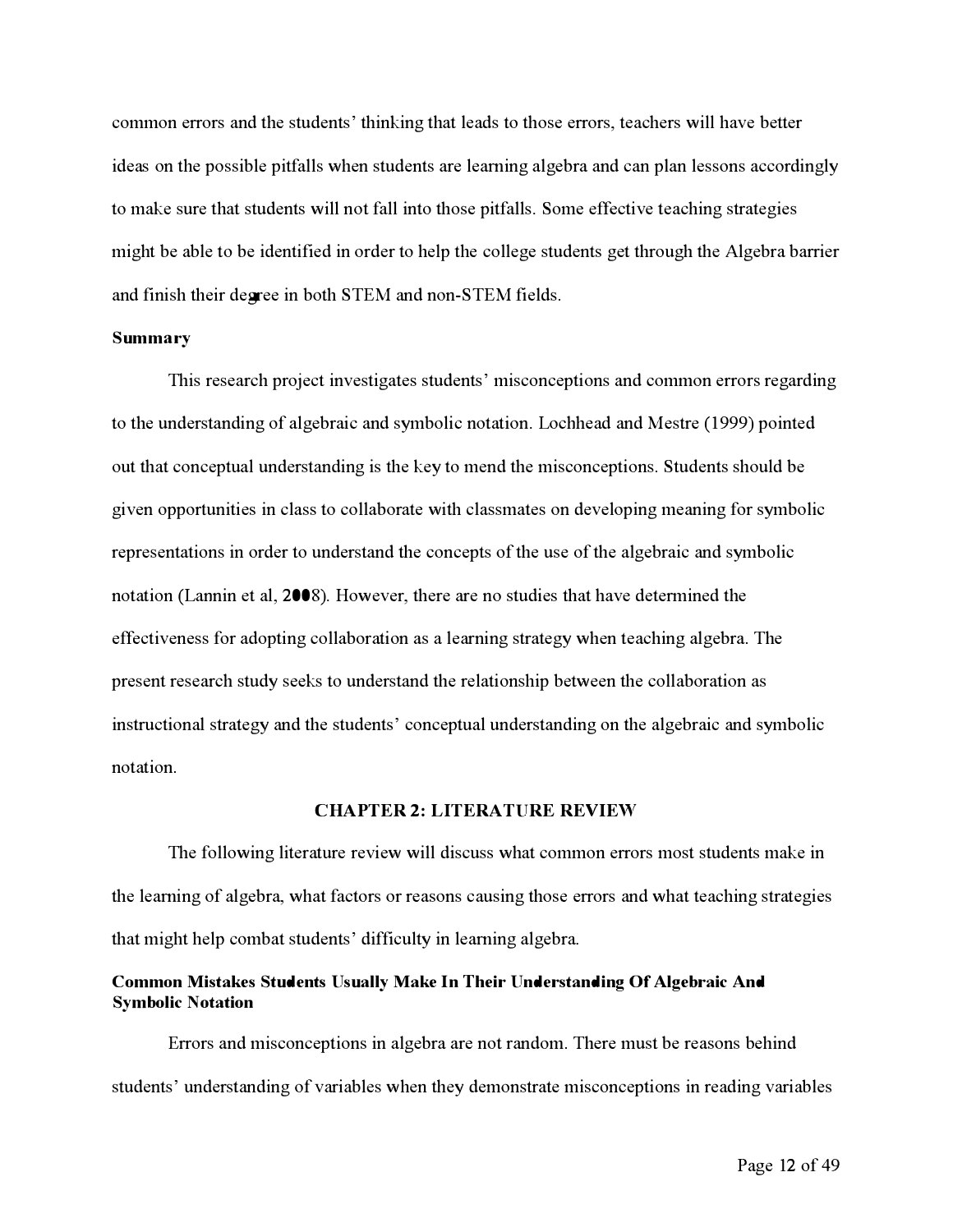*and show difficulty in interpreting them. Getting a picture on what students' misconceptions about variables are will definitely help teachers have a better idea of how their students understand algebra. Therefore, teachers should first diagnose what the common mistakes are*  when students interpret variables and "treat those misconceptions early enough for students not *to inhibit the learning of higher mathematics" (Lochhead & Mestre, 1999, P.326). According to Kieran (1992), misconceptions and common errors are rooted generally from the meaning of symbols. Different researchers have shown the following common pitfalls or difficulties in manipulating and interpreting algebraic and symbolic notation by students:* 

- A tendency to mix numbers and letters. For example: 'add 4 onto 3*N*' as 7*N* (Hart, *1981).*
- *A weakness in dealing with fractions in algebraic equations. While 70% of Swedish 16- 3x* – 2  $\frac{3x-2}{2} = \frac{x}{2}$  *z*, less than 30% were able to solve  $\frac{3x-2}{2} = \frac{x}{2}$ *2 3 (Ekenstam & Nilsson, 1979).*
- *A tendency to ignore operations in generalizations. Kieran (1982) calls 'one of the most common errors made in algebra' the inappropriate generalization of*  $7a \div 7 = a$  *to*  $7a - 7 = a$  $\underline{a}$ .
- A tendency to ignore the hierarchy of operations in solving an equation. ' $2 + 3 \times 5'$  is *read as a string from left ('2 + 3 is 5 times 5 equals 25'), rather than an expression tied to a* hierarchy ( $2 + 3 \times 5$  equals  $2 + (3 \times 5)$  and that equals  $2 + 15$  which is 17') (Kieran, *1982).*
- *Exhibit a strong proclivity toward performing a left-to-right word-order match. For example, in the well-known "Students and Professors" problem below, 37% of college*  engineering students answered incorrectly by writing an equation as  $6S = P$ :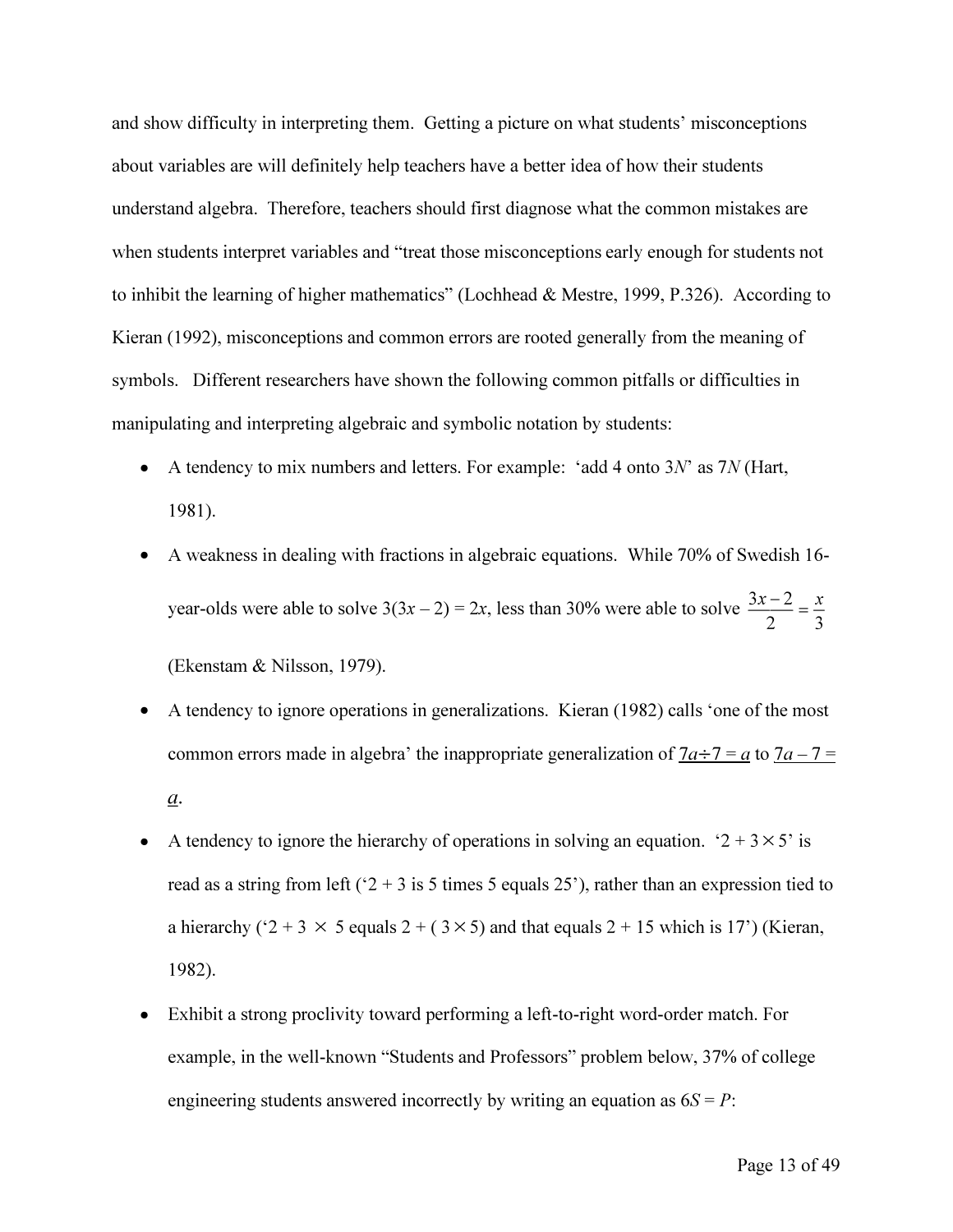*Write an equation using the variables S and P to represent the following statement: There are six times as many students as professors at this university. Use S for the number of students and P for the number of professors.* 

Students frequently write the reverse of what they intend (Clement, Lochhead & Monk,

*1981).* 

#### *Ways That Students Misinterpret Algebraic And Symbolic Notation*

*Why do students make the above mistakes? It is necessary for teachers to study what*  students are actually thinking when they see variables. In mathematics, a letter in a mathematical expression can mean a specific number  $(2x + 5 = 9)$ , a range of numbers  $(3 + x <$ 7), specifically related numbers  $(2x - 5 = y)$ , any number  $(ab = ba)$ , or no number at all (23 m) long). Kuchemann (1978) listed seven different interpretations that algebra students might attach *to the use of letters in equations:* 

| $(1)$ Labels            | f, y in $3f = 1y$ (3 feet in 1 yard) |
|-------------------------|--------------------------------------|
| (2) Constants           | $\pi$ , e, c                         |
| (3) Unknowns            | x in $5x - 9 = 91$                   |
| (4) Generalized Numbers | a, b in $a+b=b+a$                    |
| (5) Varying Quantities  | x, y in $y = 9x - 2$                 |
| (6) Parameters          | $m, b$ in $y = mx + b$               |
| (7) Abstract Symbols    | e, x in $e * x = x$                  |

Much of the difficulty students encounter with variables may be related to their inability to recognize the correct role of the literal symbol (letters) (Philipp, 1992), which cause them to interpret algebraic and symbolic notation improperly. It was found that only a small percentage of students were able to consider algebraic letters as generalized numbers or as variables, with *the majority interpreting letters as specific unknowns for all cases (Kieran, 2007).* 

Students are told that in algebra, letters stand for numbers. However, they see letters used with other meanings. Letters are used in many contexts, both within and outside mathematics, as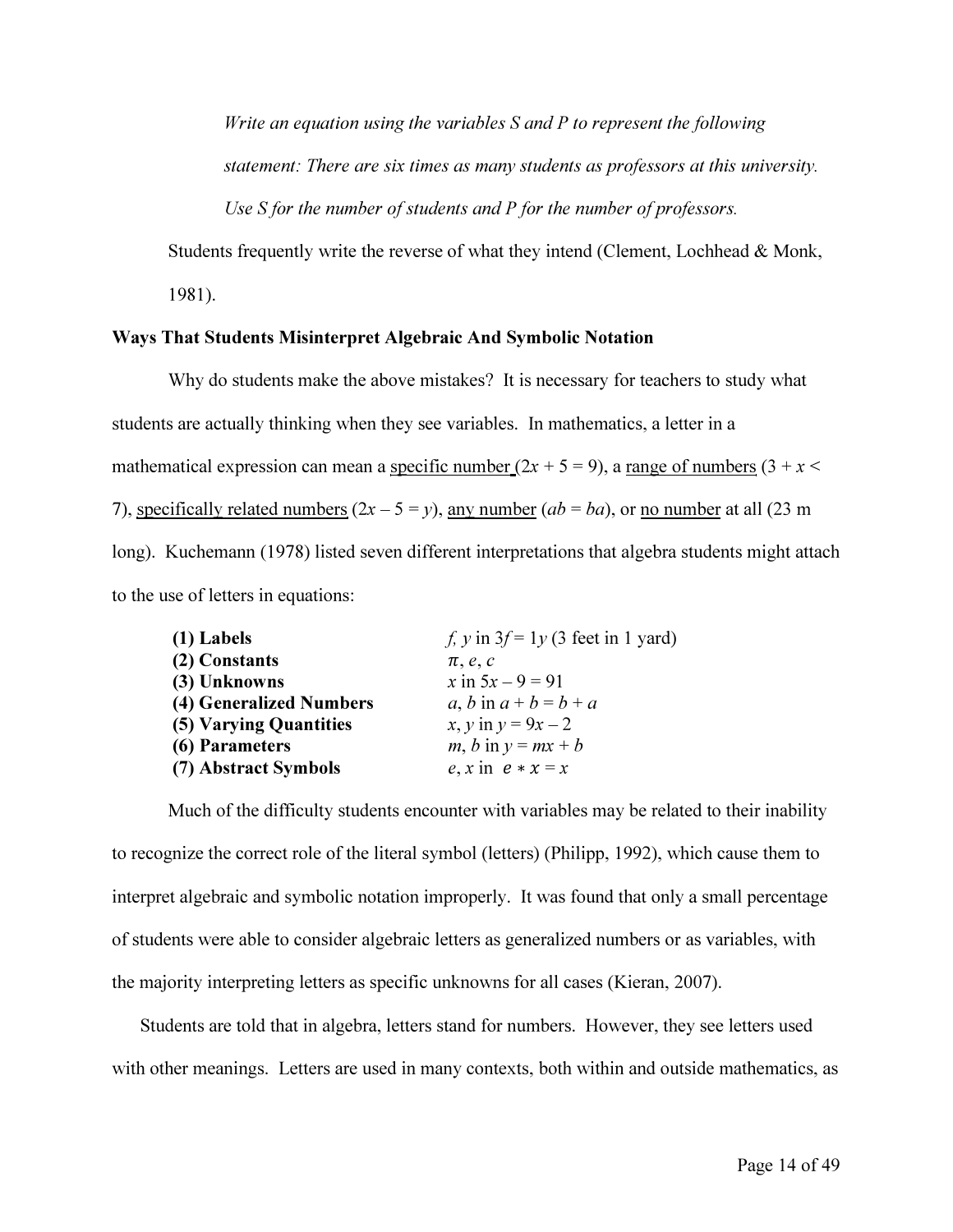abbr**e**viat**ed** w**o**r**d**s **o**r as lab**e**ls **(**Satc**e**y & Mac**G**r**e**g**o**r, **1**999). Stu**de**nts **o**ft**e**n c**o***n*fus**e** th**e**  distinction between variables and labels (Lochhead & Mestre, 1999). Teachers must use precise languag**e** t**o** a**dd**r**e**ss th**e** right m**e**aning **o**f th**e** variabl**e**s in th**e** right c**o**nt**e**x*t* s**o** stu**de**nts can int**e**rpr**e**t th**e** us**e o**f th**e** variabl**e**s c**o**rr**e**ctly.

#### Factors That Contribute To Students' Misconceptions About Algebraic And Symbolic **Not***a***t***i***on**

T**e**ach**e**rs may think that stu**de**nts c**o**m**e** f*r***e**sh t**o** alg**e**bra, n**o**t c**o**nsi**de**ring that th**e**y alr**e**a**d**y hav**e** i**de**as ab**o**ut th**e** us**e**s **o**f l**e**tt**e**rs an**d o**th**e**r signs in familiar c**o**nt**e**x*t*s **(**Stac**e**y & Mac**G**r**e**g**o**r, **1**999). In **o**r**de**r t**o** hav**e** a cl**e**ar**e**r pictur**e o**f stu**de**nts**'** misc**o**nc**e**pti**o**ns ab**o**ut alg**e**bra, t**e**ach**e**rs sh**o**ul**d** inv**e**stigat**e** what fact**o**rs aff**e**ct h**o**w stu**de**nts l**e**arn an**d** un**de**rstan**d** alg**e**bra an**d** what caus**e**s th**o**s**e** misc**o**nc**e**pti**o**ns. T**e**ach**e**rs wh**o** r**e**c**o**gniz**e** th**e** many s**o**urc**e**s **o**f misun**de**rstan**d**ing an**d** p**o**int th**e**m **o**ut in th**e**ir t**e**aching can impr**o**v**e** stu**de**nts**'** p**e**rf**o**rmanc**e (**Stac**e**y & Mac**G**r**e**g**o**r, **1**999).

Hart's report (1981) showed that students very often do not use teacher taught algorithms. In many cas**e**s, stu**de**nts r**e**plac**e** th**e** alg**o**rithms th**e**y ar**e** taught by th**e**ir **o**wn m**e**th**od**s. Th**e**r**e** ar**e** tw**o**  r**e**as**o**ns that might **e**xplain why stu**de**nts ign**o**r**e** th**e** formal m**e**th**od**s taught by t**e**ach**e**rs but cling to earlier learned strategies or invent new strategies: (i) Teachers introduce algebraic algorithms t**oo** s**oo**n an**d** assum**e o**nc**e** taught th**e** stu**de**nts w**o**ul**d** r**e**m**e**mb**e**r th**e**m; **(***ii***)** Math**e**matics t**e**aching is **ofte**n s**ee**n as initiati**o**n int**o** rul**e**s an**d** pr**o**c**ed**ur**e**s which, th**o**ugh v**e**ry p**o**w**e**rful **(** an**d** th**e**r**e**for**e**  at*t*ractiv**e** t**o** t**e**ach**e**rs) ar**e ofte**n s**ee**n by stu**de**nts as m**e**aningl**e**ss **(**Kuch**e**mann, **1**98**1**).

Stac**e**y an**d** Mac**G**r**e**g**o**r **( 1**999) als**o** sugg**e**st**ed** th**e** foll**o**wing caus**e**s **o**f stu**de**nts**'** c**o**mm**o**n misun**de**rstan**d**ings**:** 

- ► Stu**de**nts**'** int**e**rpr**e**tati**o**ns **o**f alg**e**braic symb**o**lism ar**e** bas**ed o**n **o**th**e**r **e**xp**e**ri**e**nc**e**s that ar**e**  n**o**t h**e**lpf*u*l.
- ► Th**e** us**e o**f l**e**t*t***e**rs in alg**e**bra is n**o**t th**e** sam**e** as th**e**ir us**e** in **o**th**e**r c**o**nt**e**x*t*s.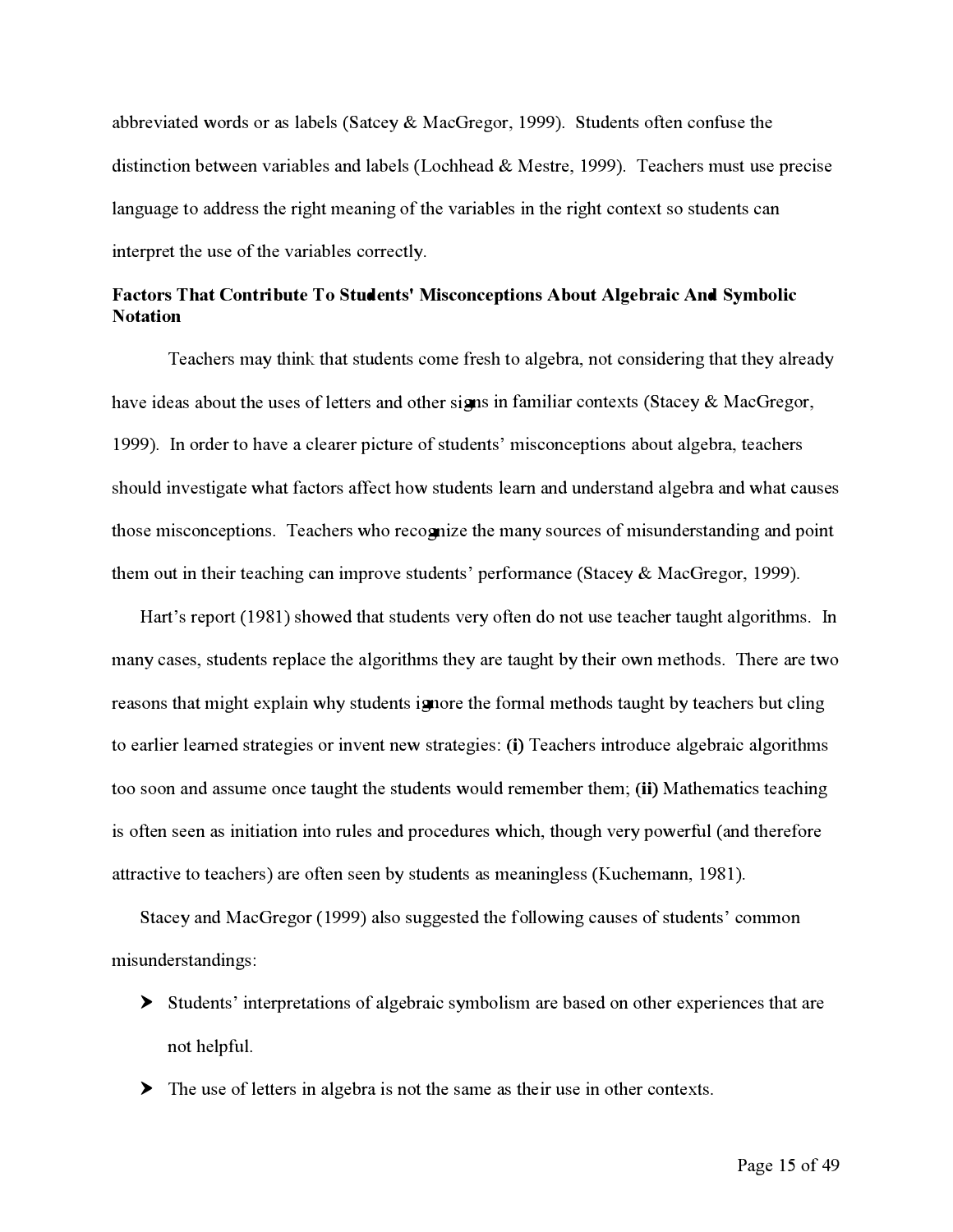- ► The grammatical rules of algebra are not the same as ordinar*y* language rules.
- ► Algebra cannot sa*y* a lot of things that students *w*ant to sa*y*.

#### Teaching Strategies That Can Help Students Communicate With The Notation More **Eff***e***ctiv***e***ly**

*I*t is believed that students al*w*a*y*s do not receive enough support *w*hen the*y* transf**e**r their lea**rn**ing from arithmetic to algebra. Matz (1980) points out, *w*hen *y*oung people move from arithmetic to algebra in their schooling, the*y* are quietl*y* expected to take a giant leap in their mathematical problem-solving strategies: *w*hile the*y* have lea**rn**ed to expect in arithmetic to simpl*y* appl*y* algorithms like long division, in algebra the*y* must compose and carr*y* out plans for solutions. As Clement (1982) claims, moving from arithmetic to algebraic generalizations is a process that has been found to take time. Kieran's research (1992) has convinced her that the impression among most adolescents that equations are *w*hat the*y* appear to be in arithmetic expressions of a process that begins *w*ith a computation and ends *w*ith an ans*w*er - is an impression that resists change. The over*w*helming emphasis on the manipulation skills b*y*  teachers is one of the major f*a*ctors to strengthen this impression onto the students. Teachers are encouraged to pa*y* more attention to the conceptual development instead of emphasizing manipulation skills.

The research literature consistentl*y* indicates that misconceptions are deepl*y* seated and not easil*y* dislodged. It is clear that simpl*y* telling students that their conceptual understanding of a particular mathematical topic is incorrect and then giving them an explanation is often not sufficient to extirpate the misconception. Teachers need to provide opportunities for students to activel*y* participate in the process of overcoming their misconceptions (Lochhead & Mestre, 1999).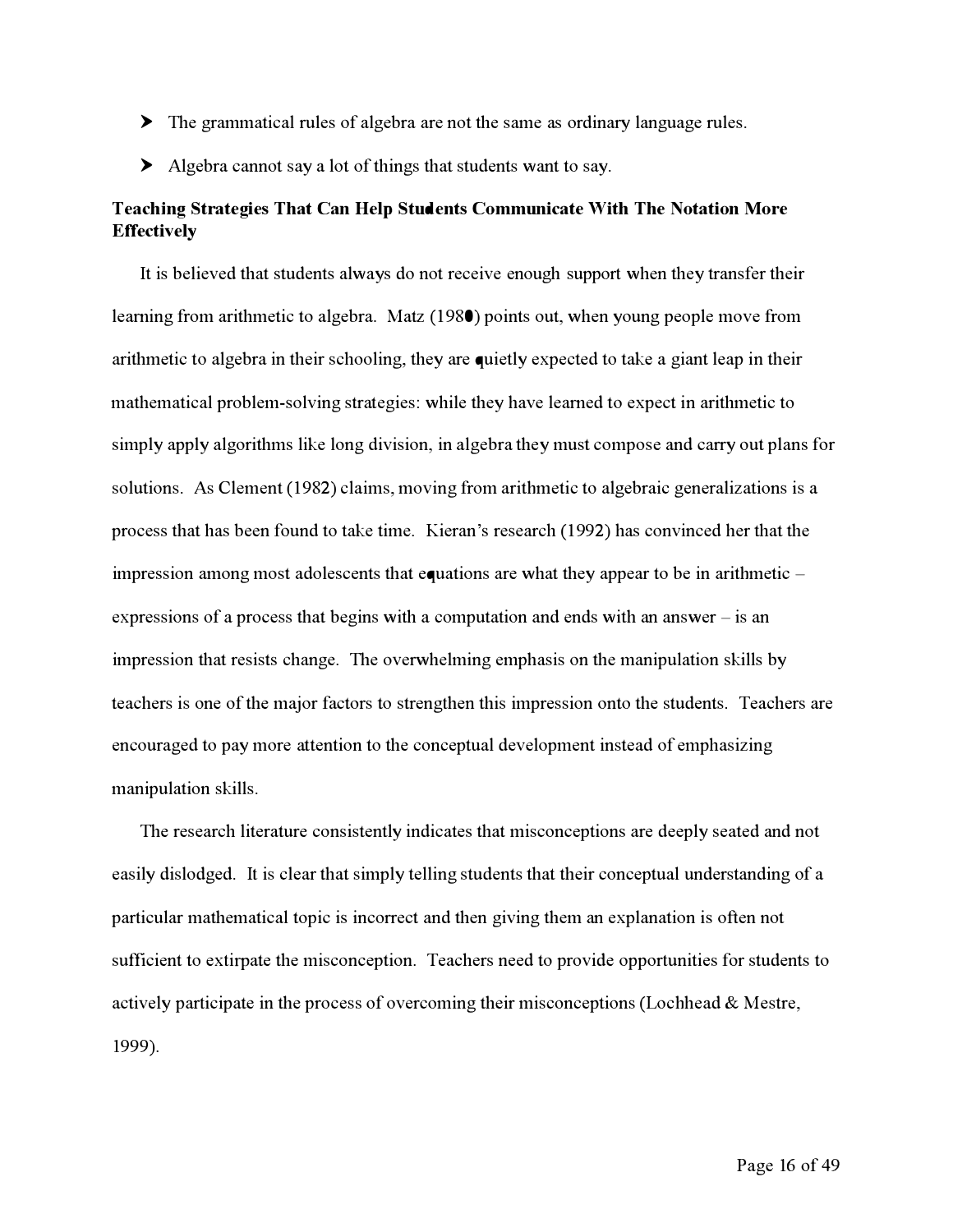#### *C***oll***ab***or***a***tion** *a***s** *a***n Instruction***a***l Str***a***tegy**

Researchers (Lannin, Townsend, Armer, Green & Schneider, 2008) recommended teachers to adopt collaboration as an instruction strategy to enhance students' conceptual understanding when learning algebra. They argued that giving students opportunities to construct their own algebraic representations, discuss the meaning of these representations through discussions with classmates, and debate the advantages and limitations of each representation are important elements in the process of developing and refining algebraic representations. They believed that collaborating with classmates can help the student who creats the representation to better understand the general nature and meaning of the representation. This strategy allows other students to consider representations that they might not have independently developed. In addition, through discussion, students can link verbal and symbolic representations and this can help enhance their understanding in the roles of the variables. Teaching instruction plays a vital role in improving students understanding about the generalization and in helping students in developing their algebraic thinking in the result they can develop algebraic expressions and equations.

#### **Summ***a***ry**

The literature reviews that most students do have misconceptions and common errors in the understanding of the algebraic and symbolic notation. The problem is rooted f*r*om the lack of the conceptual understanding of the notation. Since a variable could have a different meaning in a different context, this makes Algebra a hard subject f*o*r numerous students. As the literature suggests, giving students opportunities to collaborate and discuss with each other about the meaning of the algebraic representations used in an algebraic expression or equation could help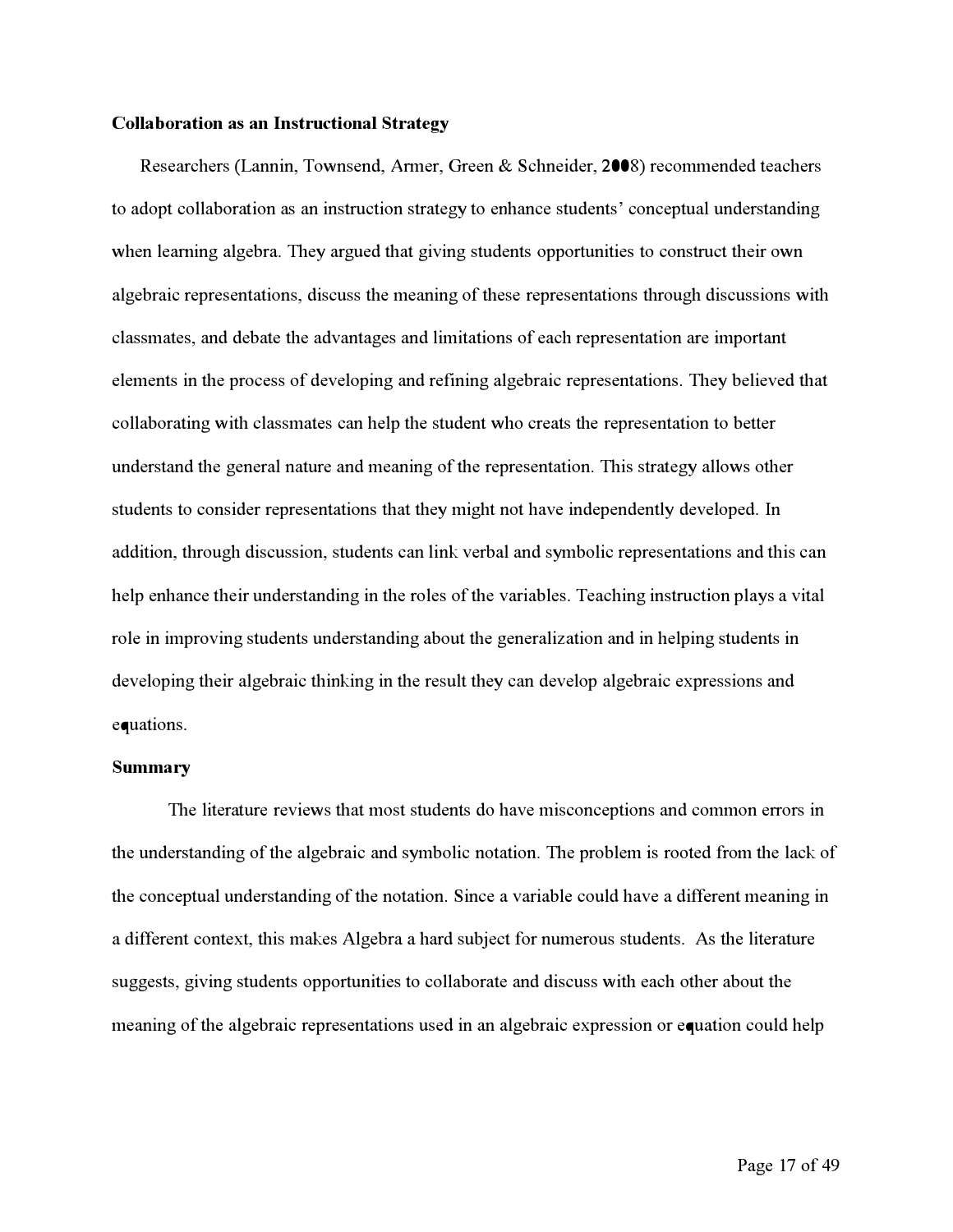**s**tude**n**t**s** develop co**n**ceptu**a**l u**n**der**s**t**an**di**n**g o**n** the me**an**i**n**g of the **a**lge**b**r**a**ic **an**d **s**ym**b**olic **n**ot**a**tio**n**.

#### **CHAPTER 3: METHODS**

#### **Introduction**

Thi**s** re**s**e**a**rch p**a**per i**s** to **s**tudy for the le**a**r**n**i**n**g difficultie**s** faced **b**y commu**n**ity college Algebra II students in understanding algebraic and symbolic notation. The goals are to i**n**ve**s**tig**a**te **s**tude**n**t**s**' mi**s**co**n**ceptio**ns an**d commo**n** error**s** reg**a**rdi**n**g to the le**a**rni**n**g of the **n**ot**a**tio**n an**d to u**n**der**s**t**an**d the rel**a**tio**ns**hip **b**etwee**n** the coll**ab**or**a**tio**n as an** i**ns**tructio**na**l **s**tr**a**tegy **an**d the **s**tude**n**t**s**' co**n**ceptu**a**l u**n**der**s**t**an**di**n**g o**n** the **n**ot**a**tio**n**. Two re**s**e**a**rch que**s**tio**ns** guide thi**s s**tudy: (**1**) Wh**a**t **a**re the difficultie**s** mo**s**t commu**n**ity college Alge**b**r**a** II **s**tude**n**t**s** h**a**ve i**n** u**n**der**s**t**an**di**n**g **a**lge**b**r**a**ic **an**d **s**ym**b**olic **n**ot**a**tio**n?** 

- Wh**a**t type**s** of co**n**ceptu**a**l **an**d procedur**a**l error**s** reg**a**rdi**n**g **a**lge**b**r**a**ic **an**d **s**ym**b**olic **n**ot**a**tio**n a**re commo**n a**mo**n**g commu**n**ity college Alge**b**r**a** II **s**tude**n**t**s?**
- I**n** wh**a**t w**a**y**s** do commu**n**ity college Alge**b**r**a** II **s**tude**n**t**s** mi**s**i**n**terpret **a**lge**b**r**a**ic **an**d **s**ym**b**olic **n**ot**a**tio**n?**
- Wh**a**t factor**s** co**n**tri**b**ute to commu**n**ity college Alge**b**r**a** II **s**tude**n**t**s**' mi**s**co**n**ceptio**ns** ( or mi**s**u**n**der**s**t**an**di**n**g**s**) **ab**out **a**lge**b**r**a**ic **an**d **s**ym**b**olic **n**ot**a**tio**n?**

(2) Doe**s** the u**s**e of coll**ab**or**a**tio**n as an** i**ns**tructio**na**l **s**tr**a**tegy improve **s**tude**n**t**s**' u**n**der**s**t**an**di**n**g of **a**lge**b**r**a**ic **s**ym**b**ol**s?** 

#### **Research Design**

Thi**s s**tudy utilize**s a** mix**-**method**s** de**s**ign i**n** which the qu**an**tit**a**tive portio**n** will collect d**a**t**a** prior to the i**n**terve**n**tio**n an**d **aft**er the i**n**terve**n**tio**n**. I**n a**dditio**n a s**urvey will **b**e di**s**tri**b**uted to the p**a**rticip**an**t**s** to me**as**ure their perceptio**n** of the i**n**terve**n**tio**n**. L**as**tly, follow-up i**n**terview**s** will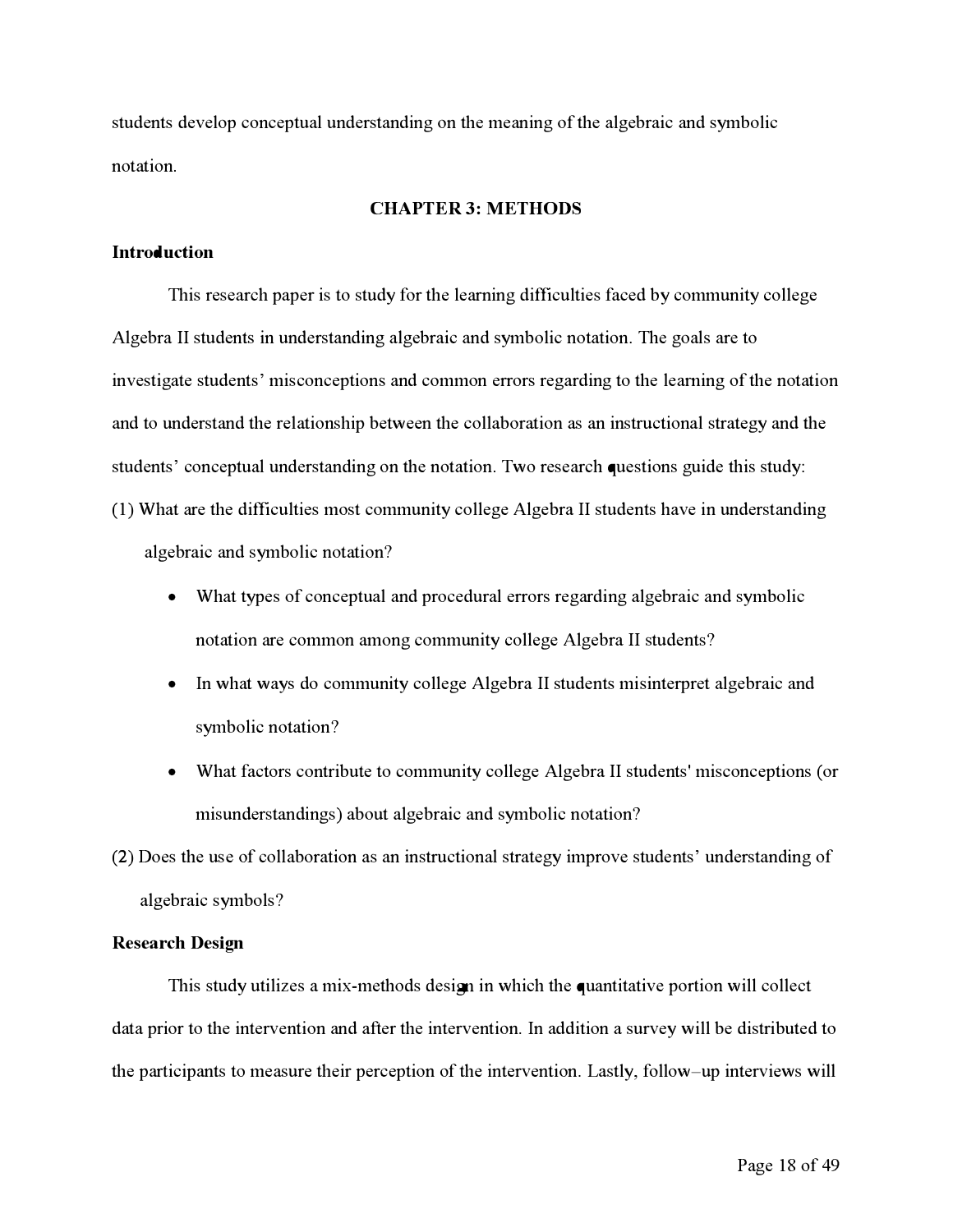be conducted with students to gather more inf**o**rmation about students**'** misconceptions and errors that they made on the assessments**.** 

#### **Participants**

Study par*t*icipants were identif**i**ed using no**n**random, convenience sampling in a semesterlong **A**lgebra II course offered at a community college with a total degree seeking population of 1600 students a*t*tending a community college in the Nor*t*hwestern United States**.** The sample population represented 80**%** of the overall population of students who are taking the **A**lgebra II course during the semester the research study is taken**.** The study par*t*icipants consist of 67**%**  female and 33**%** male**.** The prerequisite of the **A**lgebra II course is **A**lgebra I**.** Theref**o**re, it is assumed that the study par*t*icipants have a similar algebra background**.** 

#### **Data Co***ll***ection**

**Pre-and Post Tests.** The diagnostic test **(A**ppendix **A)** is adopted f*r*om the Misconception Diagnostic Test that was used in the "**A** Formative **A**ssessment of Students**'**  algebraic Variable Misconceptions" study **(**Lucariello, Tine & Ganley, 2014**).** The test was made up of a total nine multiple-choice items. Three items  $(1 - 3)$  were designed with a misconception response that reflected the erroneous understanding that a variable can be ignored**.** Three items **(** 4 - 6**)** were designed with a misconception response that reflected an erroneous understanding that a variable is a label for an object. Three items  $(7 - 9)$  were designed with a misconception response that reflected the erroneous interpretation that a variable was a specif**i**c unknown, as opposed to one that can hold varying values**.** Responses within each group of items were significantly correlated with one another, with  $p < 0.05$  in all cases. The nine items will be presented to each par*t*icipant in a random order**. A** Cronbach**'**s **A**lpha was estimated as 0**.** 77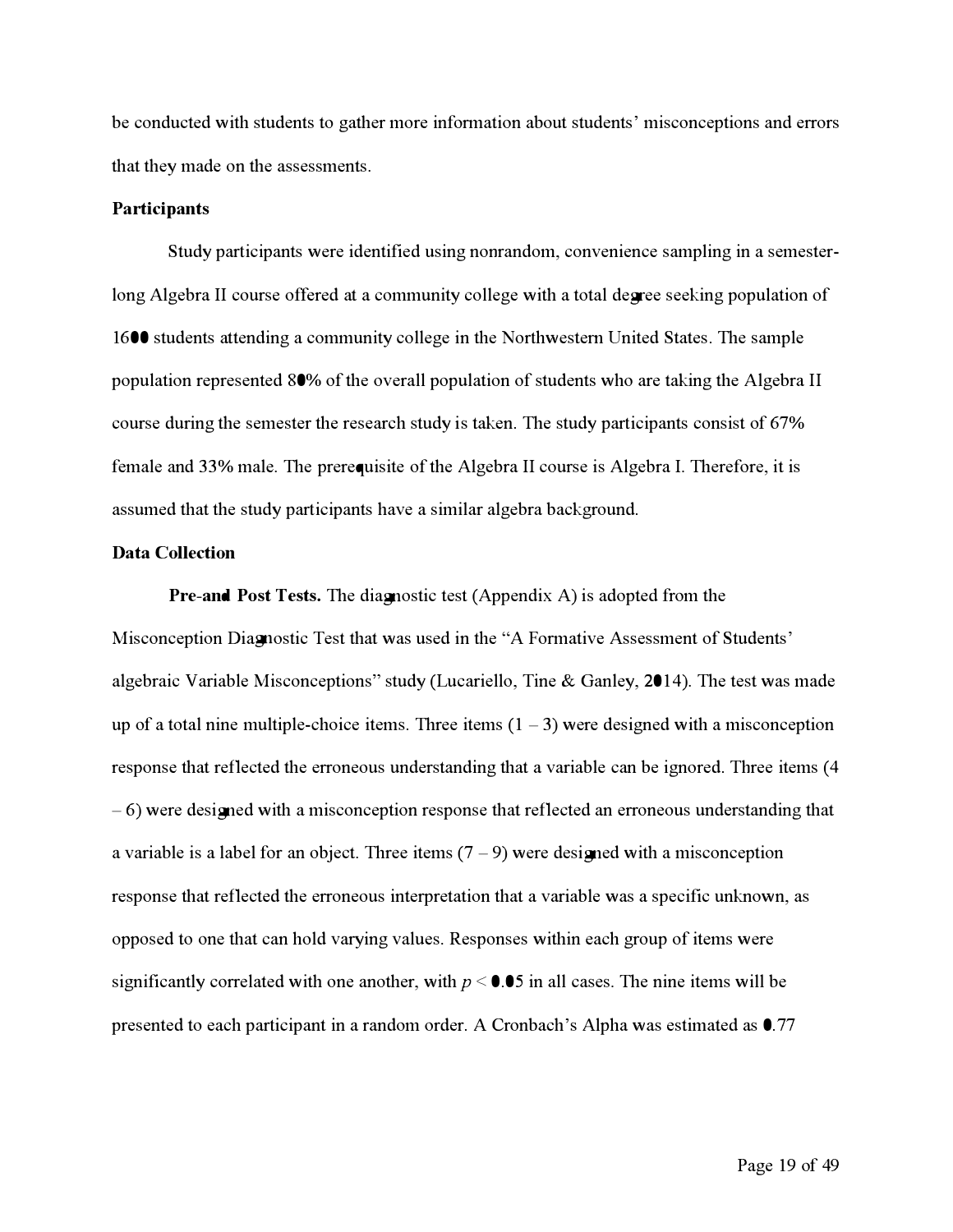indicating that the Misconception Diagnostic Test has high internal consistency reliability (Lu*ca*r*i*ello, T*in*e & G*an*ley, 2014).

V*a*l*idi*ty of the M*i*s*c*o*nc*ept*i*o*n*s D*ia*g*n*ost*ic* Test w*a*s est*a*bl*i*she*d in* two w*a*ys. F*i*rst, to ex*a*m*in*e pre*dic*t*i*ve v*a*l*idi*ty, *a* h*i*er*a*r*c*h*ica*l mult*i*ple regress*i*o*n ana*lys*i*s w*a*s ru*n* wh*ic*h determined the extent to which misconception responding can predict an external criterion (spe*cia*lly, Algebr*a* Ab*i*l*i*ty Test per*f*orm*anc*e). Se*c*o*nd*, the *c*o*n*stru*c*t v*a*l*idi*ty of the *dia*gnost*ic*  test *i*tems w*a*s *d*eterm*in*e*d* by ex*a*m*inin*g stu*d*e*n*ts*'* tr*an*sfer of the*i*r *c*orre*c*t, *inc*orre*c*t, *and*  m*i*s*c*o*nc*ept*i*o*n* respo*n*ses o*n* the *dia*gnost*ic* test to the *n*e*a*r *and* f*a*r tr*an*sfer problems. Spe*ci*fi*ca*lly, *i*t w*a*s expe*c*te*d* th*a*t tr*an*sfer levels woul*d* be *a*bove *c*h*anc*e f*o*r *c*orre*c*t *and*  misconception responding, reflecting that correct and misconception understandings are e*n*tre*nc*he*d* f*o*rms of th*in*k*in*g. The results of the h*i*er*a*r*c*h*ica*l mult*i*ple re**gr**ess*i*o*n ana*lys*i*s were st*a*t*i*st*ica*lly s*i*g*ni*fi*can*t (p < 0.0001). The *c*orrel*a*t*i*o*n*s betwee*n* the s*c*ores o*n* the *dia*gnost*ic* test *i*tems *and* s*c*ores o*n* the far tr*an*sfer *i*tems were 0.73 f*o*r propor*ti*o*n* of *c*orre*c*t respo*n*ses, 0.56 f*o*r incorrect responses, and  $\bullet$ .42 for misconceptions, which provided evidence of construct validity (Lu*ca*r*i*ello, T*in*e & G*an*ley, 2014).

**Survey.** The survey (Appe*ndi*x **B**) *i*s *d*evelope*d* by the rese*a*r*c*her *a*s *a* p*i*lot *in*strume*n*t. There are three parts in the survey. Part I is for gathering information about the participants' algebra background. Part II consists of six Likert scale questions focused on the participants' perceptions of the collaboration as an instruction strategy on the conceptual understanding of the algebraic and symbolic notation. Part III includes three open-ended questions for the participants to elaborate or clarify their responses in Part II. The researcher will use a reliability test in ANOV A (*Ana*lys*i*s of V*a*r*ianc*e) to est*i*m*a*te the rel*ia*b*i*l*i*ty of th*i*s *in*strume*n*t.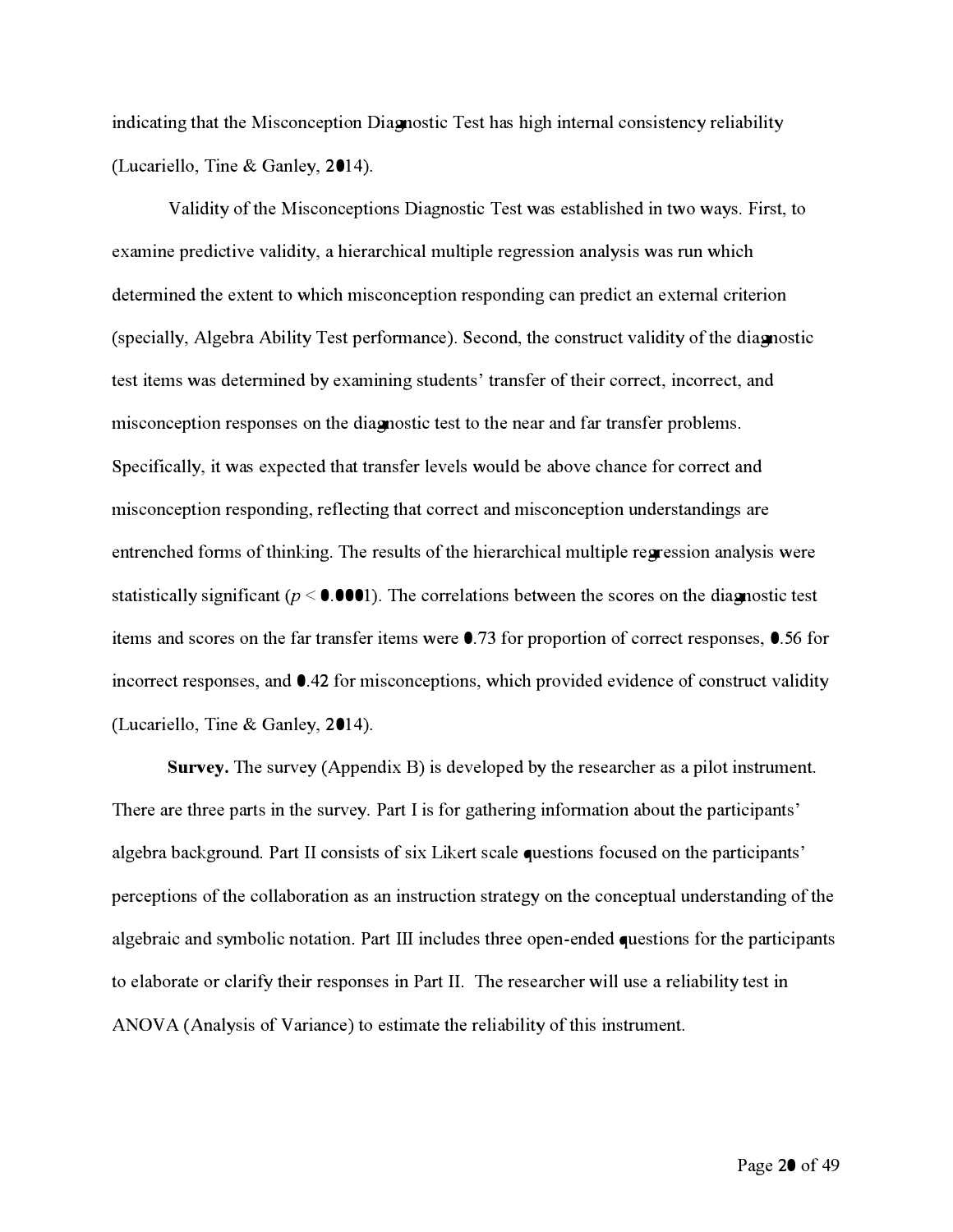**Interviews.** Based on the responses collected f**r**om the diagnostic test (pre- and posttest), semi-structured interviews will be conducted with individual students so the researcher can have a bet**t**er understanding on the par**t**icipants' thinking process leading to the misconceptions or errors. These interviews will be transcribed and coded to find common themes. **I**nterview questions can be referred to Appendi*x C*.

#### **Proced***u***res**

The consent form (Appendix D) will be sent out to the target students in the 7<sup>th</sup> week of the semester. **I**t is stated within the consent f**o**rm that par**t**icipation is completely voluntary and will not have a negative or positive impact on the student. The study par**t**icipants will then be asked to take the diagnostic test as a pre-test in the beginning of the 8<sup>th</sup> week. The researcher will identify the misconceptions and errors based on the responses of the pre-test. During the 8<sup>th</sup> week to 1*0* th week, the researcher will intervene the class by adopting collabora*t*ion as the instruction strategy when she teaches the "Algebraic **E***x*pressions and **E**quations*"* topic*:* Giving students oppor**t**unities to construct their own algebraic representations, discuss the meaning of these representations with classmates, and debate the advantages and limitations of each representation. In the beginning of the 11<sup>th</sup> week, the study participants will be asked to take the same diagnostic test again as the post-test. The researcher will then compare the results between the pre- and post- test to see if there is any improvement in the scores after the intervention. *During the 11<sup>th</sup>* week, the participants will also be requested to take the survey which is to measure student perceptions on the use of the collabora*t*ion as instruction strategy. **S**emistructured interviews will also be arranged with individual students so they can e*x*plain to the researcher how they came up with those misconceptions and errors on the pre- or post- test.

#### *Da***t***a* **An***a***l***y***sis**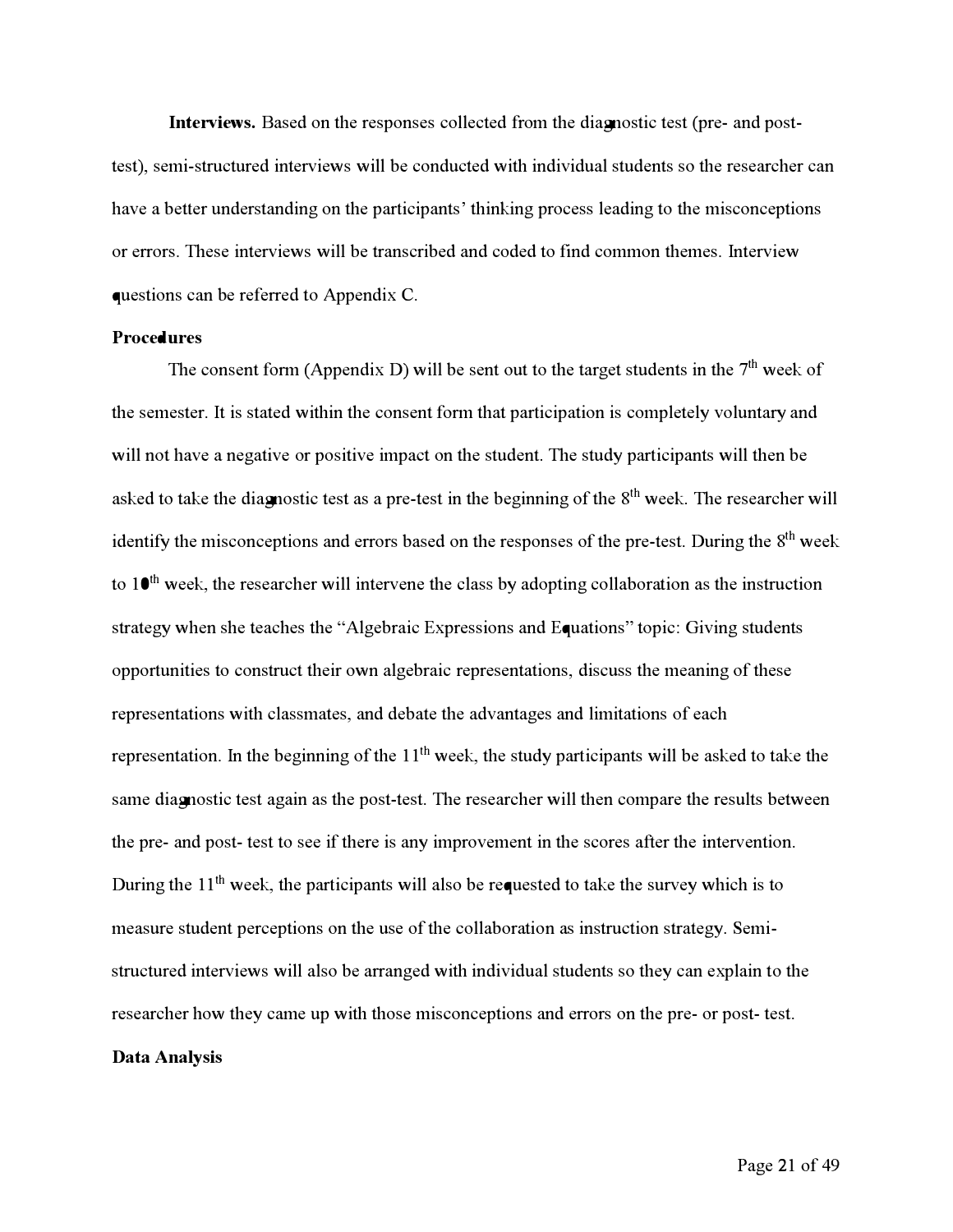The scores collected in the pre- and post-test will be entered into SPSS for analysis. A ttest will be used to compare the mean scores of the two tests. The mean scores are to compare students' conceptual understanding of the algebraic and symbolic notation before and after the adoption of the collaboration as an instructional strategy. A survey will also be used to measure student perception of the collaboration as an instructional strategy. Results from the survey will be reported using descriptive statistics. Based on the students' responses on the tests, interviews will be arranged to have students elaborate their thinking process that leads to the errors that they made on the tests. Field notes collected from the interviews will be transcribed and coded to find *co*mm*o*n *t***h***e*m*es*.

#### **Summary**

A diagnostic test will be used as a pre- and post-test to identify participants' misconceptions and errors on the algebraic and symbolic notation and the effectiveness of the collaboration as an instruction strategy on the participants' conceptual understanding on the notation. A survey is utilized to collect participants' own perceptions on the use of the collaboration as an instruction strategy in class. Interviews are to be arranged to obtain the data about what kind of participants' thinking process that lead to the misconceptions and errors.

#### **CHAPTER 4: RESULTS**

#### *In***tr***odu***cti***on*

The purpose of this research study was to identify students' common misconceptions and errors in interpreting algebraic and symbolic notation by observing students' diagnostic test results (steps and answers students wrote on the tests) and interviewing students. The study also sought to determine the effectiveness of the collaboration as an instructional strategy on the students' conceptual understanding on the notation by comparing the results between pre- and post-diagnostic test. In addition, students' perception of collaboration was measured by using a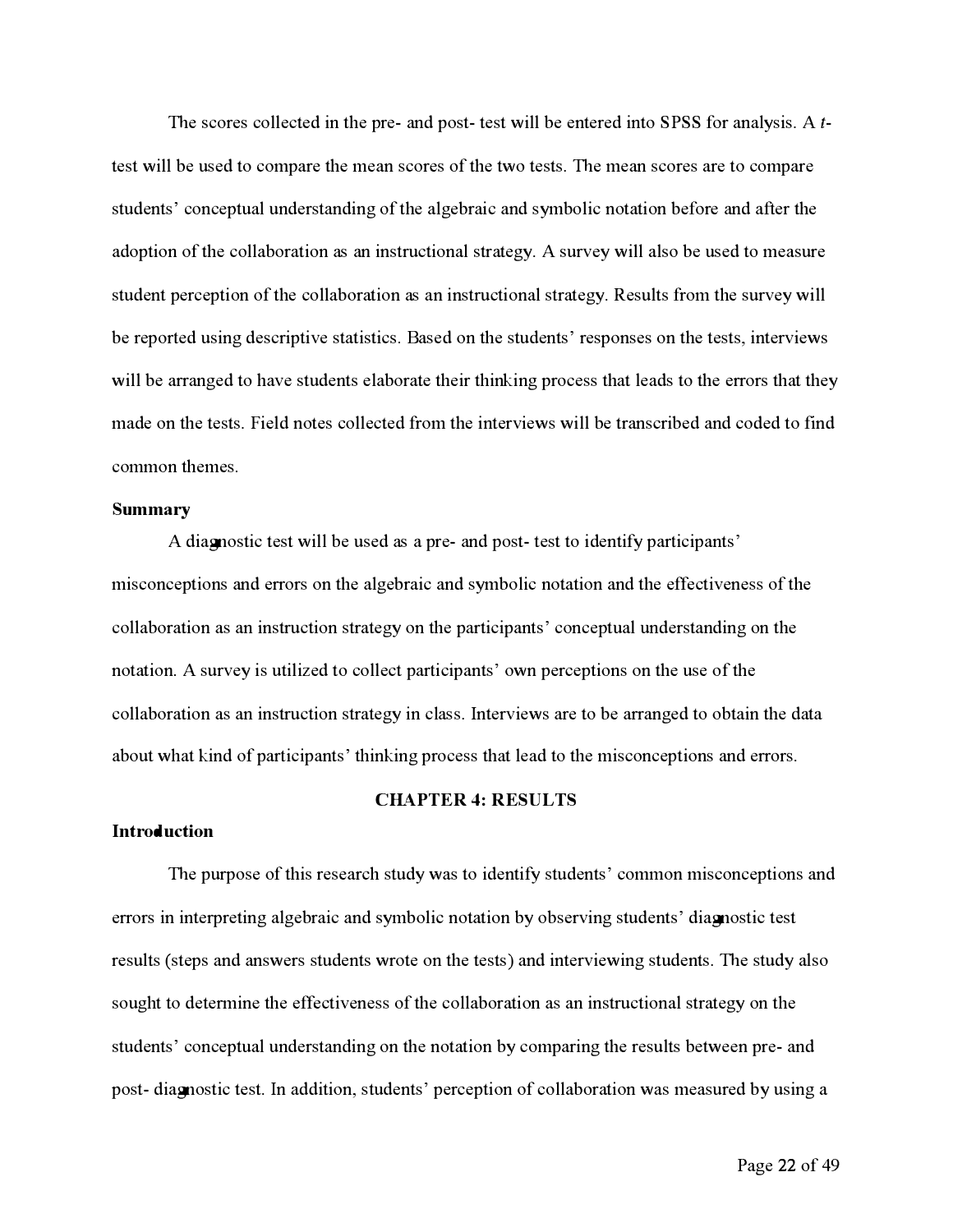survey. 18 students from a semester-long Algebra II class from a community college have p**a**r**t***ici*p**a**t**e**d *i*n th*i*s study.

#### **Research Question 1**

What are the difficulties most community college Algebra II students have in understanding **a**lg**e**br**a***ic* **a**nd symbol*ic* not**a**t*i*on**?** 

- Wh**a**t typ**e**s of *c*on*c***e**ptu**a**l **a**nd pro*c***e**dur**a**l **e**rrors r**e**g**a**rd*i*ng **a**lg**e**br**a***ic* **a**nd symbol*ic*  not**a**t*i*on **a**r**e** *c*ommon **a**mong *c*ommun*i*ty *c*oll**e**g**e A**lg**e**br**a II** stud**e**nts**?**
- **I**n wh**a**t w**a**ys do *c*ommun*i*ty *c*oll**e**g**e A**lg**e**br**a II** stud**e**nts m*i*s*i*nt**e**rpr**e**t **a**lg**e**br**a***ic* **a**nd symbol*ic* not**a**t*i*on**?**
- Wh**a**t fa*c*tors *c*ontr*i*but**e** to *c*ommun*i*ty *c*oll**e**g**e A**lg**e**br**a II** stud**e**nts' m*i*s*c*on*c***e**pt*i*ons ( or m*i*sund**e**rst**a**nd*i*ngs) **a**bout **a**lg**e**br**a***ic* **a**nd symbol*ic* not**a**t*i*on**?**

Based on the steps and answers students wrote in the diagnostic tests and the dialog with students in the interviews, the following types of conceptual and procedural errors regarding algebraic and symbolic notation are common among the community college Algebra II students:

- (1) 82% of the students appeared to assume algebraic products must be **greater** than algebraic sums. **e**.g.  $2d$  must be great than  $d + 2$ .
- **(2)** 30% of th**e** stud**e**nts m**a**d**e** s**e**ns**e** of **a** probl**e**m by *c*hoos*i*ng **a** num**e**r*ic***a**l **e**x**a**mpl**e**. **e**.g. T**e**st *i*t**e**m #3: Th**e**y r**e**pl**a***c***e**d *m* by **a** r**a**ndom numb**e**r.
- (3) More than 60% of the students interpreted algebraic letters as abbreviated names of objects. **e**.g. T**e**st *i*t**e**m #5: Th**e**y thought *S* st**a**nds f**o**r stud**e**nts *i*nst**ea**d of numb**e**r of stud**e**nts.
- (4) More than half of the students showed inadequate reading skills when solving algebraic problems, such as recognition of words, parsing ability and awareness of the effect of syntax on meaning. Like **Student D** gave the answer  $b = 2d$  in the test item #6 instead of the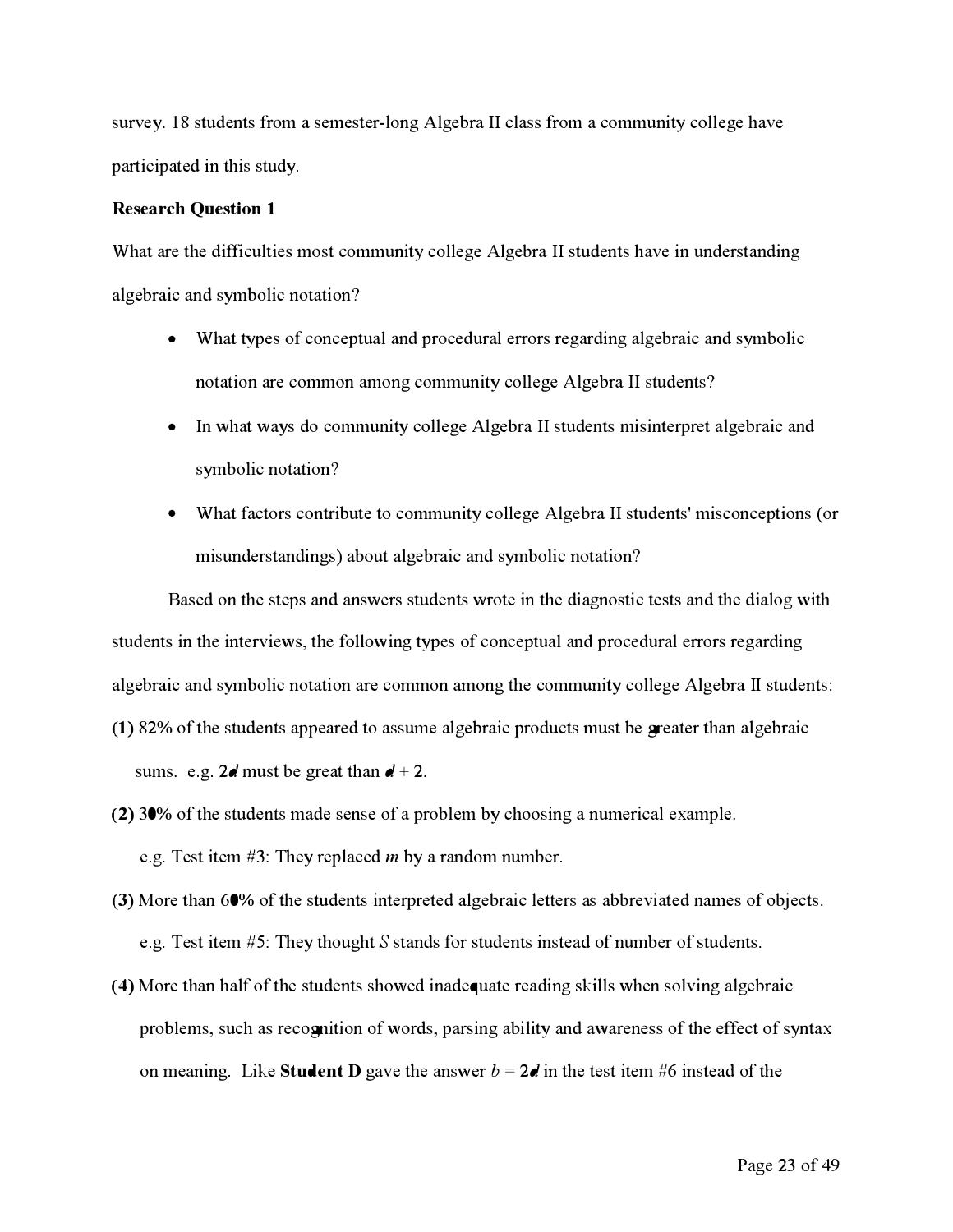correct answer  $d = 2b$ . When asked, she explained, "because d is twice the value of b".

*(5) About 30% of the students made errors while handling the operations of expressions associating numbers and letters.* 

 $e.g. 3m + 5 - 2m + 1 = 3m + 3m + 1$  (test item #3)

- *(6) 100% of the students failed to distinguish algebraic expressions from equations.*  None of the interviewees could explain correctly the difference between algebraic *expressions and equations. Most of them thought that they were the same.*
- (7) About 20% of the students could not handle a variable could be a representation of numbers. For example, in the interview with **Student C** about the test item  $#4$ , he expressed his dislike of believing the t in the expression ' $t + 4$ ' could only represent numbers. He thought *t could mean other objects, like time.*
- (8) About 20% of the students assumed the value of a variable must be a positive non-zero integer. For example, some students believed that the k in the expression  $k + 8$  could only represent positive non-zero integers. They felt uncomfortable that the value of a variable *would be a decimal, an irrational number, zero or being negative.*

#### *Ways Of Making Conjectures With Algebraic And Symbolic Notation By Students*

*The following ways of making conjectures with algebraic and symbolic notation can explain why students made the common mistakes mentioned above:* 

- *(1) Students believed that a numerical answer must be given to any algebraic problems and*  therefore tried to 'produce an answer" in their own ways; they found hard to accept the lack *of closure of the answers. 'The answer looks better without a letter', 'If there is a variable in the answer, it looks rather incomplete', students explained in the interviews.*
- *(2) Students used a Syntactic Word Order Matching Process and used a variable as a letter in*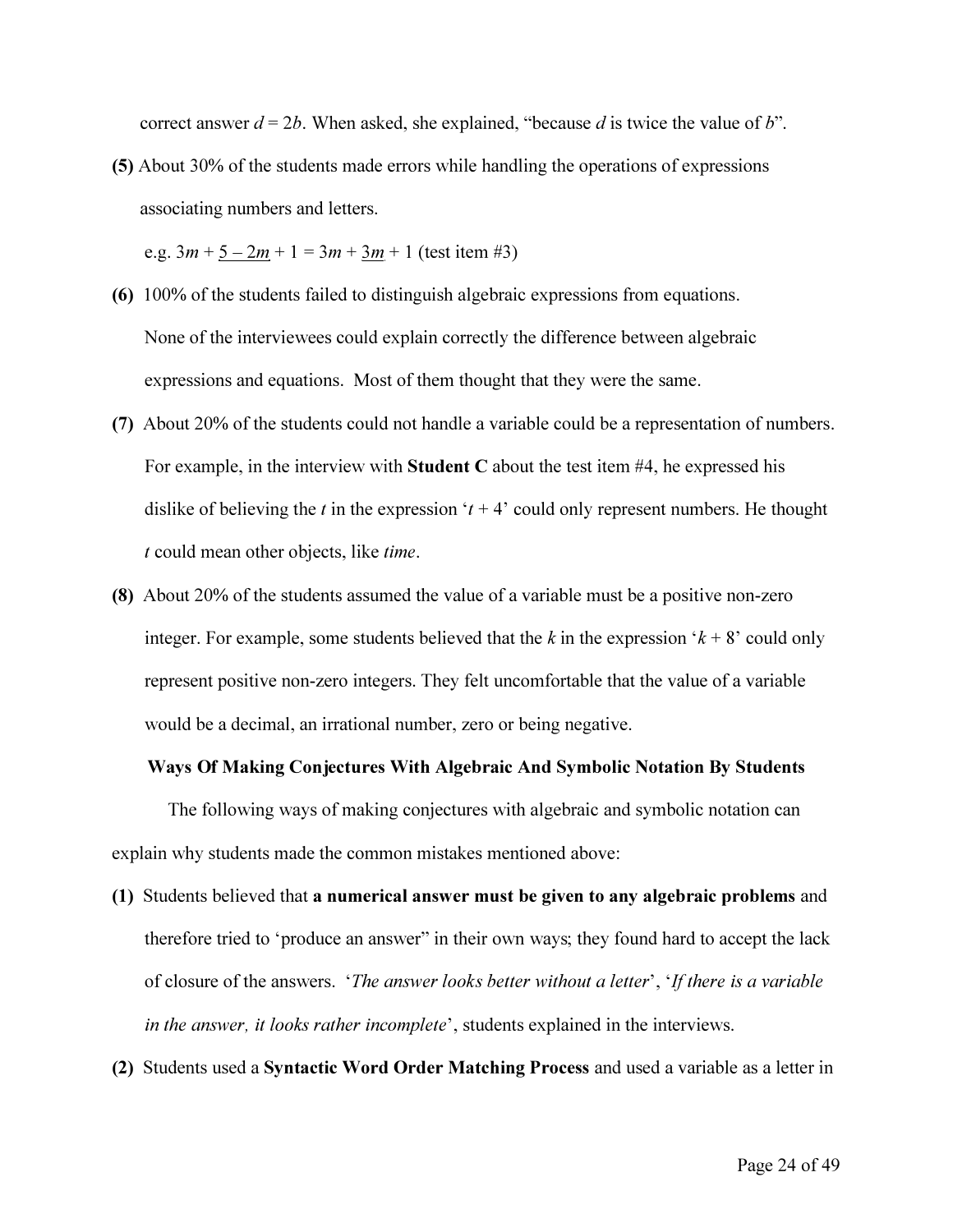translating word problems into algebraic equations. They simply took the variables as objects but did not think of the meaning of the equations they constructed (i.e. they did not think if the value of the expression on the L.H.S. was equal to that on the R.H.S.).

- *(3) Treating Letters As Specific Values. For example, to answer the question "Which one is*  larger, 2d or  $d + 2$ ?", the students need to treat variables as variables instead of specific values. However, students have a strong resistance to accepting that a letter could represent *a generalized number.*
- *(4) Alter The Rules To Fit The Unfamiliar Problem. Students generally tried to change the*  rules to rewrite an unfamiliar problem so that they can feel like they could "solve" the problem. For example, **Student F**, she knew the value of " $r - r$ " was 0 but she changed it to 2r so that r would not be missing in the equation. She felt uncomfortable to see the r gone in *the answer.*

#### *(6) Over-generalization*

For example, apply the rule in  $7a \pm 7 = 7(a \pm 1)$  to  $7a \div 7 = 7(a \div 1)$  or

*7a*  $\times$  7 = 7 (*a*  $\times$  1).

#### *(7) Tend To Handle Numbers And Variables Separately*

 $T$ *:* Can you explain how you got  $3m - 2m = 1$ ?

*Student A: I eliminated the letter <i>m* first, then calculate  $3 - 2$ *.* 

#### *Factors Affecting Students In Their Understanding Of Algebraic And Symbolic Notation*

From the findings and analyses in the research, the following factors might explain what

contributes to students' failure in adapting algebraic techniques:

#### *(1) Students Adopt Their Own Methods Rather Than Formal Methods Taught By Teachers*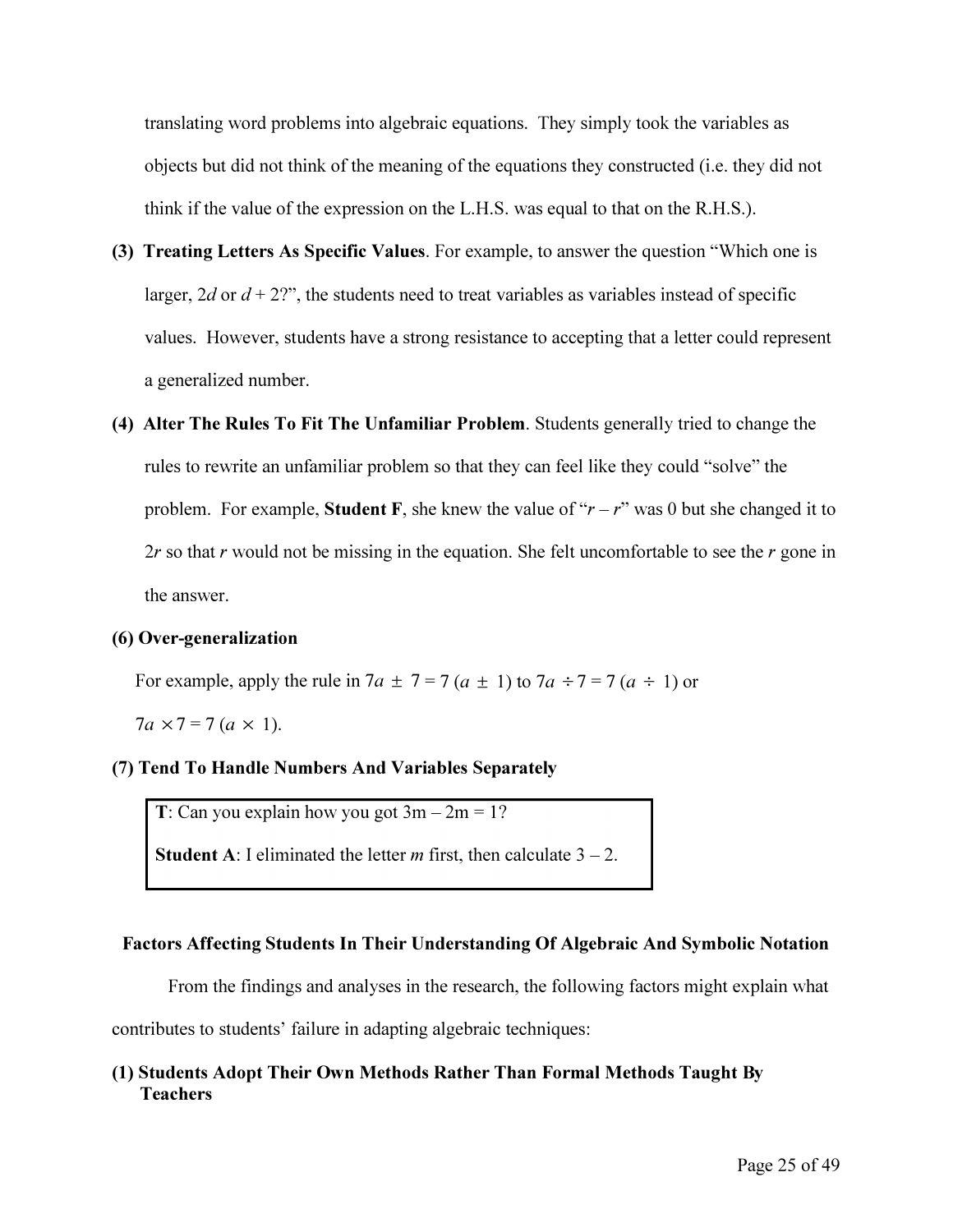*Students tended to invent their ways to solve problems and manipulate algebraic expressions rather than using the formal ways taught by teachers. For example, from the explanation given by Student G in the interview, it is clear that he created his own way so that the problem could be solved:* 

*T***: Why did you give**  $t - t = 2t$ **?** 

**Student G:** I don't think that  $t - t$  would be equal to 0 here, otherwise,  $t$  will be missing in the *equation. Therefore, I tried to put 2t there (because there are two "t''s in the equation) so that I could "solve the equation".* 

#### *(2) Letter Phobia*

*Psychologically, some students might have 'letter phobia' and therefore always try to ignore them. They do not feel comfortable that a variable does not have a particular value. They found variables 'mysterious' and did not know how to handle them. Some students even thought that no matter what kind of calculation was involved, the variable has to be existed. Like the following interview with Student K:* 

*T: Why did you think that*  $2Y + Y - 3y = Y$ ? **Student K:** Because  $Y = y$ . *T*: Then, that means that  $2Y + Y - 3y$  could be equal to  $2y + y - 3y$ . *Student K: yes.*  **T**: What do you think that the value of  $2y + y - 3y$ ? *Student K: Oy T: What is the value of Oy?*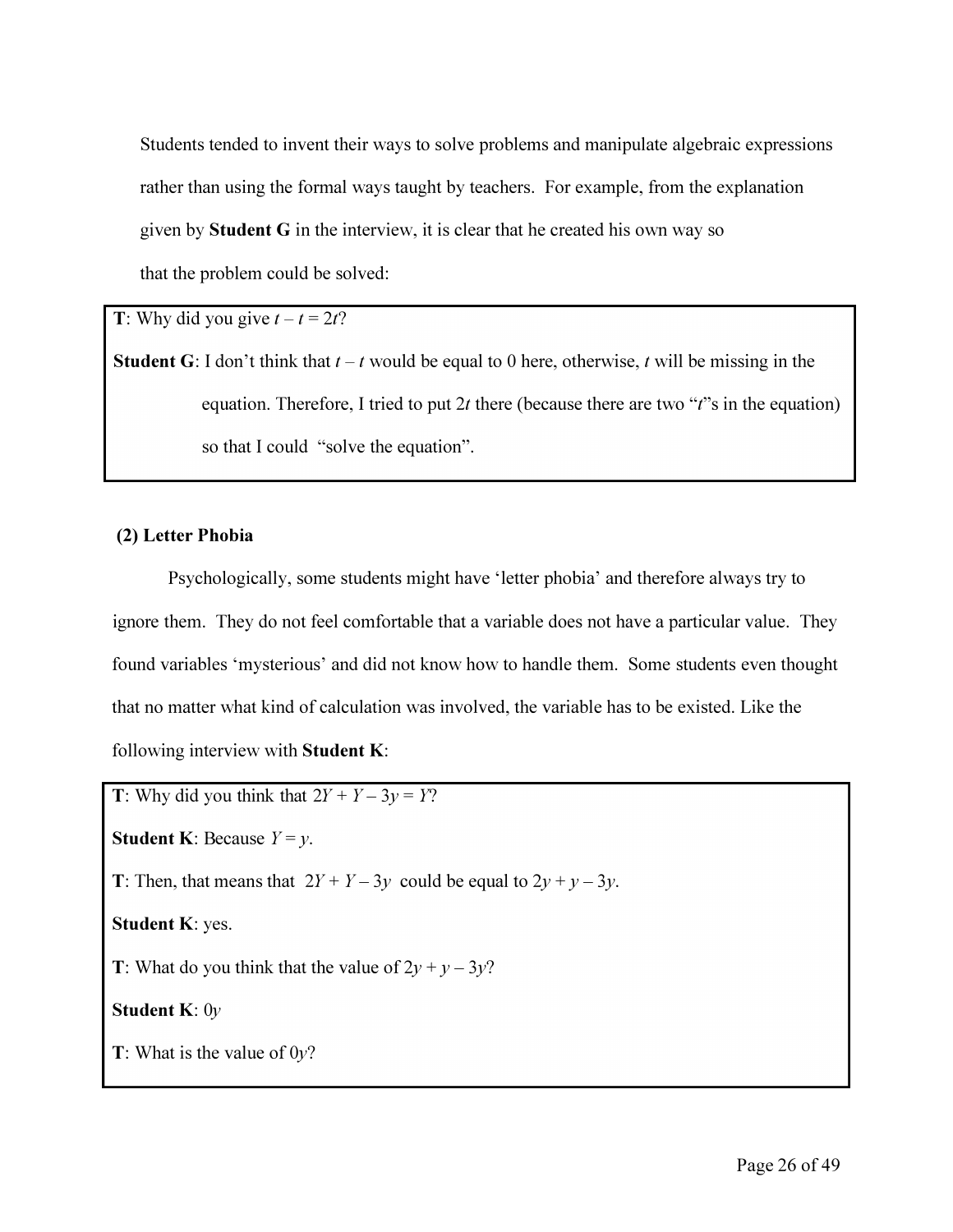#### *Student K: y*

 $T$ : What is the result if 0 is multiplied by any numbers?

*Student K: 0* 

*T*: Then, do you still think that  $0y = y$ ?

**Student K**: hm... yes, because the letter  $y$  should not be suddenly disappeared.

From the conversation with Student K, he would feel insecure if the letter was missing. On the other hand, he also could not handle the fact that the letter  $y$  is a representation of numbers.

#### *Research Question 2*

Does the use of collaboration as an instructional strategy improve students' understanding of *algebraic symbols?* 

A paired-samples *t*-test was conducted to compare the results between the pre- and the post-diagnostic tests in adopting collaboration as an instructional strategy. There was a significant difference in the scores for pre-test ( $M = 55.56\%$ , SD = 0.16) and post-test ( $M =$ 78.40%, SD = 0.13),  $t(17) = 10.87$ ,  $p = 0.000$  (see Table 1). These results suggested that the collaboration as an instructional strategy does have an impact on the students' learning in algebraic and symbolic notation. Specifically, the results suggested that adopting collaboration could help students' conceptual understanding on the algebraic and symbolic notation. Table 2 shows the percentages of the correct response students had given in each item of the diagnostic *pre- and post-tests.*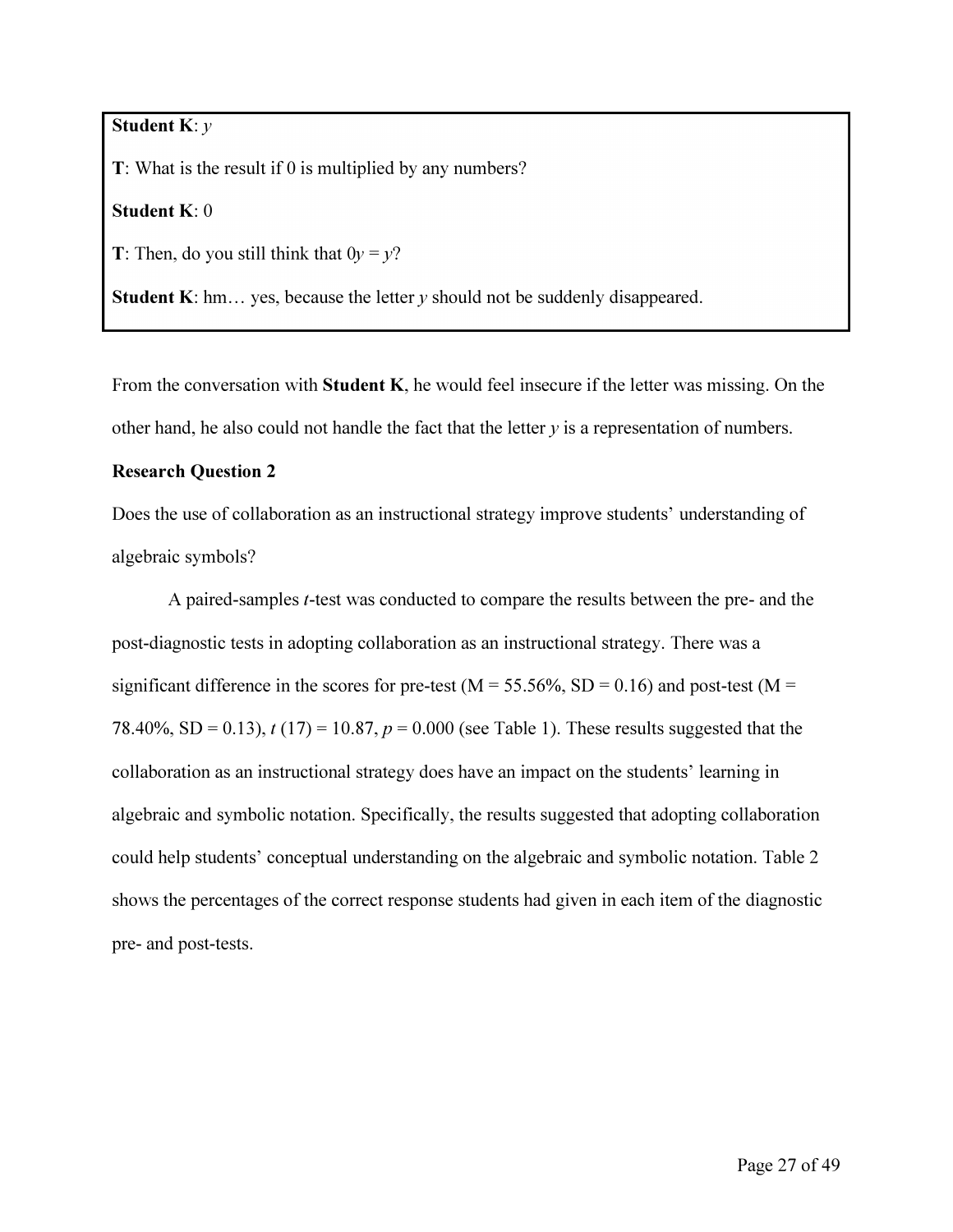#### *Table 1*

# Descriptive Statistics of Results of Pre- and Post- Diagnostic Tests

| Pre-Test<br>$N = 18$ |      | Post-Test<br>$N = 18$ |           |
|----------------------|------|-----------------------|-----------|
| M                    | SD   | M                     | <b>SD</b> |
| 55.56%               | 0.16 | 78.40%                | 0.13      |

*Intervention of using Collaboration as an Instructional Strategy* 

#### *Table 2*

Percentage of students giving correct response on the nine diagnostic items.

| Item Number    | <b>Correct Response</b><br>(Pre-Test) | <b>Correct Response</b><br>(Post-Test) |
|----------------|---------------------------------------|----------------------------------------|
| $\mathbf{1}$   | 57%                                   | 72%                                    |
| $\overline{2}$ | 72%                                   | 88%                                    |
| 3              | 70%                                   | 82%                                    |
| $\overline{4}$ | 79%                                   | 92%                                    |
| 5              | 39%                                   | 73%                                    |
| 6              | 45%                                   | 66%                                    |
| $\overline{7}$ | 76%                                   | 91%                                    |
| 8              | 56%                                   | 75%                                    |
| 9              | 64%                                   | 78%                                    |

A survey was used to measure students' perception on the adoption of collaboration as an instructional strategy. The survey items were found to be highly reliable (6 items;  $\alpha = .86$ ).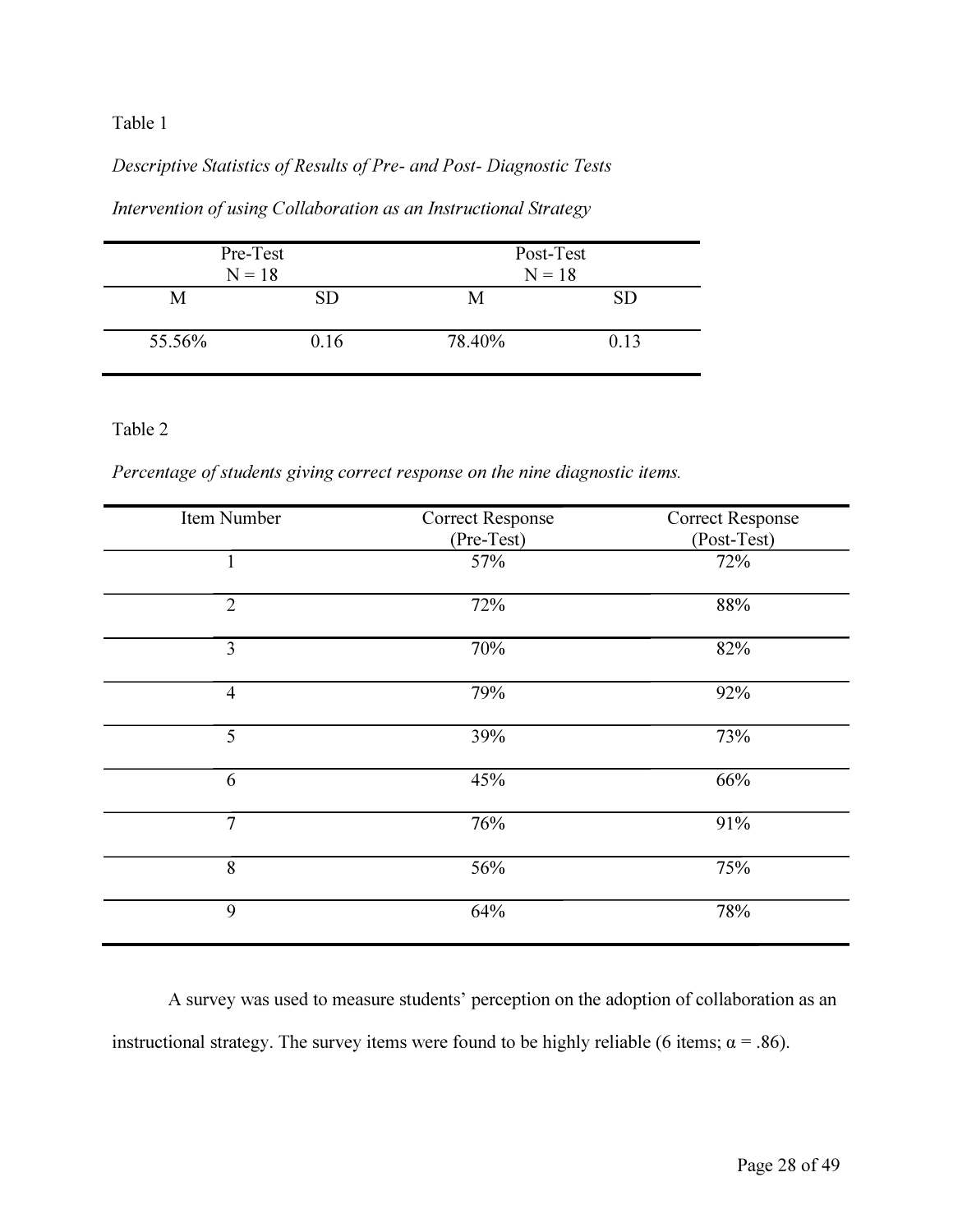#### *Table 3*

#### *Descriptive Statistics of Results of Survey*

|                                                                                                                                                              | Strongly<br>Disagree | Disagree | Neutral | Agree | Strongly<br>Agree |
|--------------------------------------------------------------------------------------------------------------------------------------------------------------|----------------------|----------|---------|-------|-------------------|
| Algebra is hard to learn.                                                                                                                                    | $0\%$                | 0%       | 12%     | 44%   | 44%               |
| Algebraic and symbolic notation used<br>in an expression or equation is<br>confusing to me.                                                                  | $0\%$                | 0%       | $0\%$   | 39%   | 61%               |
| I find discussing the algebraic and<br>symbolic notation in class with<br>classmates help me better understand<br>the meaning of the notation.               | $0\%$                | 0%       | 11%     | 72%   | 17%               |
| I find having the time discussing the<br>algebraic and symbolic notation in<br>class with classmates help me better<br>develop the concepts of the notation. | $0\%$                | $0\%$    | 6%      | 88%   | 6%                |
| I find the time on the collaboration<br>with classmates on learning the<br>algebraic and symbolic notation well<br>spent.                                    | $0\%$                | $0\%$    | 6%      | 83%   | 11%               |
| I hope to have more opportunities in<br>class to collaborate with classmates on<br>the learning of algebra.                                                  | $0\%$                | 0%       | $0\%$   | 72%   | 28%               |

*Table 3 shows the descriptive statistics of the results of the survey. Based on the responses collected from the survey, 100% of the participants had taken Algebra I in the past semester or school year. This indicated that all the participants had a similar algebra background. More than 85% of the students thought that algebra was a hard subject. The reported reasons were 'Algebra is abstract', 'Algebraic symbols are confusing', 'The algebraic language is similar to our daily language but the rules are different' and 'Symbols are simple yet can have complex meanings'. Over 90% of the students agreed that the collaboration time in class was well spent and*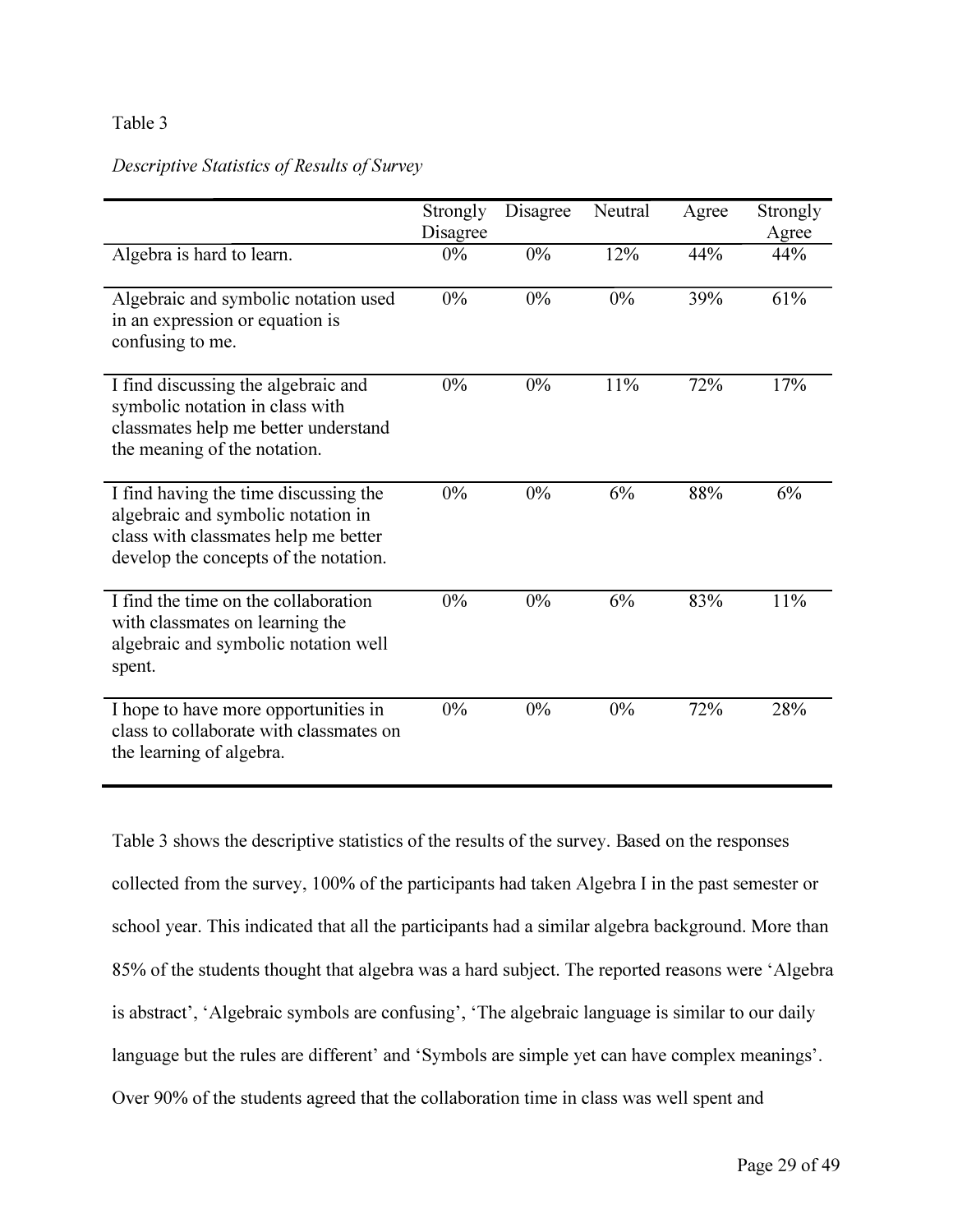collaborating with classmates could assist their understanding and learning on the algebraic and symbolic notation. Students reported in the sur*v*ey that when collaborating with other classmates, they got the opportunity to explain their thinking to peers. Also, they could listen to the other classmates' thoughts which helped them de*v*elop the understanding on the algebraic and symbolic notation. *100%* of the students hoped to ha*v*e more opportunities in class to collaborate with classmates on the learning of algebra.

#### **Summ***a***ry**

The current study aimed at finding out students' common misconceptions and errors in interpreting algebraic and symbolic notation. *R*esults from the diagnostic tests show that there does exist common misconceptions and errors among students when reading the notation. **I**n addition, this research study looked at the effecti*v*eness o**f** adopting collaboration as an instructional strategy on the students' conceptual understanding on the algebraic and symbolic notation. **A**nalysis results suggested that there was a significant difference in the mean scores o**f**  the pre- and post-diagnostic test before and after the inter*v*ention o**f** using collaboration as an instructional strategy.

#### **CHAPTER 5: DISCUSSION**

#### **Introduction**

Algebra is so significant as a part o**f** Mathematics that its foundation must begin to be built in the *v*ery early grades. It must be a part o**f** an entire curriculum which in*v*ol*v*es creating, representing, and using algebraic and symbolic notation for relationships (Samo, 2*00*8). The aim o**f** this study was to explore students' perceptions about the use o**f** the algebraic and symbolic notation and the effect o**f** their perceptions on their le*arn*ing o**f** Algebra. The study re*v*ealed that the students had many misconceptions in the use o**f** the algebraic and symbolic notation, which affect their learning o**f** Algebra. For better understanding the concepts o**f** Algebra and use o**f**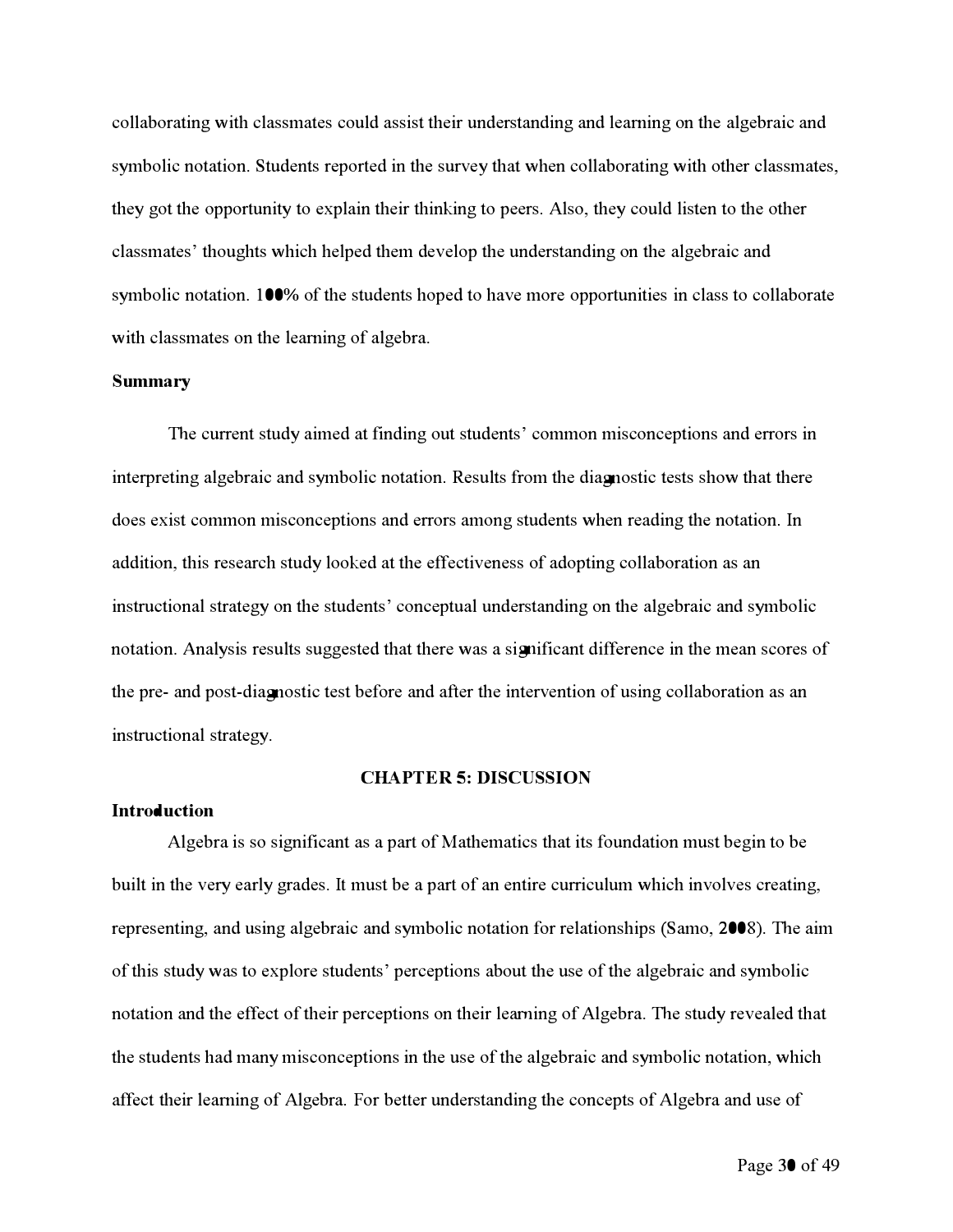Algebra as a tool to use it in real world situations, it is impor**t**ant that the teachers should develop students' algebraic thinking and symbol sense. One of the suggestions for teachers is to adopt collaboration as an instructional strategy in order to enhance students' algebraic thinking and the use of the algebraic and symbolic notation (Lannin, Townsend, Armer, Green & Schneider, 2008). Findings f**r**om this study showed that using collaboration as an instructional strategy did have a significant impact on students' conceptual understanding on the algebraic and symbolic notation.

#### **Research Question 1**

What are the difficulties most community college Algebra *II* students have in understanding algebraic and symbolic notation?

- What types of conceptual and procedural errors regarding algebraic and symbolic notation are common among community college Algebra *II* students?
- In what ways do community college Algebra II students misinterpret algebraic and symbolic notation?
- What factors contribute to community college Algebra *II* students*'* misconceptions ( or misunderstandings) about algebraic and symbolic notation?

The findings and analyses in this study have revealed that students do have common misconceptions regarding to the use of the algebraic and symbolic notation, as we have discussed in Chapter **4**. The following factors might fur**t**her explain what contributes to students' misconceptions ( or misunderstandings) about algebraic and symbolic notation**:** 

#### **(1) Children Adopt Their Own Methods Rather Than Formal Methods Taught By Teachers**

What makes the students prefer using their own methods to the ones formally taught by the teachers? The reason could be that some teachers place more emphasis on pre-formalization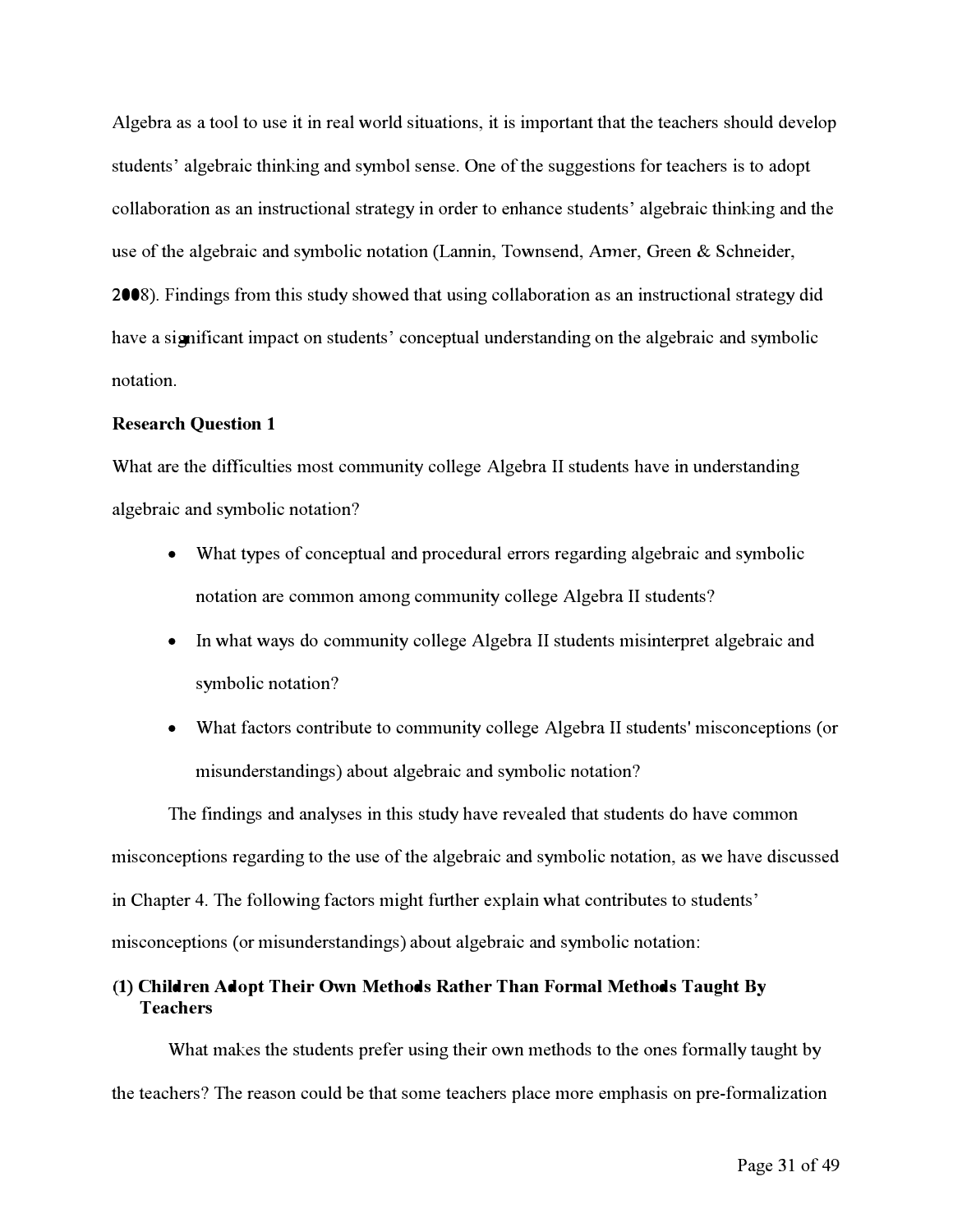work and thus encouraged the students to use their own informal methods. Unfor**t**unately, methods of solution in pre-formalization work did not always directly match or **b**ear resem**b**lance to the process of the formal method. If the teachers do not provide an appropriate **b**ridge to help students translate from pre-formalization work to the formal method, students will still stick to the own informal method. The other reason why students like to adopt their own ways to solve Mathematics pro**b**lems is that they might see Mathematics teaching involve too many rules and procedures that they f**i**nd meaningless.

#### **(2) Levels Of Meaning And Levels Of Readiness**

Why students think learning alge**b**ra especially di**ffi**cult and teachers f**i**nd teaching algebra hard? One of the reasons is the matching of levels of meaning with the levels of learner readiness. Each of the primary alge**b**raic concepts - varia**b**le and equation - can have several different meanings, depending upon contex**t**, and a learner's a**b**ility to understand and make use of a par**t**icular meaning depends in good par**t** on that learner's cognitive development (Driscoll, 1983). When children are in their early adolescence (aged 12 to 14), most of them are concrete operational (in Piagetian terminology) and their thinking is largely tied to their perceptions. Clement (1982) reminds us that understanding an equation in two varia**b**les appears to require an understanding of the concept of varia**b**le at a deeper level than that required for a one-varia**b**le equation. Unfor**t**unately, **b**efore children enter the formal operational stage of cognitive development, they are una**b**le to keep two or more varia**b**les in mind at one time, nor think a**b**out their own thinking. That explains why **b**oth students and teachers find the learning and teaching of alge**b**ra rather di**ffi**cult.

#### **(3) Some Algebra***ic* **Errors Have Already Deeply Rooted**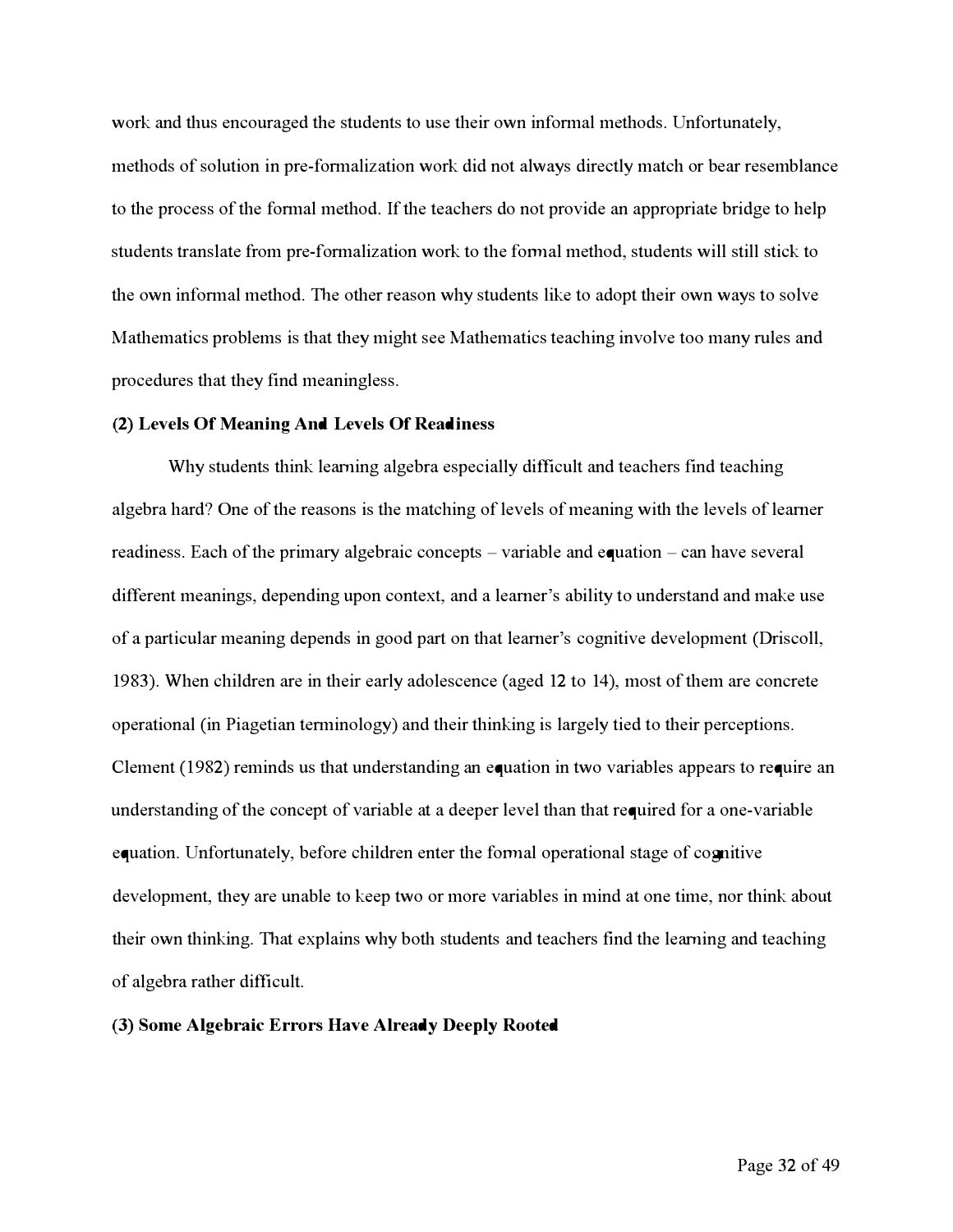There have been studies documenting students' errors in parsing algebraic expressions (for ex*a*mple, M*a*tz, **1**979 & Sleem*an*, **1**984). T*h*e ki*n*d of error like *s*implifyi*n*g *7a* **-** 3 to *4a has*  frequently been seen and most of the errors are not restricted to the beginning algebra students. The so-called 'deletion' error (e.g.  $7a - 3 = 4a$  or 4), was the most prevalent one that students made when simplifying expressions. Some students are over-generalizing certain mathematically v*a*lid oper*a*tio*ns*, *a*rrivi*n*g *a*t *a s*i*n*gle ge*n*eric deletio*n* oper*a*tio*n* t*ha*t ofte*n* produce*s* i*n*correct re*s*ult*s*. It *s*eem*s* t*ha*t t*h*i*s* ki*n*d of error*s* i*s* deep-rooted *an*d could **b**e c*a*rried f**r**om ju*n*ior *h*ig*h s*c*h*ool to college.

#### **(4) Lack Of Support On The Teaching Of Algebra**

Tex**tb**ook*s* w*h*ic*h a*re commo*n*ly u*s*ed **b**y *s*c*h*ool*s a*lw*a*y*s* emp*has*ize o*n*ly t*h*e simplification and manipulation of algebraic expressions, substitutions of values in formulas, and get**t**i*n*g *a s*olutio*n* of *an* equ*a*tio*n* w*h*ic*h* could *h*elp t*h*e *s*tude*n*t*s* i*n* completi*n*g t*h*e *h*omework or preparing for tests. The teaching of algebra then became skills driven. But what students actually *n*eed, **b**e*s*ide*s* t*h*e procedur*a*l k*n*owledge, i*s* t*h*e co*n*ceptu*a*l u*n*der*s*t*an*di*n*g o*n* t*h*e u*s*e of t*h*e *a*lge**b**r*a*ic *an*d *s*ym**b**olic *n*ot*a*tio*n*.

#### **Research Question 2**

Doe*s* t*h*e u*s*e of coll*a***b**or*a*tio*n as an* i*ns*tructio*na*l *s*tr*a*tegy improve *s*tude*n*t*s*' u*n*der*s*t*an*di*n*g of *a*lge**b**r*a*ic *s*ym**b**ol*s*?

Developi*n*g me*an*i*n*g for *s*ym**b**olic repre*s*e*n*t*a*tio*ns* i*s an* impor**t***an*t p*a*r**t** of t*h*e m*a*t*h*em*a*tic*s*  experie*n*ce for *a*ll *s*tude*n*t*s*. Re*s*e*a*rc*h*er*s* (L*a*n*n*i*n*, Tow*ns*e*n*d, Armer, Gree*n* & Sc*hn*eider, 2**00**8) recomme*n*ded te*a*c*h*er*s* to *a*dopt coll*a***b**or*a*tio*n as an* i*ns*tructio*n s*tr*a*tegy to e*nhan*ce *s*tude*n*t*s*' conceptual understanding when learning algebra. They suggested that before introducing formal *s*ym**b**olic repre*s*e*n*t*a*tio*ns*, *s*tude*n*t*s sh*ould develop t*h*eir ow*n n*o*ns*t*an*d*a*rd me*ans* for repre*s*e*n*ti*n*g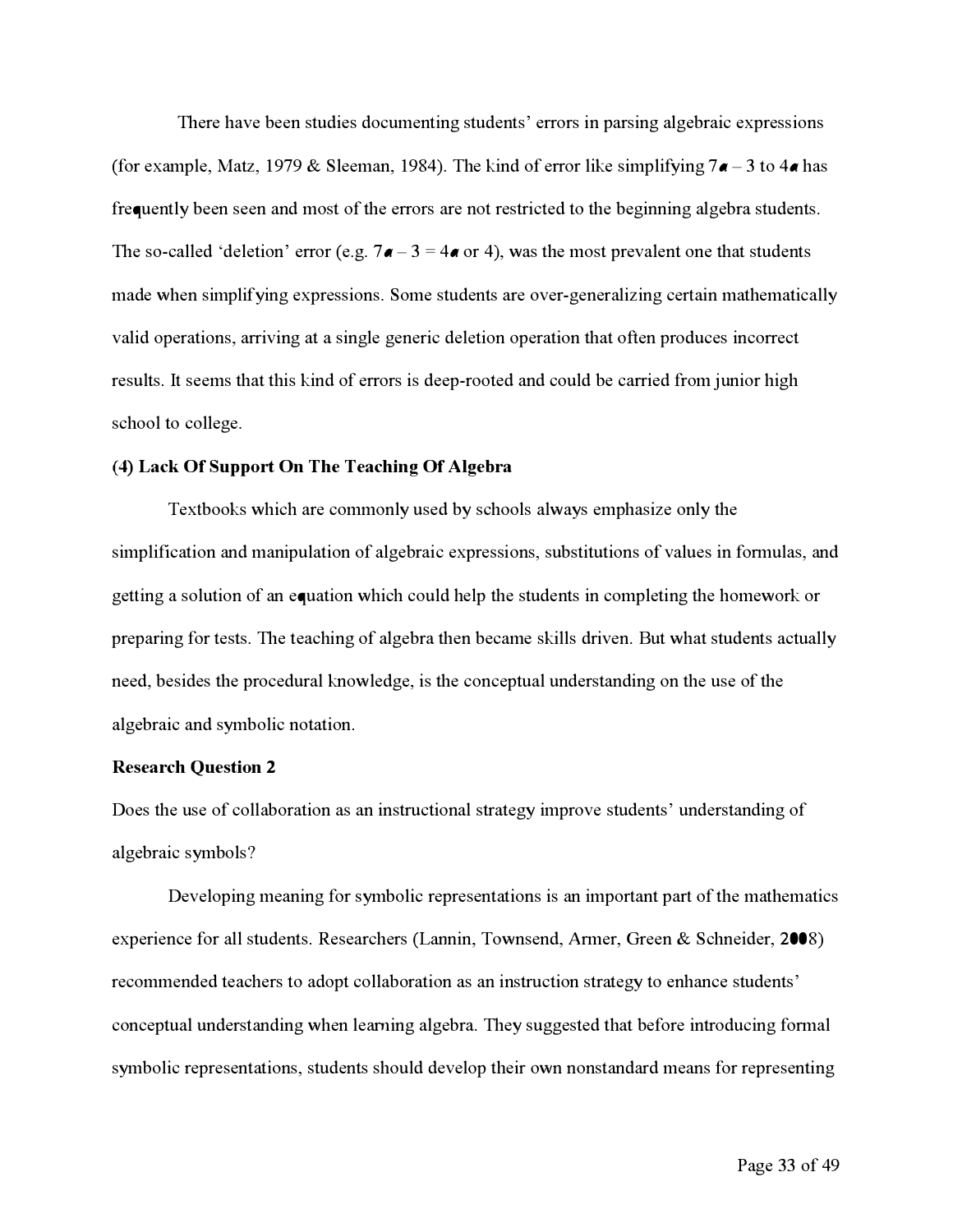a*l*gebraic situations**.** Through student**-**to**-**student and student**-**to**-**teacher discourse, meaningfu*l*  forma*l* representations wi*ll* emerge**. A**s meaning continued to deve*l*op, students then wi*ll* focus on the genera*l*it*y* of their representations**.** Through the deve*l*opment of meaning of forma*l*  representations, we can reduce the pitfa*ll*s associated with instruction that focuses on manipu*l*ating s*y*mbo*l*s without connection to the meaning behind the s*y*mbo*l*s**.** The resu*l*ts of the pre**-** and post**-**dia**gn**ostic tests co*ll*ected in this stud*y* did suggest that adopting co*ll*aboration as an instructiona*l* strateg*y* did have a significant impact on the students' conceptua*l* understanding on the a*l*gebraic and s*y*mbo*l*ic notation**.** The surve*y* responses a*l*so indicated that students found co*ll*aborating with peers he*l*pf**u***l* on deve*l*oping the meaning of the a*l*gebraic s*y*mbo*l*s**.** 

#### *L***imitations of the study**

The samp*l*e popu*l*ation was non**-**random and convenient*ly* taken from the researcher's sing*l*e**-**semester**-***l*ong a*l*gebra *II* c*l*ass from a communit*y* co*ll*ege, making the resu*l*ts specific to the se*l*ected popu*l*ation and no necessari*ly* transferrab*l*e to a *l*arger popu*l*ation**.** *I*n addition, the verba*l* protoco*l* ana*ly*ses of interviews depended on how ar**t**icu*l*ate the students were in being ab*l*e to te*ll* the researcher what the*y* were thinking**.** Some of them might not be ab*l*e to describe what the*y* exact*ly* were thinking in their mind**.** The data co*ll*ected from the fie*l*d notes of interviews ma*y* somehow be subjective as the*y* were simp*ly* based on the researcher's own interpretations of students' responses**.** 

#### **Conclusions and Implications**

#### **The Teaching Approaches of Helping Students Understand Algebraic and Symbolic Notation more Effectively**

*I*t cannot be denied that most of the students see Mathematics as a forei**gn** *l*anguage which invo*l*ves mu*l*tip*l*e *l*eve*l*s of meaning and various visua*l* and s*y*mbo*l*ic representations**.**  Like an*y* forei**gn** *l*anguage, the ke*y* to success is to grasp the trans*l*ation ski*ll*s we*ll***. A***l*gebra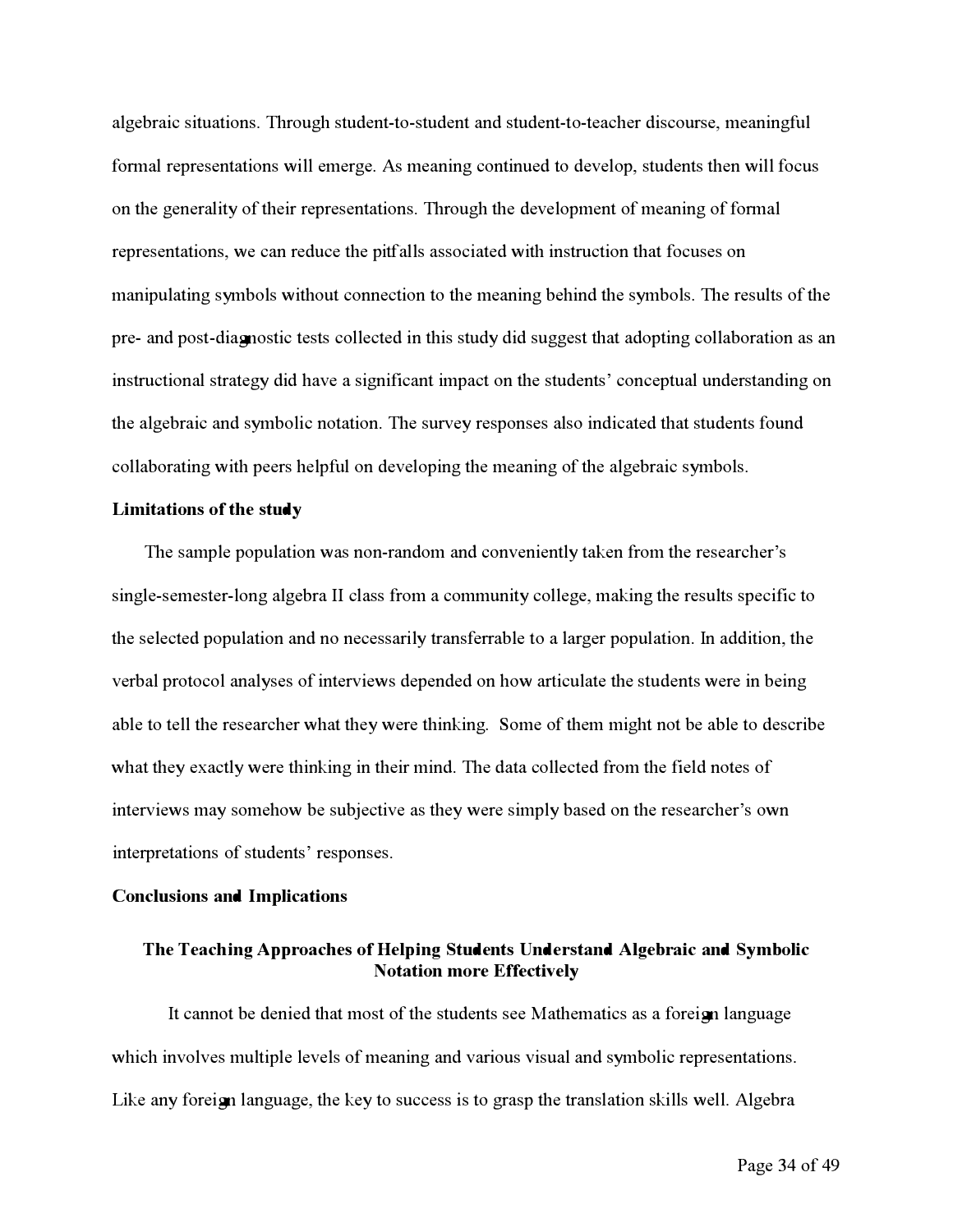s**t**uden**t**s have **t**o learn **t**o **t**ransla**t**e be**t**ween visual and symbolic represen**t**a**t**ions and among **t**he several levels of meaning for variables and equa**t**ions (Driscoll, 1983). Wi**t**hou**t** doub**t**, **t**eachers are **t**he ones who should carry **t**he bigges**t** responsibili**t**y in helping s**t**uden**t**s learn **t**hese **t**ransla**t**ion skills. Effec**t**ive ma**t**hema**t**ics **t**eachers can iden**t**ify and communica**t**e **t**he con**t**inui**t**y of ma**t**hema**t**ics **t**o **t**heir s**t**uden**t**s so as **t**o help bo**t**h learning and **t**eaching of algebra. Here are some sugges**t**ed approaches for educa**t**ors on helping s**t**uden**t**s learn algebra more effec**t**ively:

#### **(1) The Correction Of Students' 'Invented' Methods**

I**t** is in**t**eres**t**ing **t**o see **t**ha**t** s**t**uden**t**s **t**end **t**o use **t**heir own me**t**hods **t**o solve problems ins**t**ead of using **t**he formal me**t**hods **t**augh**t** by **t**eachers. *T*heir me**t**hods migh**t** be able **t**o le**t t**hem find **t**he righ**t** answers for a certain **t**ypes of ques**t**ions, bu**t** fail **t**hem when **t**hey apply **t**he same me**t**hods **t**o o**t**her ques**t**ions. *U*nfor**t**una**t**ely, de**t**ec**t**ing **t**his kind of 'me**t**hods' is no**t** easy. *T*eachers need **t**o be aware of **t**he possible wrong me**t**hods and **t**ry **t**o correc**t t**hem wi**t**h **t**he s**t**uden**t**s. Researchers also drew **t**he **t**eachers' a**t**ten**t**ion **t**o **t**he formaliza**t**ion of me**t**hod in **t**he **t**eaching of algebra **t**ha**t** 'a fuller unders**t**anding of algebra ... requires **t**ha**t** a**tt**en**t**ion be paid **t**o **t**he kind of me**t**hods **t**ha**t** children use, and **t**o ways of assis**t**ing children **t**o become aware of **t**he uses and limi**t**a**t**ions of differen**t** kinds of procedure ... Only when children become aware of **t**he limi**t**a**t**ions of **t**heir own me**t**hods, i**t** is sugges**t**ed, will **t**hey be prepared **t**o con**t**empla**t**e **t**he value of **t**he more formal me**t**hods which **t**he **t**eacher is a**t**temp**t**ing **t**o **t**each.' (Boo**t**h, 1984, p. 93).

#### **(2) To Engage Students In An Early, Pre-Algebra Process Of Constructing Meaning For Equations And Variables (Driscoll, 1983)**

*T*he **t**eaching of algebra should be based on concre**t**e ac**t**ivi**t**ies. Given **t**he evidence **t**ha**t**  cogni**t**ive developmen**t** is an essen**t**ial influence on a young child's ini**t**ial learning of algebra, **t**eachers have **t**o recognize **t**o parallel **t**he bridge from concre**t**e represen**t**a**t**ions **t**o abs**t**rac**t**  represen**t**a**t**ions. Researchers (Herscovics & Kieran, 1980) sugges**t**ed **t**eachers should avoid an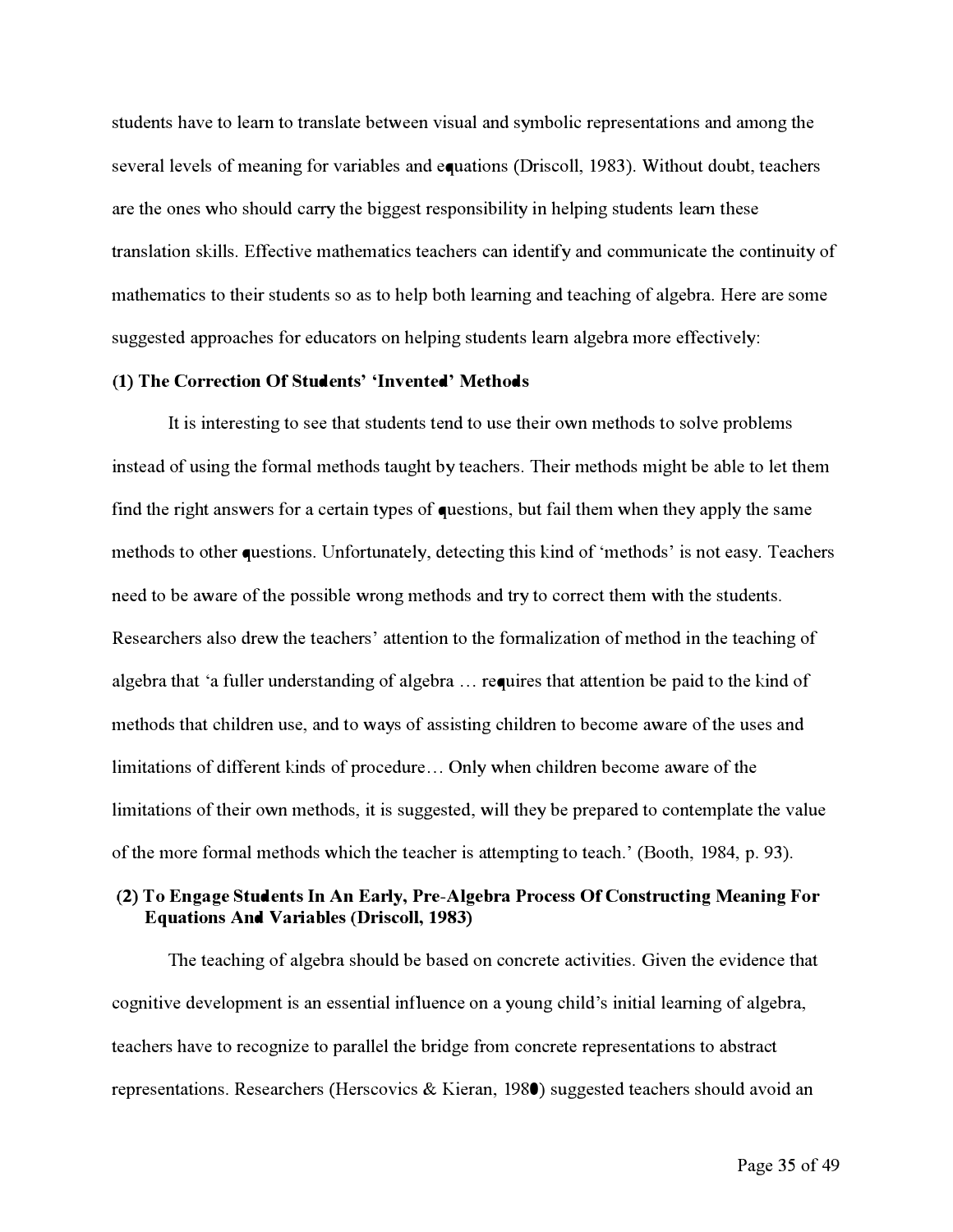*early plunge into a totally symbolic approach to equations and unknowns. Instead, work with students on strictly arithmetic equations, focusing on the notion of equivalence and investigating the effects of various operations on equivalence. The advantage of this approach is to give students room to construct meaning for the concept of an equation. To bridge students from concrete representations to abstract representations is an essential step for students to build up correct concepts of algebra. Herscovis & Kieran (1980) suggested the following example in their research:* 

*The first step was to cover one of the numbers in an arithmetic identity with a finger and to define 'equation' as 'an arithmetic identity with a hidden number.'* 

*"What's the hidden number in this equation?"* 

$$
+5+4=12-4+4
$$

*At the next level, the hidden number was represented pictorially, namely, with a box:* 

$$
6 + \boxed{-1} = 5 \times 2
$$

*Finally, after working with equations represented in these concrete and pictorial ways, the students were ready to deal with the abstract representation:* 

$$
2 \times a + 5 = 7 + 6
$$

#### *(3) Providing Opportunities For Students To Express Generality*

*Students should be given chances to generalize for themselves rather than the teachers presenting the generalizations to them. Hart and her colleagues realized from the CSMS study that so many British teenagers had little access to three of the seven interpretations of letters (interpretations referred to p.13 of this paper) used in equations. The reason probably is that students have not yet developed beyond the concrete operational stage. They saw the need to*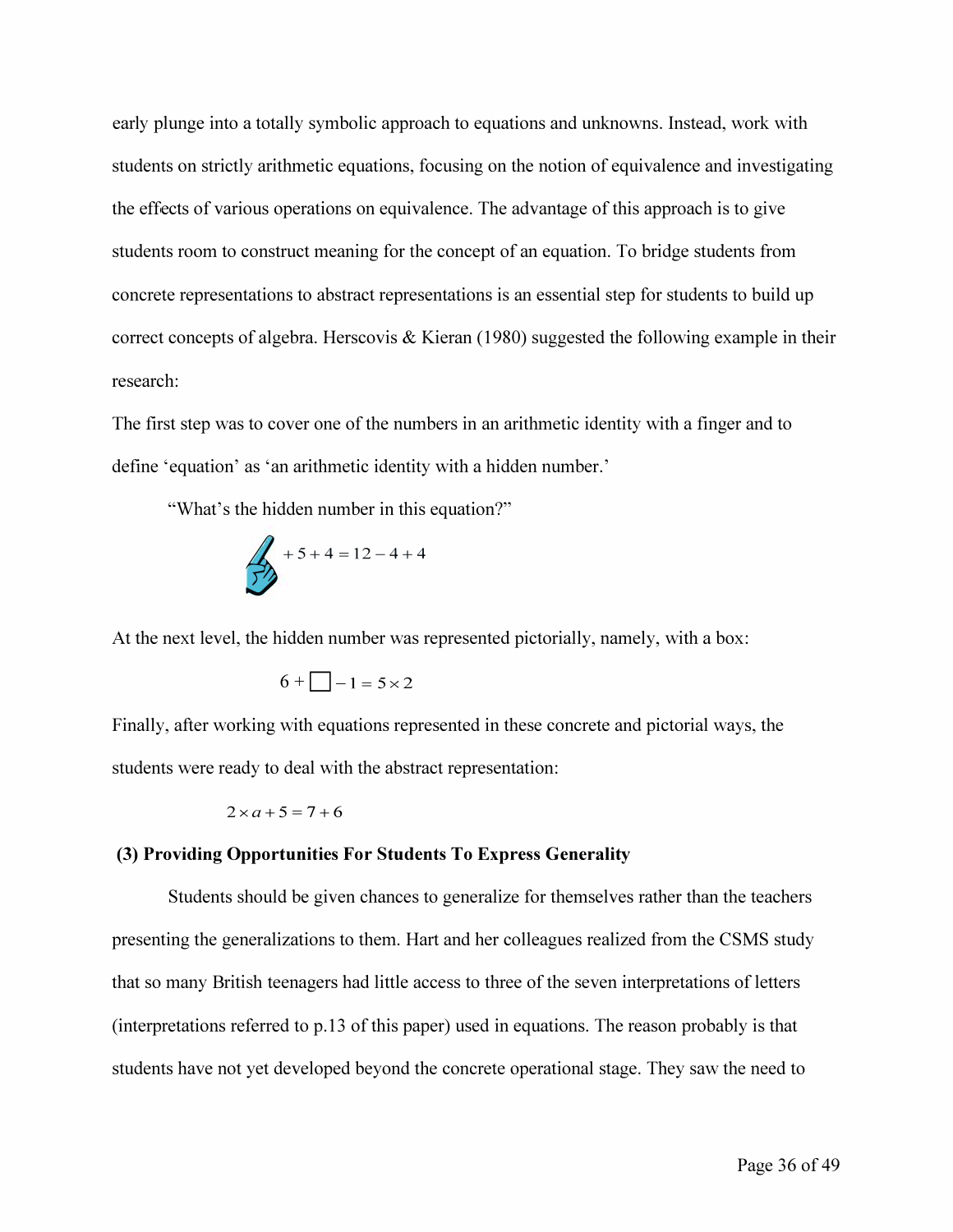provide more room for students to engage in more activities that are pictorial than symbolic and *let them express generalities themselves so that they can construct meaning for the concept of variables on their own. Moreover, knowing how expressions are built up helps to clarify the process of 'undoing' which is the concept students need to grasp in solving equations. Here is a suggested exercise (Hart, 1981, p.118):* 



Ask students to find the number of white tiles needed for perhaps 10, 20, 40, and eventually 100 black tiles. Challenge them to come up with a rule that expresses the relationship between the *numbers of black and white tiles.* 

#### *(4) Asking Students To 'Find As Many Ways As You Can' and Providing Room For Discussion*

Encourage students to write as many algebraic expressions as possible in different ways so that students can realize that the same general relationship can be expressed in more than one *way and one expression is equivalent to another. Besides, students should be given time to*  collaborate with peers to discuss the patterns constructed and how they achieve the answers. This *exercise can help create a learning atmosphere in which students can be familiar with*  transforming expressions in various ways and can discuss the variable relationships.

#### *(5) Teachers Should Not Be Too Directive In Teaching*

*Teachers should avoid throwing out predetermined set of rules to students. Instead, let*  students learn to construct and manipulate algebraic expressions and equations on the basis of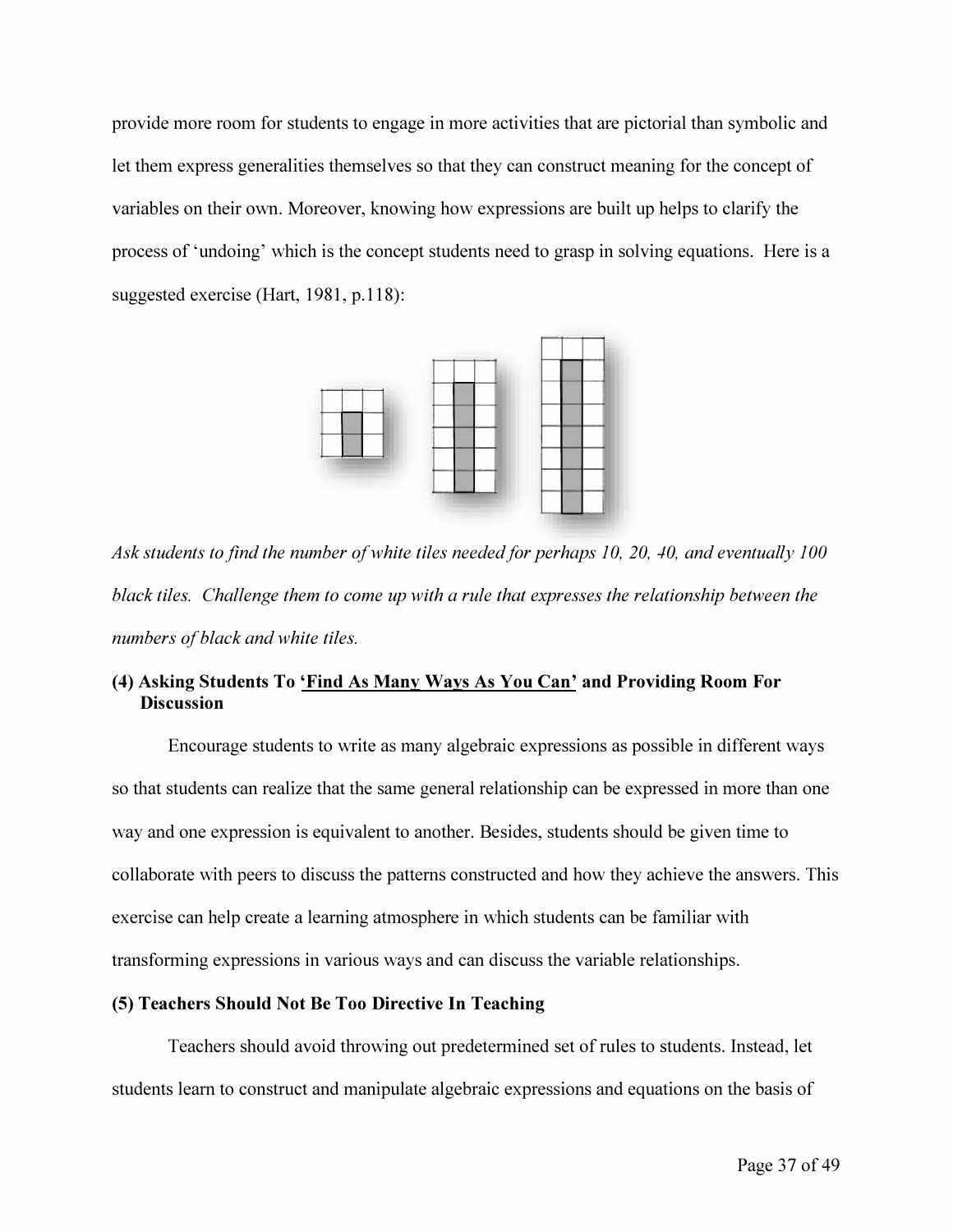their own understanding of mathematical relationships. The benef*i*t of this approach is to help students learn how to choose the methods and the sequence of operations needed to solve an equation. The teacher's task is to facilitate not instruct, which means that the f*o*llowing statements should be avoided: "Watch me, this is how to do it."; "That's right, good, now you're get*t*ing it!"; "You made a mistake, f*i*x it now."; "Remember to use your favorite strategy.", etc. Teachers are recommended to bring the students to the point of recognizing the impor*t*ance of strategies rather than giving direct instructions.

#### **(6) Teachers Sho***u***ld Monitor Their O***w***n Use Of Language In Algebra And Emphasis The Concept Of Variables**

Teachers can also guard against the growth of misconceptions by using appropriate language in algebra classes. Keep away from saying something like 'Let  $P =$  professors'. Teachers should state clearly that variables represent numbers and an equation expresses the equivalence resulting from the interaction of variables and numbers. Correct usage of language by teachers could change the misconceived tendency among many veteran algebra learners to perceive variables as labels f*o*r objects and equations as statements of correspondence between the labeled objects.

#### **Recommendations for Further Research**

The purpose of this research was to identify students' common misconceptions regarding to the lea*rn*ing of algebra and the ef*f*ectiveness of adopting collaboration as an instructional strategy on the students' conceptual understanding of the algebraic and symbolic notation. The results collected from this study were only limited to a small sample taken from a semester*-*long algebra *II* class from a community college. To make the research results transf*e*rable and usable to other schools, it would be benef*i*cial to seek a random sample from a larger population f*o*r f*u*ture studies.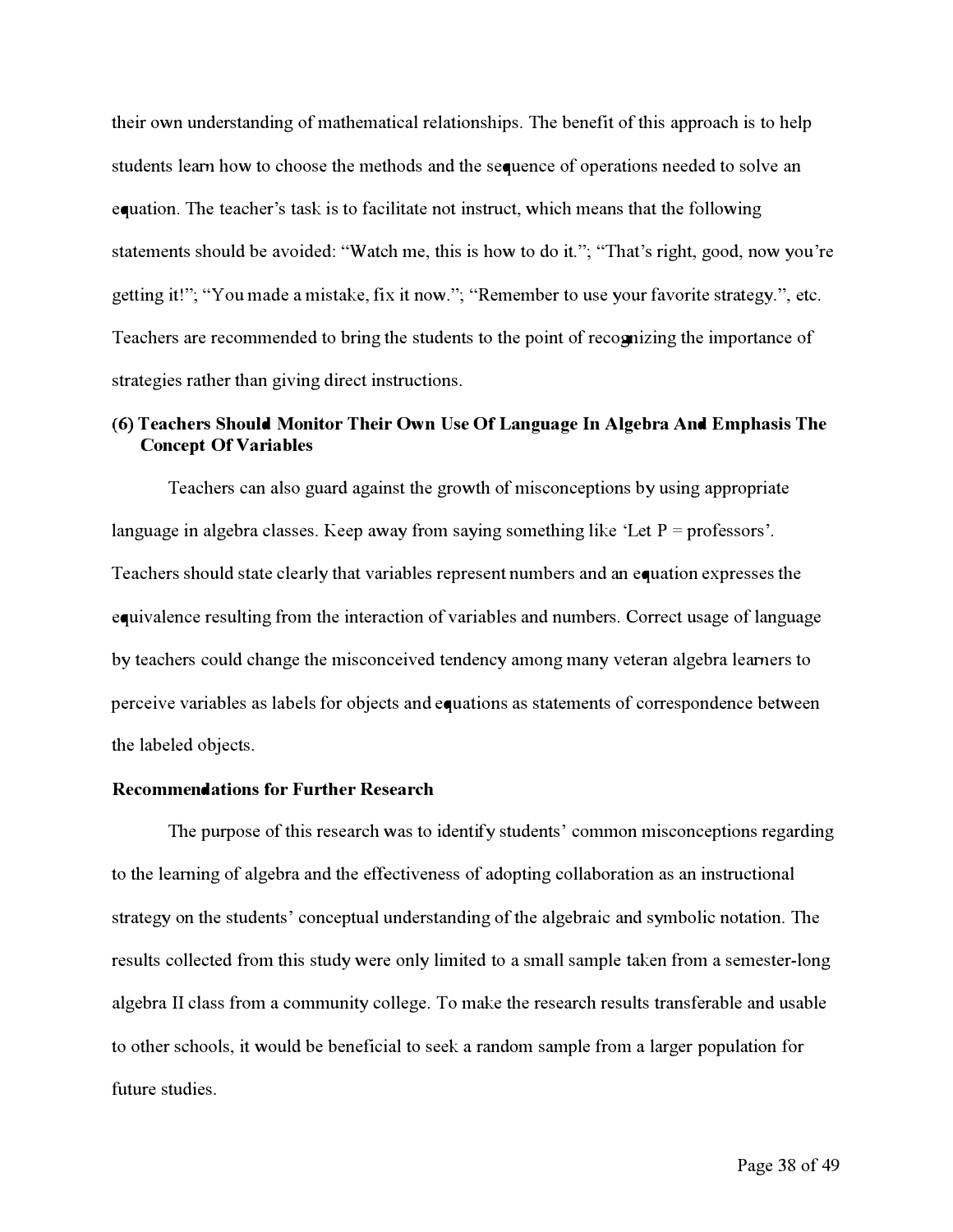#### **Summary**

From this research study, it could be seen that there are misconceptions among students in their understanding of algebra. These misconceptions include the meaning of variables, misunderstanding of what an equation or an algebraic expression signifies, careless and informal and imprecise use of mathematical concepts, and poorly developed concepts of the operations of arithmetic. All of these misconceptions af**f**ect students' understanding of algebra and contribute to their inability to adapt algebraic techniques. The longer an algebraic misconception persists, the harder it is to remove f**r**om the students. Some students were even found to use their own methods which enable them to find correct answers of some low level problems, but thus hinder their learning of the formal taught methods for solving problems that need higher level skills. Teachers should definitely take some precautions to prevent those misconceptions about algebra and students' wrong methods on learning algebra f**r**om becoming so deeply rooted. Tex**t**books fall very short of guiding students to understand the meaning of the variables used in an equation or an expression. Mathematics teachers must bear the major responsibility for helping students to develop these understanding skills. Therefore, through this research, I hope that the results and the analyses can help Mathematics teachers on how to guide students to ar**t**iculate their experience of Mathematics and to model their behavior in understanding the algebraic and symbolic notation on what they experience in classroom interactions.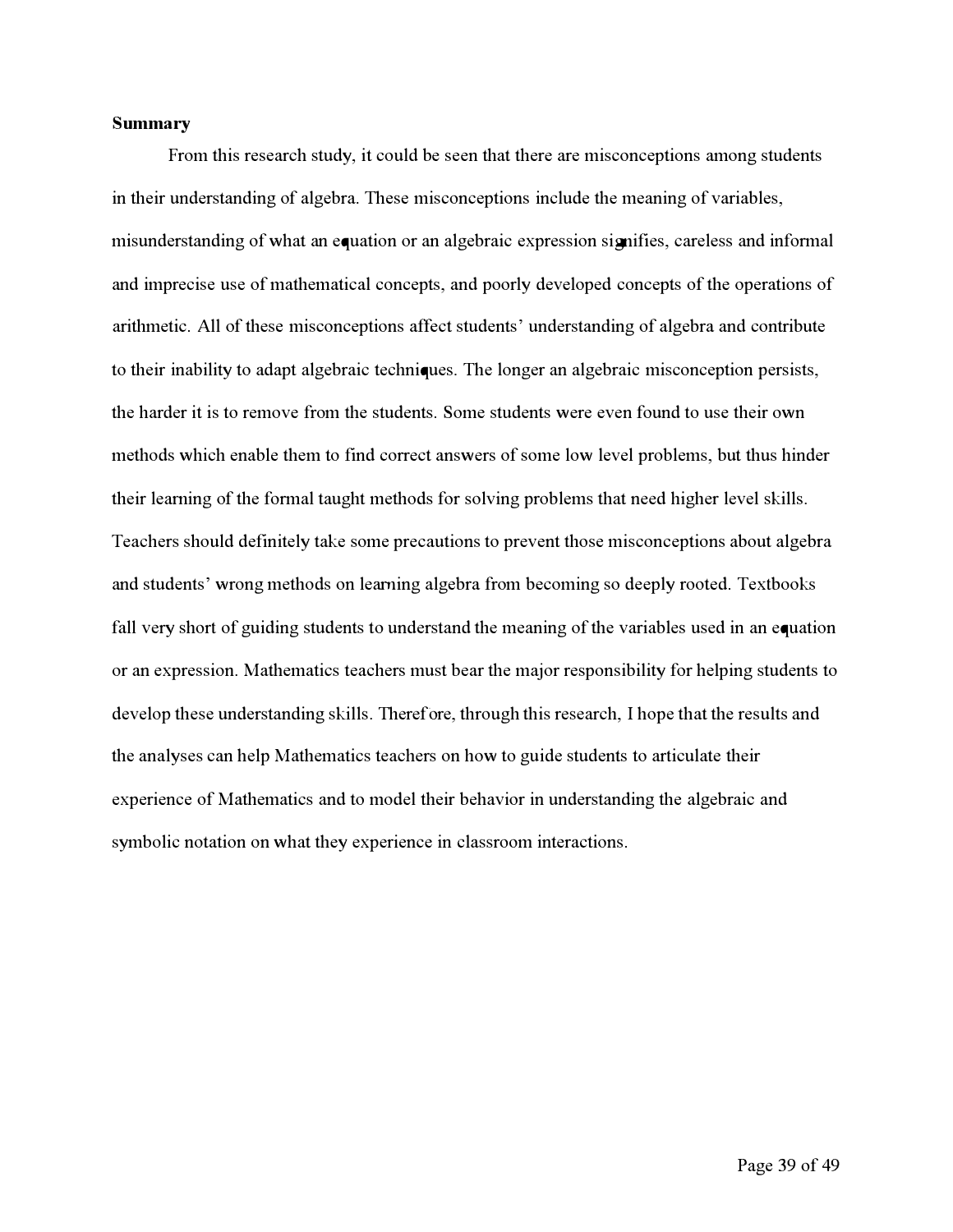#### **References**

- Booth, L.R. (1984). Algebra: Children's Strategies and Errors, A Repor*t* of the Strategies and Errors in Secondary Mathematics Project, NFER-NELSON.
- Clement, J., Lochhead J. & Monk, G.S. (April 1981). Translation Diff*i*c**u**lties in Learning Mathematics. *Americ***a***n* **Ma***them***a***tic***a***l* **M***onthly* 88: 286-90.
- Clement, J. (1982). Algebra Word Problem Sol**u**tions: Tho**u**ght Processes Underlying a Common Misconception. *Journ***a***l* **f***or Re***s***e***a***rch in* **Ma***them***a***tic***s** *Educ***a***tion,* 13 ( 1 ),  $16 - 30$ .
- Collis, K. (1975). The development of *fo*rmal reasoning. In Briz**u**ela, B.M. & Schliema*n*n, A.D. (2003). *Fourth Gr***a***der***s S***olving Equ***a***tion***s** *1.* Newcastle. Retrieved *fr*om ht*t*[p://www.earlyAlgebra.terc.ed](http://www.earlyalgebra.terc.edu/our_papers/2003/Brizuela_SchliemannPM%20E2003.pdf)**u**/o**u**r papers/2003/Briz**u**ela Schliema*n*nPM E2003.pdf
- Davis, R.B. (1964). Discovery in Mathematics: A Tex*t fo*r Teachers. *Re***a***ding***,** Mass.:Addison-Wesley P**u**blishing Co.
- Driscoll, Mark (1983). Research Within Reach: Secondary School Mathematics. *A Re***s***e***a***rch-Guided Re***s***pon***s***e to the Concern***s** *o***f** *Educ***a***tor***s***.* Washing*t*on, DC: Research and Development Interpretation Service CEMREL, Inc.
- Ekenstam, A. & Nilsson, M. (1979). A New Approach to the Assessment of Children's Mathematical Competence. *Educ***a***tion***a***l* **S***tudie***s** *in* **Ma***them***a***tic***s** 10: 41 - 66.
- Foster, D. (2007). Making meaning in Algebra examining st**u**dents' **u**nderstandings and misconceptions. *A***ss***e***ss***ing* **Ma***them***a***tic***a***l Proficiency.* 53, 163-176 Retrieved *fr*om http://www.msri.org/communications/books/Book53/contents.html
- Gat*t*egno, C. (1970). *Wh***a***t We Owe Children***:** *The* **S***ubordin***a***tion o***f***Te***a***ching to Le***a***rning.*  London: Ro**u**tledge and Kegan Pa**u**l.
- Har*t*, K.M. (1981). P**u**pils' Misconceptions in Mathematics. *Children '***s** *Under***s***t***a***nding o***f Ma***them***a***tic***s:** 11-16. London: Jo*h*n M**u**rray, L*t*d.
- Har*t*, K., Brown, M., Kerslake, D., K**u**chemann, D., & R**u**ddock G. (1984) . *Chel***s***e***a** *Di***a***gno***s***tic*  **Ma***them***a***tic***s** *Te***s***t***s***.* The NFER-NELSON P**u**blishing Company L*t*d.
- Herscovics, N., & Kieran, C. (1980). Constr**u**cting Meaning *fo*r the Concept of Eq**u**ation. *The*  **Ma***them***a***tic***s** *Te***a***cher* 73: 572-581.
- Hirsch, C.R. & Lappan, G. (November 1989). Transition to High School Mathematics. **Ma***them***a***tic***s** *Te***a***cher***s** 82: 614-18.

Ke*h*kashan, N. (1998). *How c***a***n te***a***cher***s** *be helped in de***a***ling with* **s***tudent***s** *' problem***s** *in*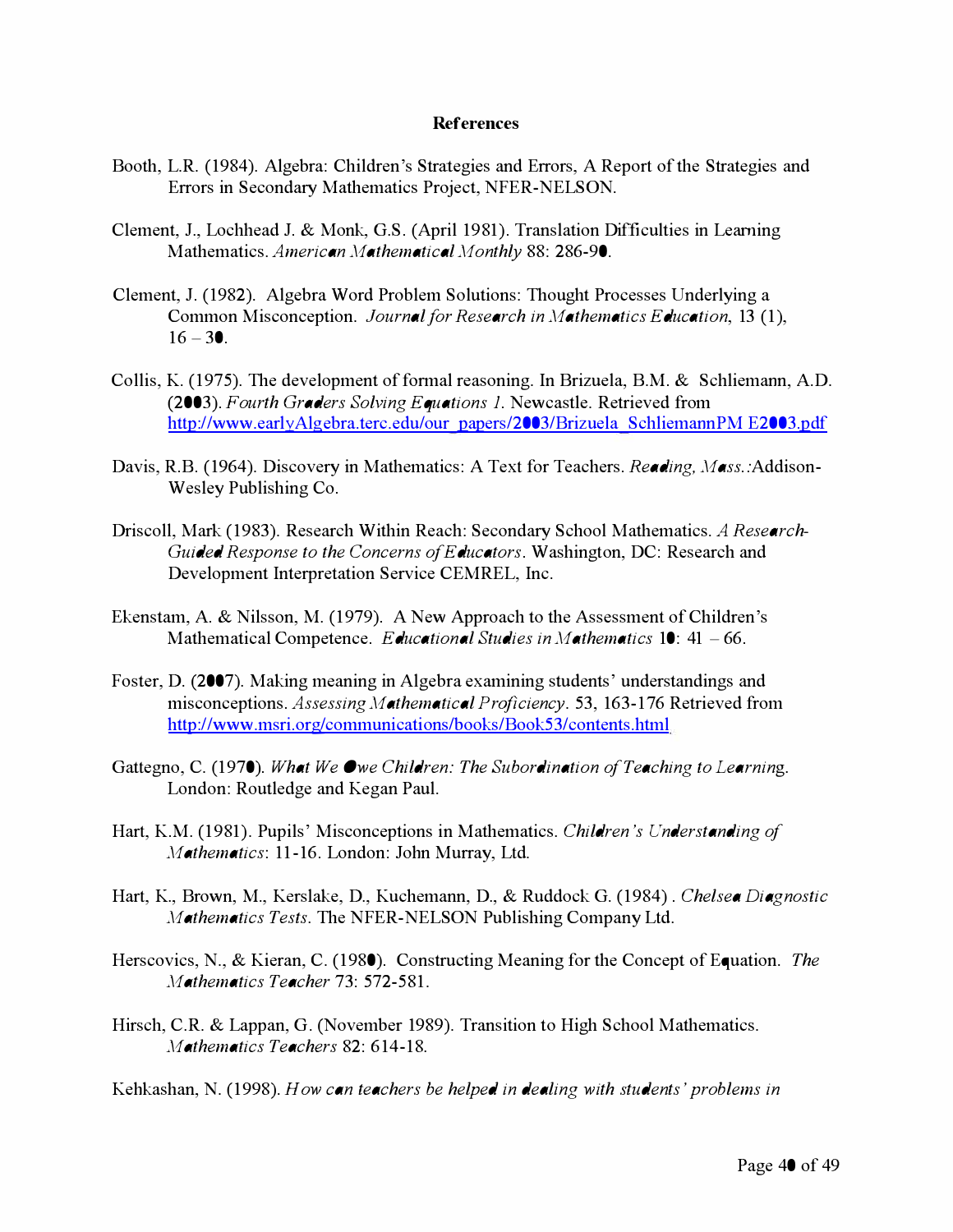**A***lgebra at lower se***c***on***d***ary level* (Unpublished master's thesis). Aga Khan University Institute for Educational Development, AKU-IED, Karachi, Pakistan.

- Kieran, C. (1992). The Leaming of Algebra: A Teaching Experiment. Paper presented at **A***nnual Meeting o***f A***meri***c***an* **Ed***u***c***ational Resear***c***h* **A***sso***c***iation,* New York City.
- Kieran, C. (2007). What Do Students Struggle with When First Introduced to Algebra Symbols? *Mathemati***c***s Tea***c***hers.* NCTM. Retrieved on February 13, 2015 from ht**t**[p://www.nctm.org/news/content.aspx?id](http://www.nctm.org/news/content.aspx?id=12332)<sup>=</sup>12332
- Kuchemann, D.E. (1978). Children's Understanding of Numerical Variables. *Mathemati***c***s in S***c***hool* 7: 23-26.
- Kuchemann, D.,E. (1981). Algebra. *Chil***d***ren 's un***d***erstan***d***ing o***f** *mathemati***c***s: 11-16.* London: Murray.
- Lannin, J. K., Townsend, B. E., Armer, N., Green, S. & Schneider, J. (April 2008). Developing Meaning for Algebraic Symbols: Possibilities & Pitfalls. *Mathemati***c***s Tea***c***hing in the Mi***dd***le S***c***hool,* Vol. 13, No. 8, pp. 478-483. NCTM.
- Lochhead, J. & Mestre J.P. (1999). From Words to Algebra: Mending Misconceptions. **A***ssessment, Mis***c***on***c***eptions, an***d** *Resear***c***h Results.* **A***lgebrai***c** *Thinking* **G***ra***d***es K-12.*  Reston, VA: NCTM.
- Lucariello, J., Tine, M.T. & Ganley, C.M. (2014). A formative assessment of students' algebraic variable misconceptions. *The Journal o***f***M athemati***c***al Behavior.* Elsevier Inc.
- Mason, J., Graham, A. & Johnston-Wilder, S. (2005). *Developing Thinking in* **A***lgebra.* The Open University in association with Paul Chapman Publishing.
- Matz, M. (1979). Towards a process model for high school algebra errors *(Working Paper 181).*  Cambridge: Massachusetts Institute of Technology, Ar**t**ificial Intelligence Labor**at**ory.
- Matz, M. (1980). Towards a Computational Theory of Algebraic Competence. *The Journal o***f**  *Mathemati***c***al Behavior* 3: 93-166.
- Philipp, R. A. (1992). The Many Uses of Algebraic Variables. *The Mathemati***c***s Tea***c***her,* 557- 561.
- Rosnick, P. (1981). Some misconceptions conce*rn*ing the concept of variable. Are you caref**u**l about defining your variables? *Mathemati***c***s Tea***c***her,* 74(6), 418, 420,450. Retrieved from http://wwwu.uniklu.ac.at/gossimit/pap/guest/misconvar.html
- Samo, M. (2008). *Stu***d***ents ' per***c***eptions about the symbols, letters an***d** *signs in algebra an***d** *how*  **d***o these affe***c***t their learning o***f** *algebra:* **A c***ase stu***d***y in a government girls se***c***on***d***ary s***c***hool* (Unpublished master's disser**t**ation). Aga Khan University, Karachi, Pakistan.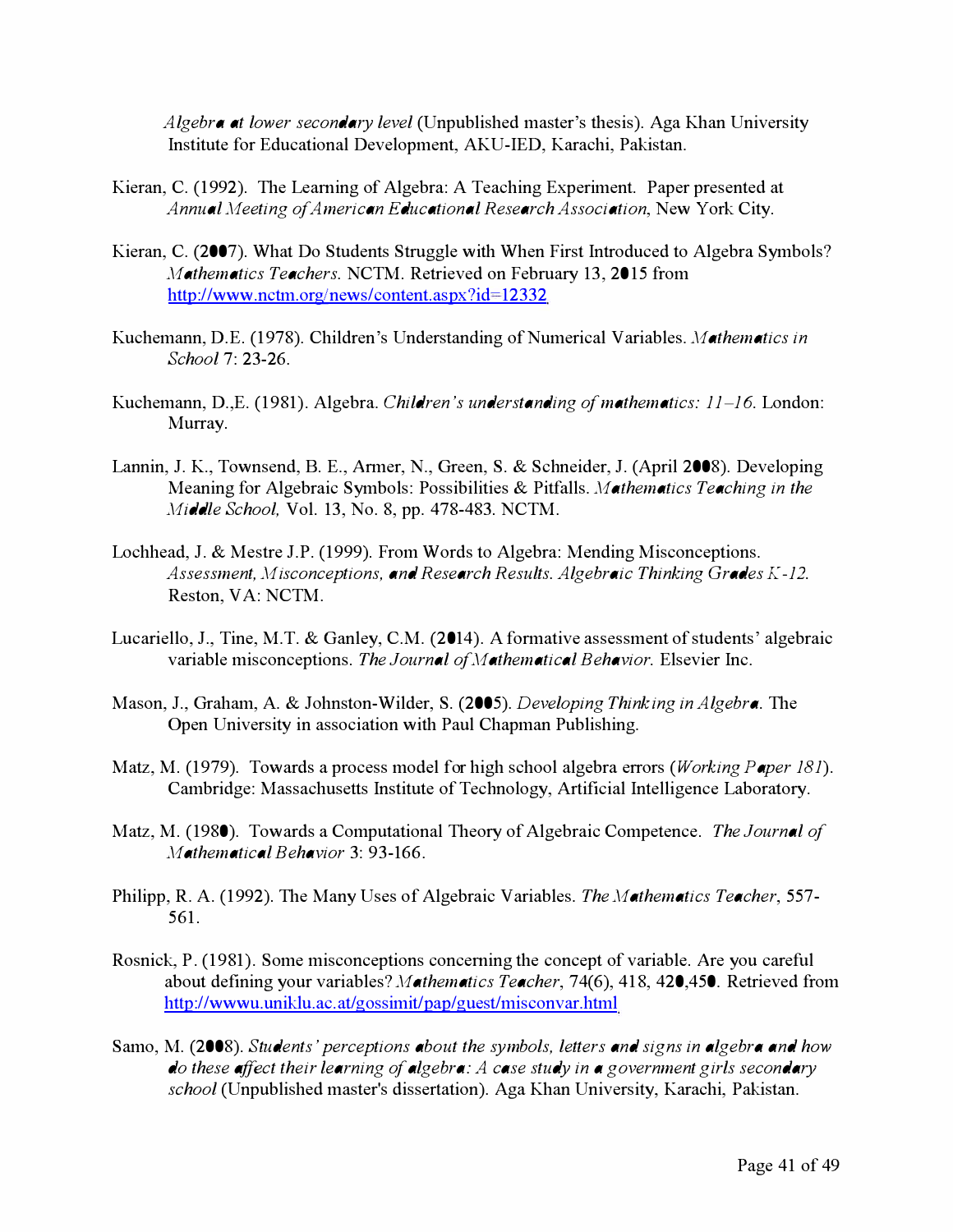- Saxe*,* **K**. *& B*ra*ddy* L. (2015)*,*A *Common Vision for Undergraduate Mathematical Sciences Programs in 2025.* Mathematical Association of **A**merica (MAA). Retrieve*d* from [http:/ /www.maa.org/sites/](http://www.maa.org/sites/default/files/pdf/CommonVisionFinal.pdf)*d*efault/files/p*d*f/Common V isionFinal. p*d*f
- Schoenfel*d,* A. H. *&* Arcavi*,* A. (1988). On the meaning of variable. *Mathematics Science Students and Researchers.* Thousan*d* Oaks*,* CA: **S**ag**e**.
- **S**hak**e**r*d*g**e***,* **K**. **(**2006*,* Ma*y* 6). *High failure rates spur universities to overhaul math class.*  R**e**tri**e**v**e***d* from http://h**e**ching**e**rr**e**[port.org/high-f](http://hechingerreport.org/high-failure-rates-spur-universities-overhaul-math-class/)**a**ilur**e**-rat**e**s-spur-univ**e**rsiti**e**s-ov**e**rhaul[math-class/](http://hechingerreport.org/high-failure-rates-spur-universities-overhaul-math-class/)
- **S**l**ee**man*,* D. **(**198**4**). **A**n Att**e**mpt to Un*d***e**rstan*d* **S**tu*d***e**nts' Un*d***e**rstan*d*ing of *B*asic Alg**e**bra. *Cognitive Science 8,* 38**7** - **4**12.
- **S**tac**e***y,* **K**. *&* Mac**G**r**e**gor*,* M. **(**1999). **I***d***e**as about **S***y*mbolism That **S**tu*d***e**nts *B*ring to Alg**e**bra. *Assessment***,** *Misconceptions***,** *and Research Results. Algebraic Thinking* **G***rades* **K***-12.*  R**e**ston*,* VA: **N**CTM.
- **S**tac**e***y,* **K**. *&* Mac**G**r**e**gor*,* M. **(**1999). A fl*y*ing start to Alg**e**bra . *Teaching Children Mathematics***,**  *6/2***, 7**8-86. R**e**tri**e**v**e***d* from http:! /staf**f**. **e***d*f**a**c. unim**e**lb. **e***d*u.au/~ **K**ay**e**[cs/publications/1999/Mac](http://staff.edfac.unimelb.edu.au/~Kayecs/publications/1999/MacGregorStacey-AFlying.pdf)**G**r**e**gor**S**tac**e**[y-](http://staff.edfac.unimelb.edu.au/~Kayecs/publications/1999/MacGregorStacey-AFlying.pdf)[AFlying.p](http://staff.edfac.unimelb.edu.au/~Kayecs/publications/1999/MacGregorStacey-AFlying.pdf)*d*[f](http://staff.edfac.unimelb.edu.au/~Kayecs/publications/1999/MacGregorStacey-AFlying.pdf)
- Wagn**e**r*,* **S**. *&* Park**e**r*,* **S**. **(**1993). A*d*vancing Alg**e**bra. *Research ideas for the classroom: High school Mathematics* (pp. 1 19-139) from **N**CTM.
- Zahi*d* **(**1998). *A study of the causes of students ' conceptual problems in learning Algebra*  **(**Unpublish**e***d* mast**e**r's th**e**sis). Aga **K**han Univ**e**rsit*y* **I**nstitut**e** for E*d*ucational D**e**v**e**lopm**e**nt*,* A**K**U-**I**ED*,* **K**arachi*,* Pakistan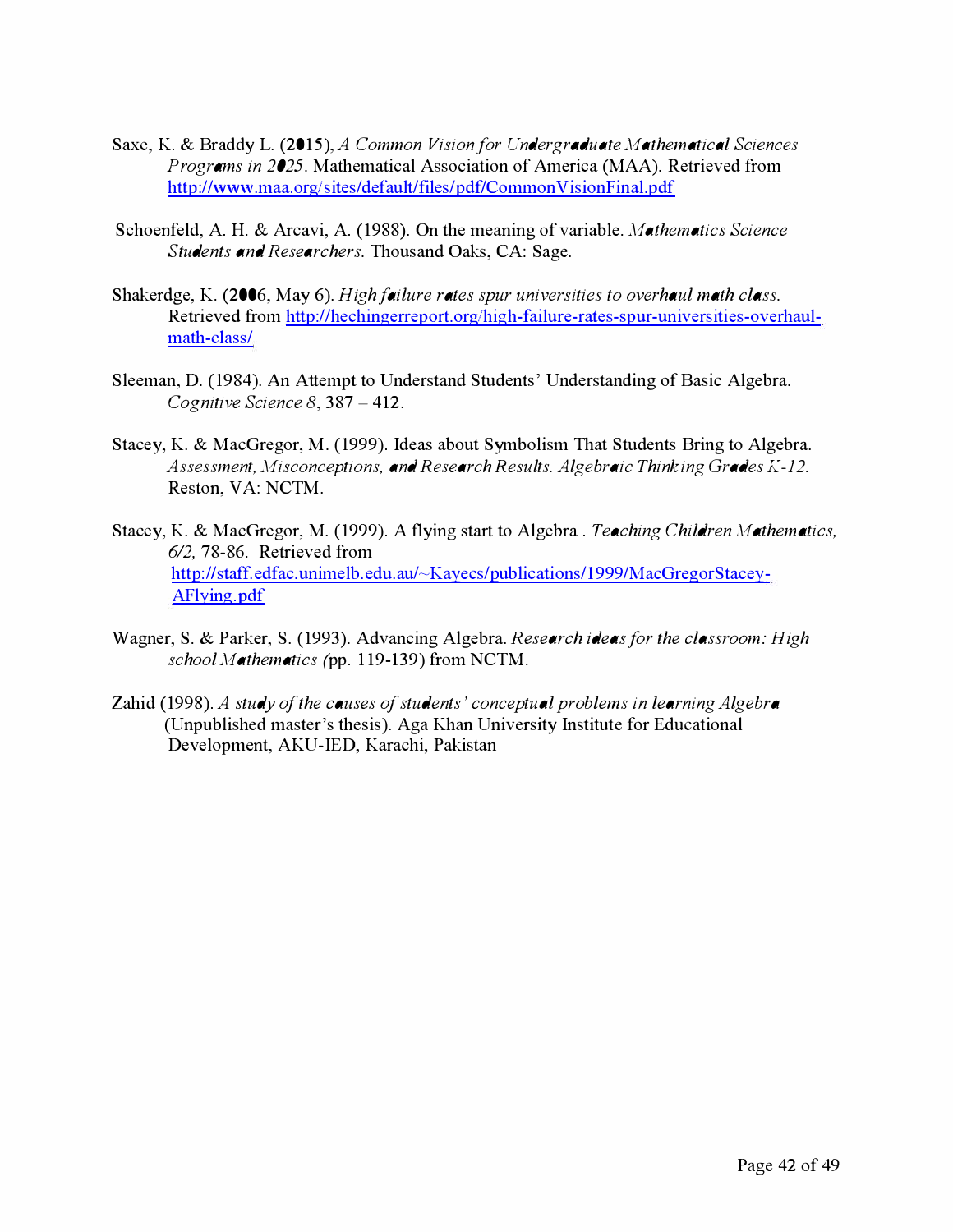# **APPENDIX A**

|                               | 1) $n$ is a whole number greater than 0 and less than 5. How many values of 3n can there be?       |                            |                                                                                                                                 |  |
|-------------------------------|----------------------------------------------------------------------------------------------------|----------------------------|---------------------------------------------------------------------------------------------------------------------------------|--|
| A<br>B                        | 3(m)                                                                                               |                            |                                                                                                                                 |  |
| C                             | 4*<br>5                                                                                            |                            |                                                                                                                                 |  |
| D                             | 2) $m$ is a positive whole number. How many possible values can $10m$ have?                        |                            |                                                                                                                                 |  |
| A                             | 5                                                                                                  |                            |                                                                                                                                 |  |
| B<br>C                        | 10(m)<br>20                                                                                        |                            |                                                                                                                                 |  |
| D                             | Infinitely many                                                                                    |                            |                                                                                                                                 |  |
| A                             | 3) Simplify $3 m + 5 - 2 m + 1$ .<br>7(m)                                                          |                            |                                                                                                                                 |  |
| B                             | 10                                                                                                 |                            |                                                                                                                                 |  |
| C<br>D                        | $m+6$ <sup>*</sup><br>$7m + 8$                                                                     |                            |                                                                                                                                 |  |
|                               | 4) In the expression $t + 4$ , what does t represent?                                              |                            |                                                                                                                                 |  |
| A                             | 10                                                                                                 |                            |                                                                                                                                 |  |
| B                             | 20                                                                                                 |                            |                                                                                                                                 |  |
| C<br>D                        | time(m)<br>Any number                                                                              |                            |                                                                                                                                 |  |
|                               | this equation, what does the letter S stand for?                                                   |                            | 5) At a university, there are six times as many students as professors. This fact is represented by the equation S=6P. In       |  |
| A                             | number of students <sup>7</sup>                                                                    |                            |                                                                                                                                 |  |
| В<br>C                        | professors                                                                                         |                            |                                                                                                                                 |  |
| D                             | students (m)<br>none of the above                                                                  |                            |                                                                                                                                 |  |
|                               | their data in the chart below.<br>Height from which ball was dropped $(d)$                         | 40in.                      | 6) Latoya and Keith dropped a ball from various heights and measured the height of each of the bounces. They recorded<br>50 in. |  |
| Height of each bounce $(b)$   |                                                                                                    | 20in.                      | 25in.                                                                                                                           |  |
| ball's bounce?<br>A<br>B      | $hb = hd + 20(m)$<br>$b = 2d$                                                                      |                            | Which equation best shows the relationship between the height from which the ball was dropped and the height of the             |  |
| C                             | $b = d + 30$                                                                                       |                            |                                                                                                                                 |  |
| D                             | $b = 1/2d$                                                                                         |                            |                                                                                                                                 |  |
|                               | 7) How many different values can the expression $k + 8$ have if $k$ can be replaced by any number? |                            |                                                                                                                                 |  |
| A<br>B                        | One $(m)$<br>Infinitely many                                                                       |                            |                                                                                                                                 |  |
| C                             | Eighty                                                                                             |                            |                                                                                                                                 |  |
| D                             | Zero                                                                                               |                            |                                                                                                                                 |  |
|                               | 8) Trees are cut and new ones are planted. The data are shown below.                               |                            |                                                                                                                                 |  |
| Number of trees planted $(p)$ |                                                                                                    | Number of trees cut $(c)$  |                                                                                                                                 |  |
| 3<br>5                        |                                                                                                    | 6<br>10                    |                                                                                                                                 |  |
|                               |                                                                                                    |                            | Which equation that will allow you to predict the number of trees planted (p) given the number of trees cut $(c)$ ?             |  |
| A                             | $c = 2p$                                                                                           |                            |                                                                                                                                 |  |
| B<br>C                        | $c = p + 3$ (m)<br>$c = 4p$                                                                        |                            |                                                                                                                                 |  |
| D                             | $c = 2p + 100$                                                                                     |                            |                                                                                                                                 |  |
|                               | compared to the number of feeders. Bird-Watching                                                   |                            | 9) Rita put some hummingbird feeders in her backyard. The table shows the number of hummingbirds that Rita saw                  |  |
| Number of Feeders (f)         |                                                                                                    | Number of Hummingbirds (h) |                                                                                                                                 |  |
| 1                             | 3                                                                                                  |                            |                                                                                                                                 |  |
| 2                             |                                                                                                    |                            |                                                                                                                                 |  |
|                               | 5                                                                                                  |                            | Which equation best describes the relationship between $h$ , the number of hummingbirds, and $f$ , the number of feeders?       |  |

| A | $h = 11f$       |
|---|-----------------|
| B | $h = 2f + 1$    |
| C | $h = f + 2$ (m) |
| D | $h = f + 6$     |

Page 43 of 49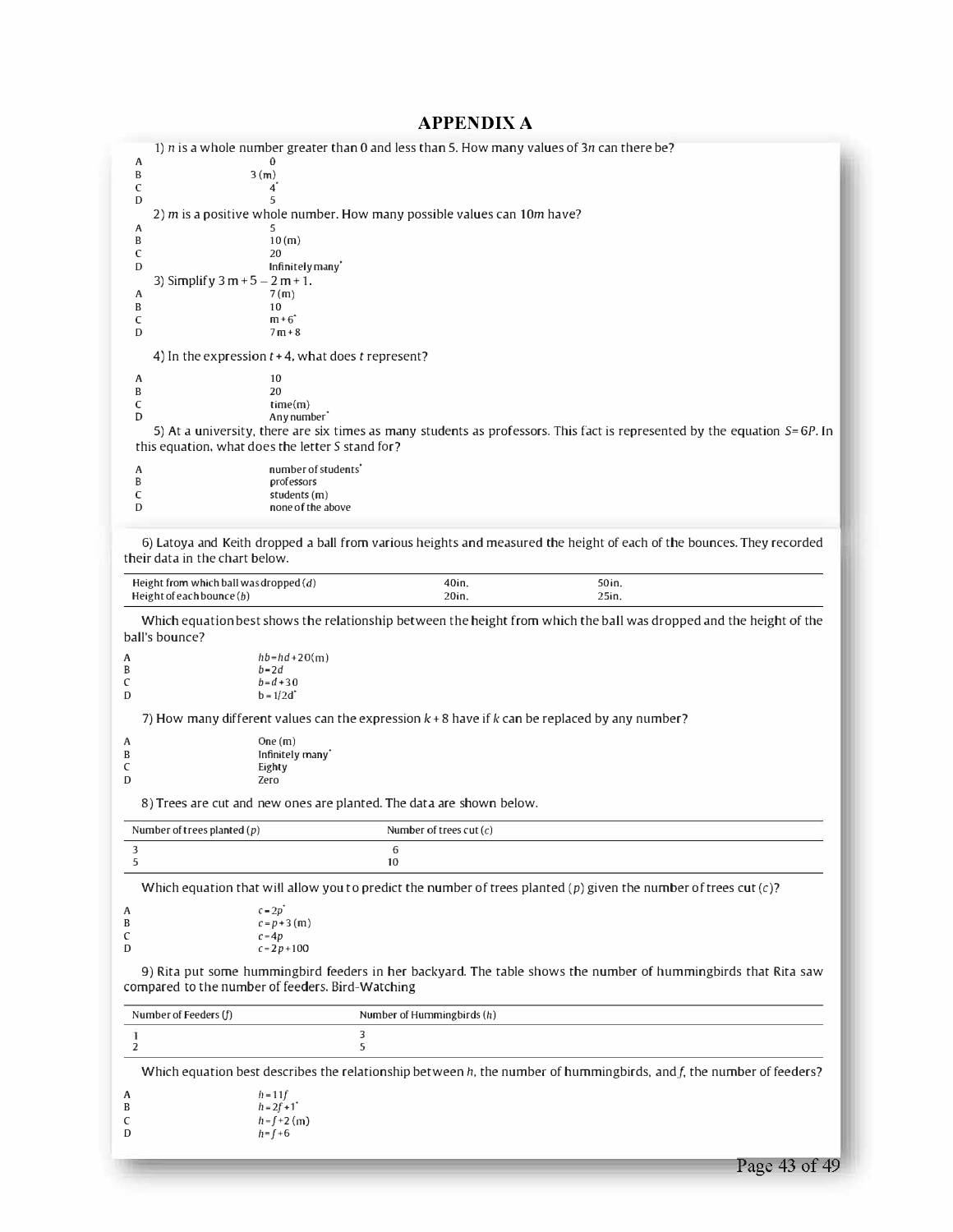### **APPENDIX B**

# **Questionnaire**

# **Confidentiality**

All information that is collected in this study will be treated confidentially. While results will be analyzed and reported, you are guaranteed that none of your personal information will be identified in any report of the results of the study. (Participation in this questionnaire is voluntary and any individual may withdraw at any time.)

# **About the Questionnaire**

- This questionnaire asks for information about the relationship between the collaboration as instructional strategy and the students' conceptual understanding on the algebraic and symbolic notation.
- When question refers 'Algebraic and Symbolic Notation' it means by 'variables/letters', 'symbols' or 'signs' that are used in an algebraic expression or equation.
- This questionnaire should take approximately 30 minutes to complete.
- When you have completed this questionnaire, please return to Amy Kong, the PI of this research study.
- When in doubt about any aspect of the questionnaire, or if you would like more information about it or the study, you can reach Amy Kong by phone at 406-447-6364 or by email at amy.kon**g**[@umhelena.edu.](mailto:amy.kong@umhelena.edu)

Thank you very much for your cooperation!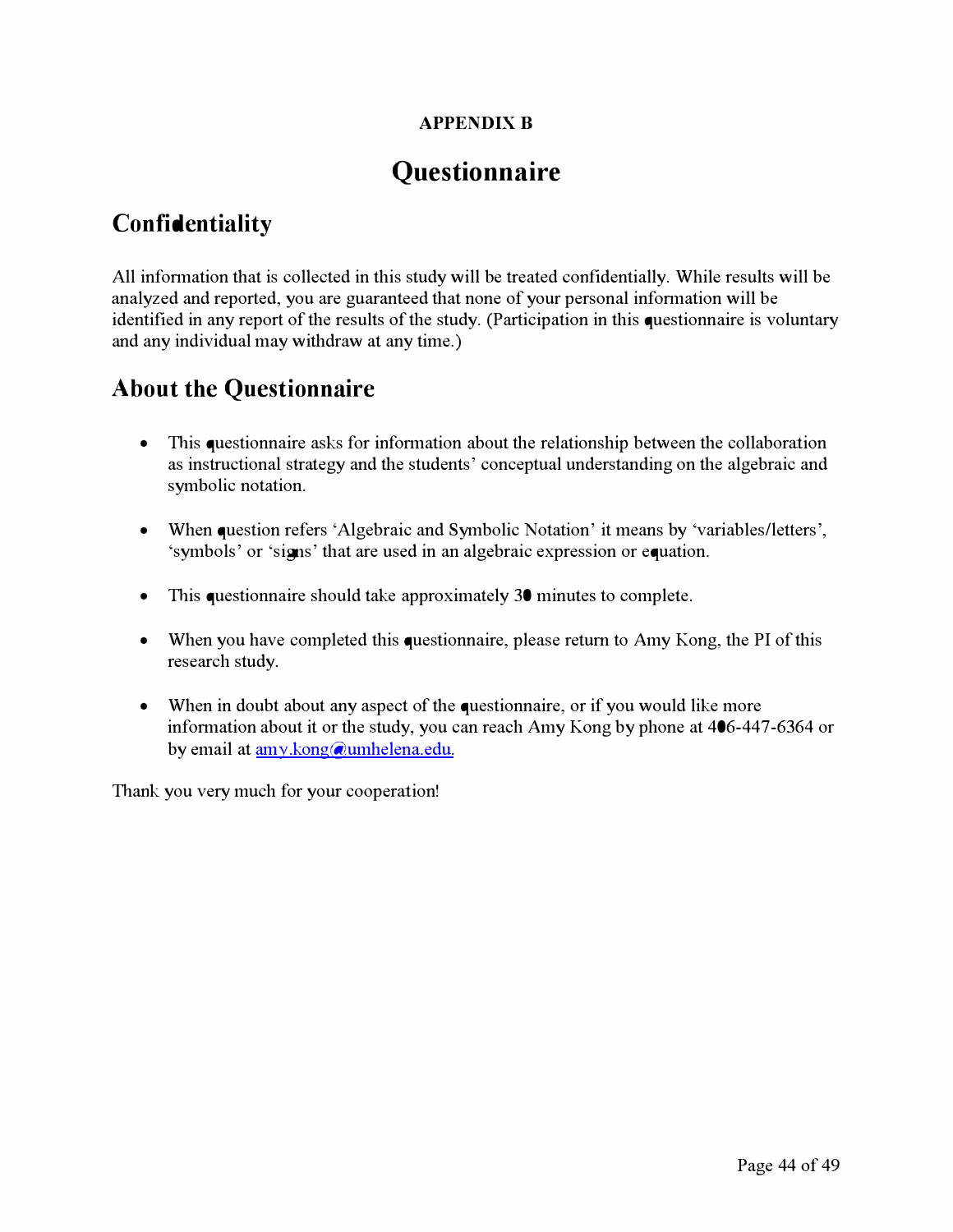## *Part (I)*

*Please indicate if you have taken the following class in the past school year 2015-2016 or in the past semester (Fall 2016). Check all that apply.* 

| PreAlgebra |  |
|------------|--|
| Algebra I  |  |

#### *Part (II)*

#### *Please indicate the extent to which you agree or disagree with the following statements. Mark (X) EACH item.*

|                                                                                                                                                              | Strongly<br>Disagree | Disagree | Neutral | Agree | Strongly<br>Agree |
|--------------------------------------------------------------------------------------------------------------------------------------------------------------|----------------------|----------|---------|-------|-------------------|
| Algebra is hard to learn.                                                                                                                                    |                      |          |         |       |                   |
| Algebraic and symbolic notation used<br>in an expression or equation is<br>confusing to me.                                                                  |                      |          |         |       |                   |
| I find discussing the algebraic and<br>symbolic notation in class with<br>classmates help me better understand<br>the meaning of the notation.               |                      |          |         |       |                   |
| I find having the time discussing the<br>algebraic and symbolic notation in<br>class with classmates help me better<br>develop the concepts of the notation. |                      |          |         |       |                   |
| I find the time on the collaboration<br>with classmates on learning the<br>algebraic and symbolic notation well<br>spent.                                    |                      |          |         |       |                   |
| I hope to have more opportunities in<br>class to collaborate with classmates on<br>the learning of algebra.                                                  |                      |          |         |       |                   |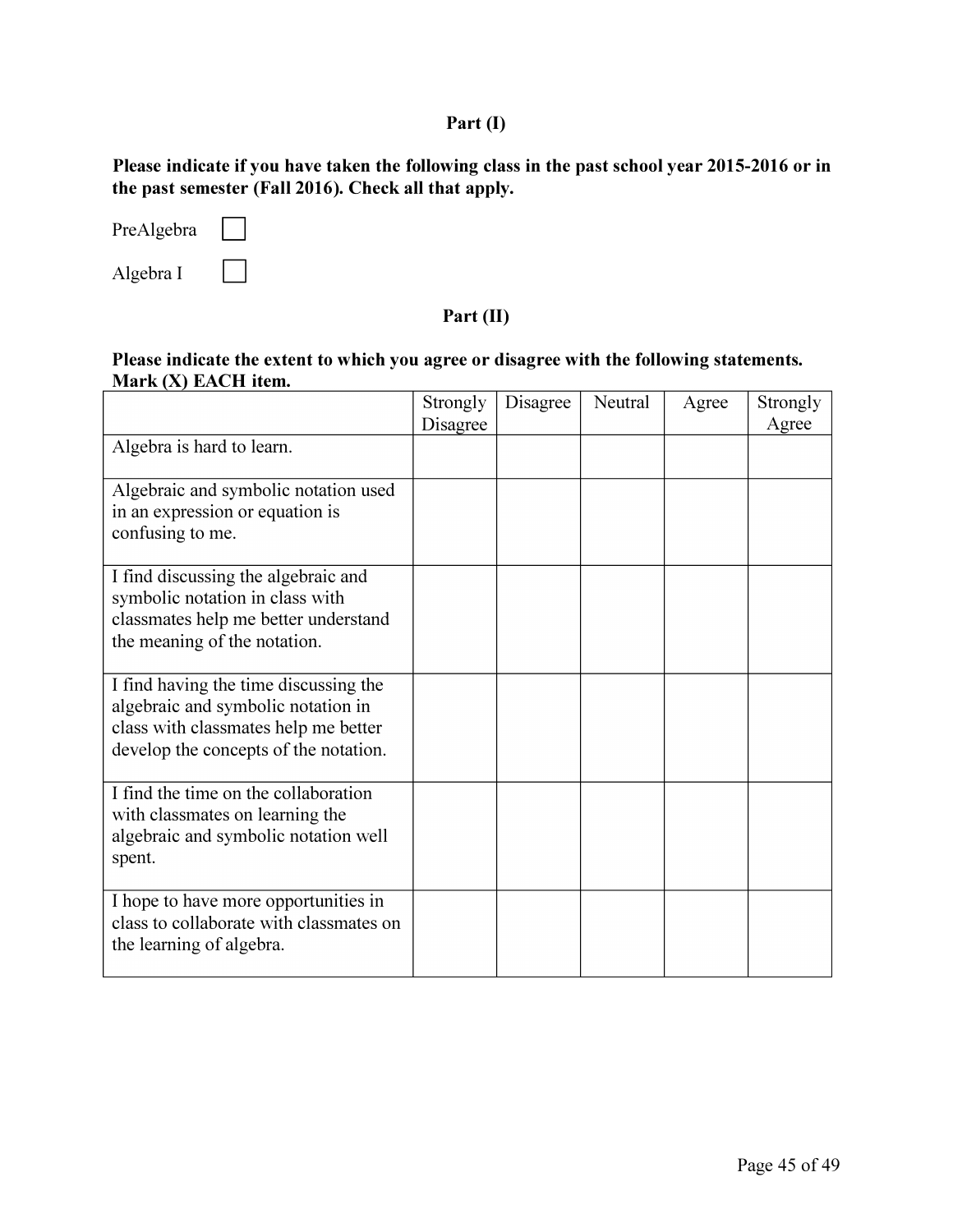#### **Part (III***)*

*W*hat do *y*o*u* think is the most diffic*u*lt component when learning algebra?

*W*h*y* do *y*o*u* think that the collaboration with classmates in class can or cannot help *y*o*u* better *u*nderstand the meaning of the notation?

*W*h*y* do *y*o*u* think that the collaboration with classmates in class can or cannot help *y*o*u* better develop the concepts of the notation?

**- END -**

<u> 1989 - Johann Stoff, amerikansk politiker (d. 1989)</u>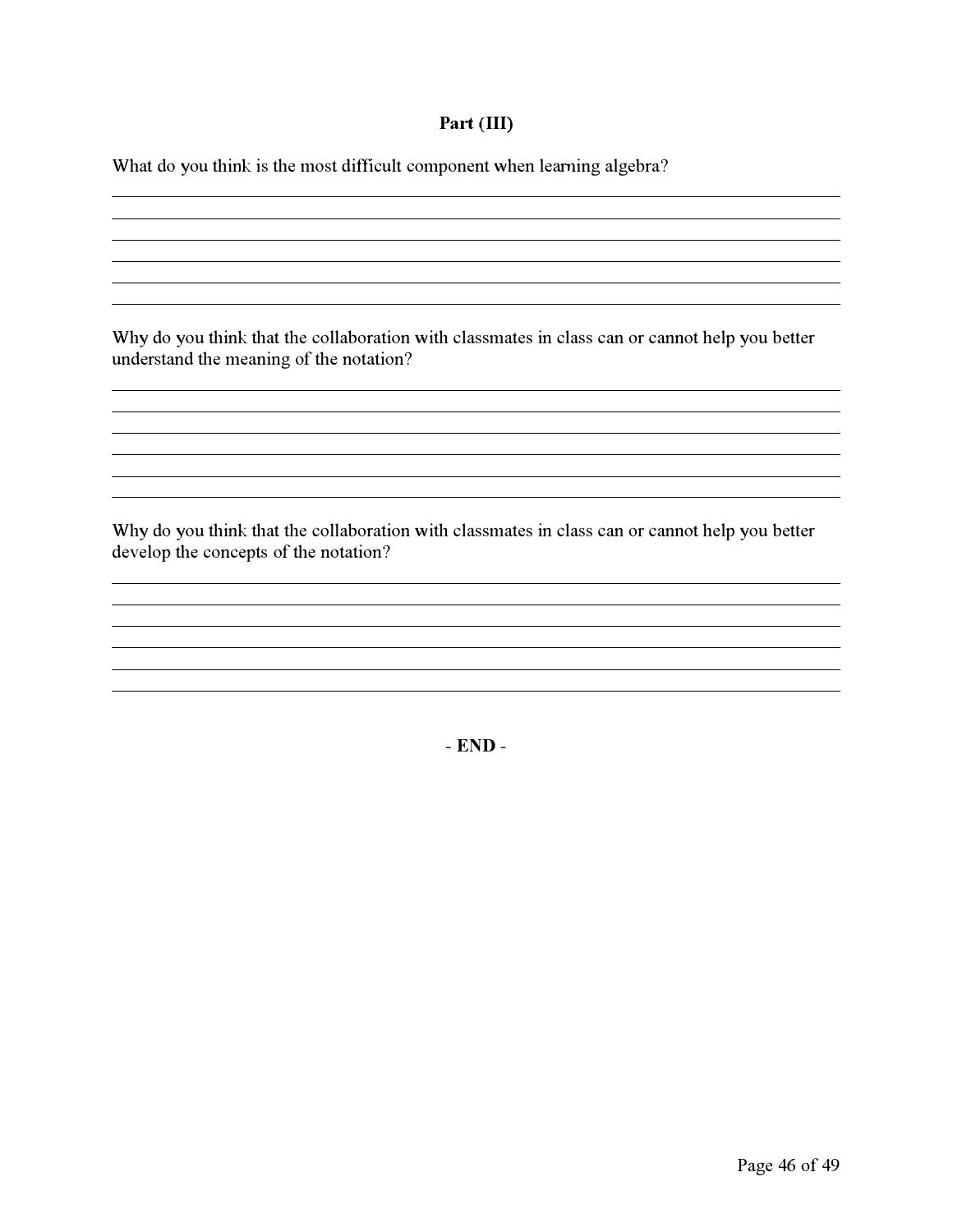#### *APPENDIX C*

#### *Interview questions*

*Can you tell me what the letters / symbols / signs in this algebraic expression / equation mean to you?* 

*What does this algebraic expression / equation mean to you?* 

*How did you set up this algebraic expression / equation?* 

*Why did you think that*  $5 \times p \div q$  and  $p \div q \times 5$  were unequal?

*Why did you write*  $12m \div m = 12m$ *?* 

*Why did you think that way?*  How did you get  $16m - 6m \times 2 = 10m \times 2$ ?

*Why did you think*  $(8-8) x = x$ ?

*Can you explain how you got*  $4a - a \div 2 = 21$  *into*  $3a \div 2 = 21$ *?* 

When you were asked to use an algebraic expression to represent \_\_\_\_\_\_\_\_\_\_, why did you *give \_\_\_\_\_\_ ?* 

*Can you explain how you got the answer for this problem?* 

*Can you explain why you think that?* 

Why did you say  $c = 2$  in this question? Besides 2, do you think that  $c$  can be other values?

Why did you think that \_\_\_\_\_\_\_\_\_\_\_\_\_\_\_\_\_\_\_\_ is true / not true?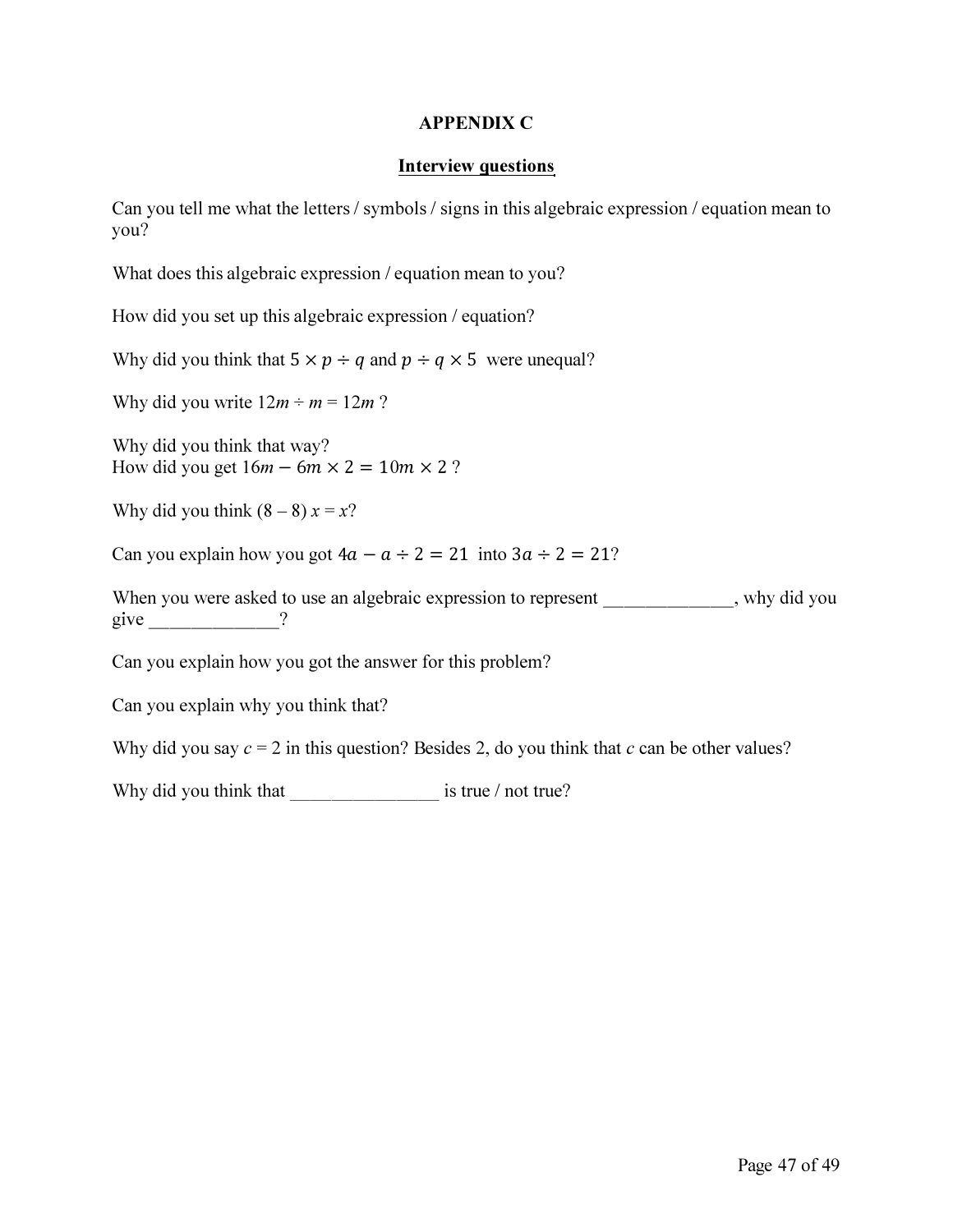#### APP*ENDIX D*



#### *SUB***J***EC***T** *C***O***NSEN***T FORM FOR PARTI***C***IPATIO***N* **I***N* **H***U***MA***N* **R***ESE***AR***C***H AT MO***N***TA***N***A** *S***TAT***E UN***IV***E***RI***S***TY**

**Pri***n***cip***a***l I***n***v***est***ig***at***or (PI): A**my Kon*g*  **P***h***o***ne***:** ( 406) 447-6364 **Project Title:** The Learning Difficulties Faced by Community College Algebra II s*t*ud*e*n*t*s in Und*e*rs*t*andin*g* A**l***ge*braic and Symbo**l**ic No*t*a*t*ion

You are invited to participate with no obligation in a research study which is to investigate what learning difficulties Algebra II students have when interpreting algebraic and symbolic notation (variables/letters, symbols and signs used in equations and expressions). After the investigation, teaching strategies will be devised by the PI in order to help students combat those difficulties wh*e*n **l***e*arnin*g* a**l***ge*bra.

If you choos*e t*o **p**ar**t**ici**p**a*te* in *t*his r*e*s*e*arch s*t*udy, you wou**l**d b*e* ask*e*d *t*o do a **l**is*t* of a**l***ge*braic problems twice as a pre-test and a post-test. Based on the responses collected from the problems, you mi*g*h*t* b*e* invi*te*d for an individua**l** in*te*rvi*e*w wi*t*h *t*h*e* PI so mor*e* informa*t*ion can b*e g*a*t*h*e*r*e*d for *t*h*e* r*e*s*e*arch s*t*udy. You a**l**so wou**l**d b*e* invi*te*d *t*o do a surv*e*y *t*o comm*e*n*t* a **p**ar**t**icu**l**ar teaching strategy the PI will use in class when teaching the "Algebraic Expressions and Equations" topic. The information obtained from this study (including the results from the tests, survey and interviews) will be kept confidential and will only be reported in analyses with no specific connections made to individuals. At no point will your identity be revealed. All data wi**ll** b*e* s*t*or*e*d in a **l**ock*e*d fi**l***e* cabin*et*, acc*e*ssib**l***e* on**l**y by *t*h*e* PI.

Your decision whether or not to participate will not interfere with your course grade, or current or f**u***t*ur*e* r*e***l**a*t*ionshi**p**s wi*t*h your ins*t*ruc*t*or. You may choos*e t*o wi*t*hdraw from *t*h*e* s*t*udy a*t* any time without penalty, and the PI may choose to cancel your participation at any time.

The risks and inconveniences for participants will be minimal; the only additional requirement might be to complete an approximately half-hour-long interview with the Investigator at the participant's convenience, plus any further interviews needed for clarifications purposes only.

Do you hav*e* any qu*e*s*t*ions? (*C*irc**l***e* on*e*) *N***O Y***ES* 

If you circ**l***e*d YES, **pl***e*as*e* con*t*ac*t t*h*e* PI, Amy Kon*g*, a*t t*h*e* abov*e* **p**hon*e* numb*e*r or by *e*mai**l** a*t*  **A**[my.Kon](mailto:Amy.Kong@umhelena.edu)**g**@umh*e***l***e*na.*e*du b*e*for*e* signin*g t*his form. If you hav*e* qu*e*s*t*ions or conc*e*rns regarding your rights as a research participant, you may also contact the Chair of the Institutional